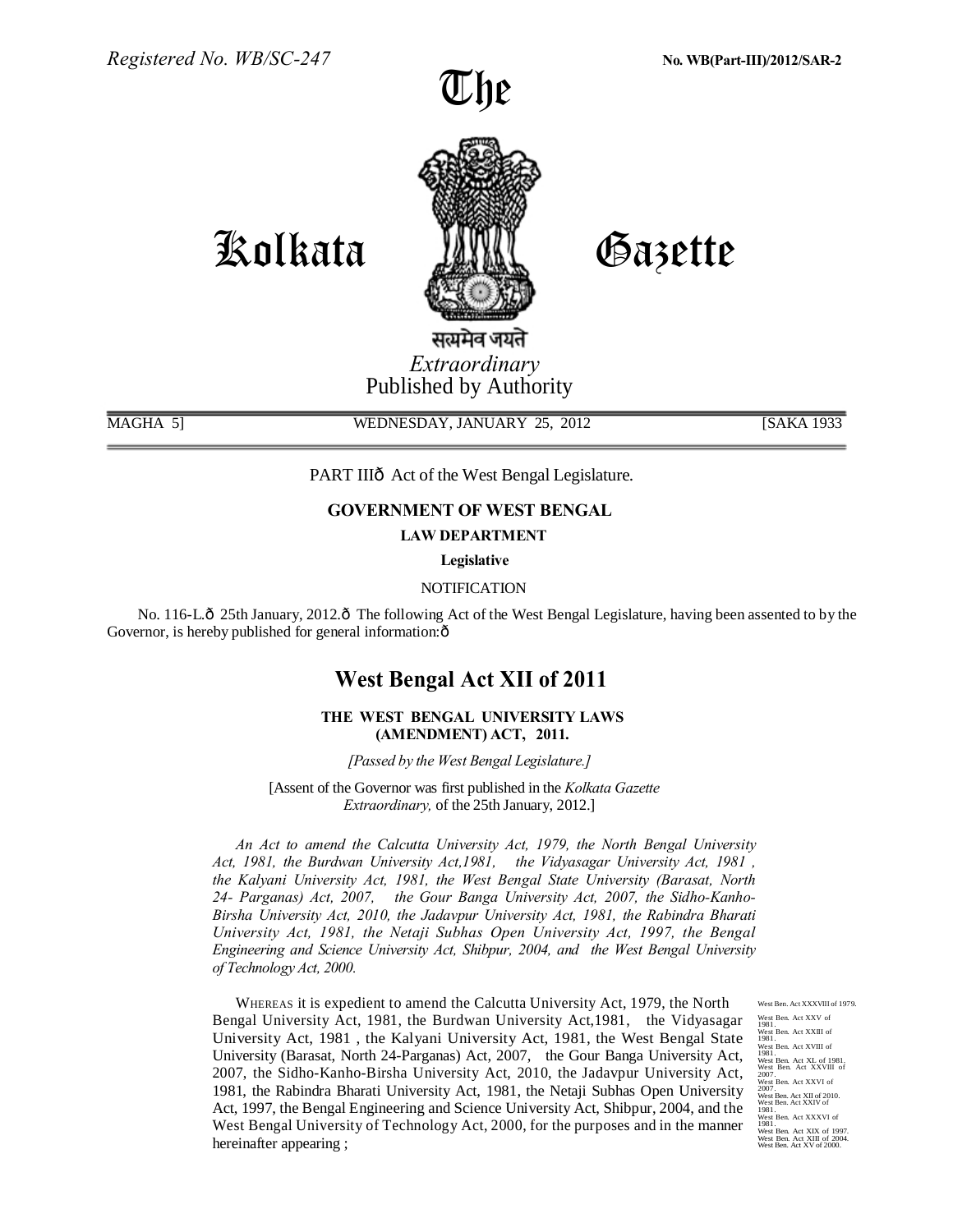#### *(Sections 1, 2.)*

It is hereby enacted in the Sixty-second Year of the Republic of India, by the Legislature of West Bengal, as follows: $\hat{o}$ 

Short title and commencement.

**1.** (1) This Act may be called the West Bengal University Laws (Amendment) Act, 2011.

(2) It shall be deemed to have come into force on the 2nd day of November, 2011.

Amendment of West Ben. Act XXXVIII.

- 2. In the Calcutta University Act, 1979, $\hat{\text{o}}$ 
	- $(1)$  in section 2, $\hat{\text{o}}$ 
		- (i) after clause  $(20)$ , the following clause shall be inserted: $\hat{\text{o}}$ 
			- '(20a) "State Government" means the Government of West Bengal in the Higher Education Department; $\alpha$
		- (ii) in clause (23), for the words "a Professor, Reader, Principal, Lecturer;", the words "a Principal, Professor, Associate Professor, Reader, Assistant Professor," shall be substituted;
		- (iii) for clause  $(24)$ , the following clause shall be substituted: $\hat{\text{o}}$ 
			- $\pm$ (24)  $\tilde{o}$ Teacher of the University $\ddot{o}$  means a Professor, Associate Professor, Assistant Professor, or any other person, holding a teaching post including a part-time teaching post, appointed or recognized as such by the University; $\alpha$
		- (iv) clause (29) shall be omitted;
	- (2) for section 8, the following section shall be substituted: $\hat{\sigma}$ "The Vice-

Chancellor. 8. (1) (a) The Vice-Chancellor shall be appointed from the persons of the highest level of competence, integrity,

morals and institutional commitment. The Vice Chancellor shall be a distinguished academic with a minimum of ten years of experience in a University system of which at least 5 years shall be as professor or ten years of experience in a reputed research or academic administrative organisation of which atleast 5 years shall be in an equivalent position of professor.

(b) The Vice Chancellor shall be appointed by the Chancellor out of the panel of three names recommended in order of preference by the Search Committee constituted by the State Government. While preparing the panel, the Search Committee must give proper weightage to academic excellence, exposure to the higher education system in the country and abroad and adequate experience in academic and administrative governance and reflect the same in writing while submitting the panel to the Chancellor.

(c) The Search Committee shall consist of the following Members:—

(i) a nominee of the Chancellor, who shall be the Chairperson of the Committee;

(ii) a nominee of the Chairman, University Grants Commission; (iii) a nominee of the Senate:

Provided that all such Members shall be persons of eminence in the sphere of higher education and shall not be connected in any manner with the University or colleges or institutions affiliated with the University or recognised by it.

(2) (a) The Vice-chancellor shall hold office for a term of four years or till he attains the age of sixty-five years, whichever is earlier, and shall be eligible for re-appointment for another term of four years or till he attains the age of sixty-five years, whichever is earlier, following the porovisions of sub-section (1).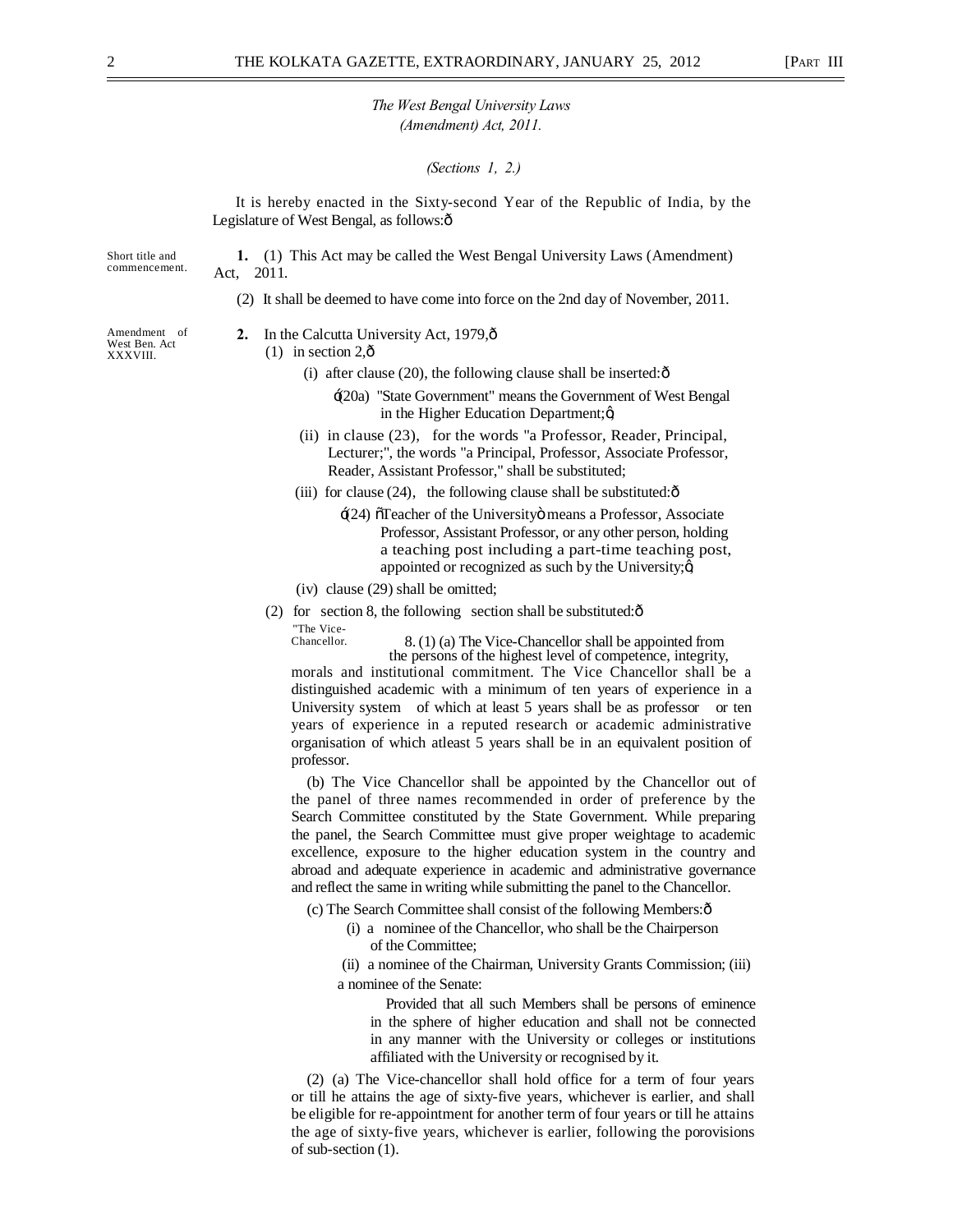#### *(Section 2.)*

(b) The Chancellor may, notwithstanding the expiration of the term of the office of the Vice-Chancellor or his attaining the age of sixty-five years, allow him to continue in office till a successor assumes office, provided that he shall not continue as such for any period exceeding six months.

(3) The Vice-Chancellor shall be a whole-time officer of the University and shall be paid from the University Fund such salary and allowances as the Chancellor may decide in consultation with the State Government.

(4) The Vice-Chancellor may resign his office by writing under his hand addressed to the Chancellor.

 $(5)$  If $\hat{\sigma}$ 

- (a) the Vice-Chancellor is, by reasons of leave, illness or other cause, temporarily unable to exercise the powers and perform the duties of his office, or
- (b) a vacancy occurs in the office of the Vice-Chancellor by reason of death, resignation, removal, expiry of term of his office or otherwise, then, during the period of such temporary inability or pending the appointment of a Vice-Chancellor, as the case may be, the Chancellor in consultation with the Minister may appoint a person to exercise the powers and perform the duties of the Vice-Chancellor.

(6) The vacancy in the office of the Vice-Chancellor occurring by reason of death, resignation or expiry of the term of his office, removal or otherwise shall be filled up by appointment of a Vice-Chancellor in accordance with the provisions of sub-section (1) within a period of six months from the date of occurrence of the vacancy, and such period shall be held to include any period for which a Vice-Chancellor is allowed to continue in office under clause (b) of sub-section (2), or a person is appointed by the Chancellor in consultation with the Minister to exercise the powers and perform the duties of the Vice-Chancellor under subsection  $(5)$ .

(7) The Vice-Chancellor may be removed from his office by the Chancellor if he is satisfied that the incumbent, $\hat{o}$ 

- (a) has become insane and adjudged by a competent court to be of unsound mind; or
- (b) has become an undischarged insolvent and stands so declared by a competent Court; or
- (c) has been physically unfit and incapable of discharging function due to protracted illness or physical disability ; or
- (d) has willfuly omitted or refused to carry out the provisions of this Act or has committed breach of any of the terms and conditions of the service contract or has abused or misused the powers vested in him or if the continuance in the office of the Vice Chancellor is detrimental to the interest of the University; or
- (e) has been proved to be guilty of criminal breach of trust or criminal negligence or gross financial irregularity or impropriety or gross negligence of duty; or
- (f) has shown incompetence to perform or has persistently made default in the performance of the duties imposed on him by or under this Act; or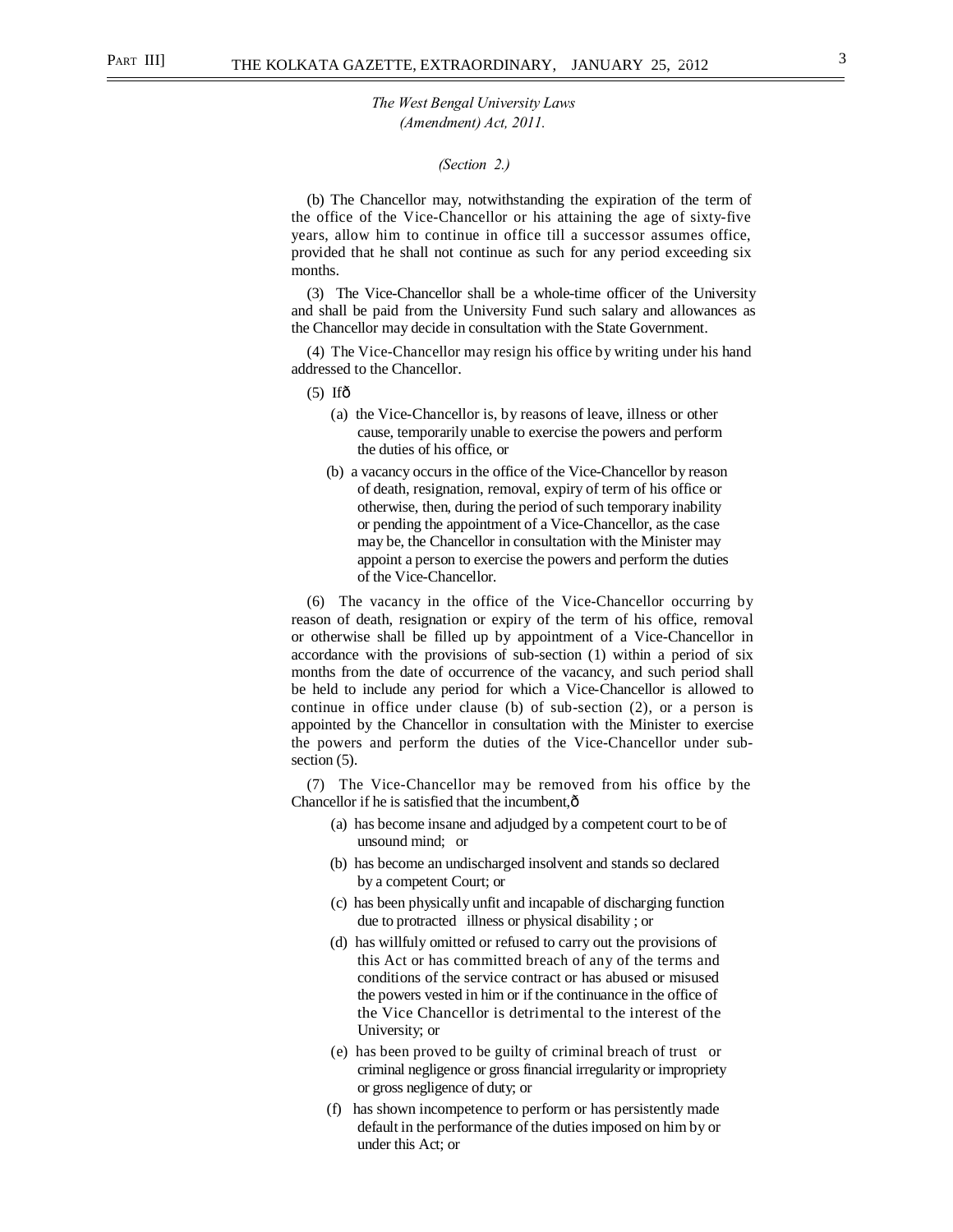2 of 1974.

*The West Bengal University Laws (Amendment) Act, 2011.* 

*(Section 2.)* 

- (g) has been convicted by a court for any offence within the concept and meaning of the Code of Criminal Procedure, 1973; or
- (h) is a member of, or otherwise associated with, any political party or acts in any partisan manner while in office.

*Explanation.* $\hat{o}$  For the purpose of this sub-clause, whether any party is a political party or any association is a political association or any act of the Vice Chancellor is partisan, decision of the Chancellor thereon shall be final:

Provided that the Vice-Chancellor shall be given a reasonable opportunity to show cause by the Chancellor before taking recourse for his removal under clauses (d), (e), (f), (g) and (h).".

(3) for section 10, the following section shall be substituted: $\hat{o}$ 

"The Pro-Vice- 10. (1) (a) The Pro-Vice-Chancellor for Academic Chancellor for

Academic Affairs shall be appointed from the persons of the highest Affairs. level of competence, integrity, morals and institutional commitment. The Pro-Vice Chancellor shall be a distinguished academic

with a minimum of ten years of experience in a University system of which at least 5 years shall be as Professor or ten years of experience in a reputed research or academic administrative organisation of which at least 5 years shall be in an equivalent position of Professor.

(b) The Pro-Vice-Chancellor for Academic Affairs shall be appointed by the Chancellor in consultation with the Minister. The term of his office shall be for four years and he shall be eligible for re-appointment for a period not exceeding four years but shall not hold office beyond the age of sixty-five years.

(2) The Pro-Vice-Chancellor for Academic Affairs shall be a wholetime officer of the University and shall be paid from the University Fund such salary and allowances as the Chancellor may decide in consultation with the State Government.

(3) The Pro-Vice-Chancellor for Academic Affairs may resign his office by writing under his hand addressed to the Chancellor.

 $(4)$  If $\hat{0}$ 

- (a) the Pro-Vice-Chancellor for Academic Affairs is, by reason of leave, illness or other cause, temporarily unable to exercise the powers and perform the duties of his office, or
- (b) a vacancy occurs in the office of the Pro-Vice-Chancellor for Academic Affairs by reason of death, resignation or expiry of the term of his office, removal or otherwise,

then, during the peirod of such temporary inability or pending the appointment of a Pro-Vice-Chancellor for Academic Affairs, as the case may be, the Chancellor, in consultation with the Minister and the ViceChancellor, shall authorise Pro-Vice-Chancellor for Business Affairs and Finance or a senior teacher of the University or an officer of the University to exercise the powers and perform the duties of the Pro-Vice-Chancellor for Academic Affairs.

(5) The vacancy in the office of the Pro-Vice-Chancellor for Academic Affairs occurring by reason of death, resignation or expiry of the term of his office, removal or otherwise shall be filled up by appointment of a Pro-Vice-Chancellor for Academic Affairs in accordance with the provisions of sub-section (1).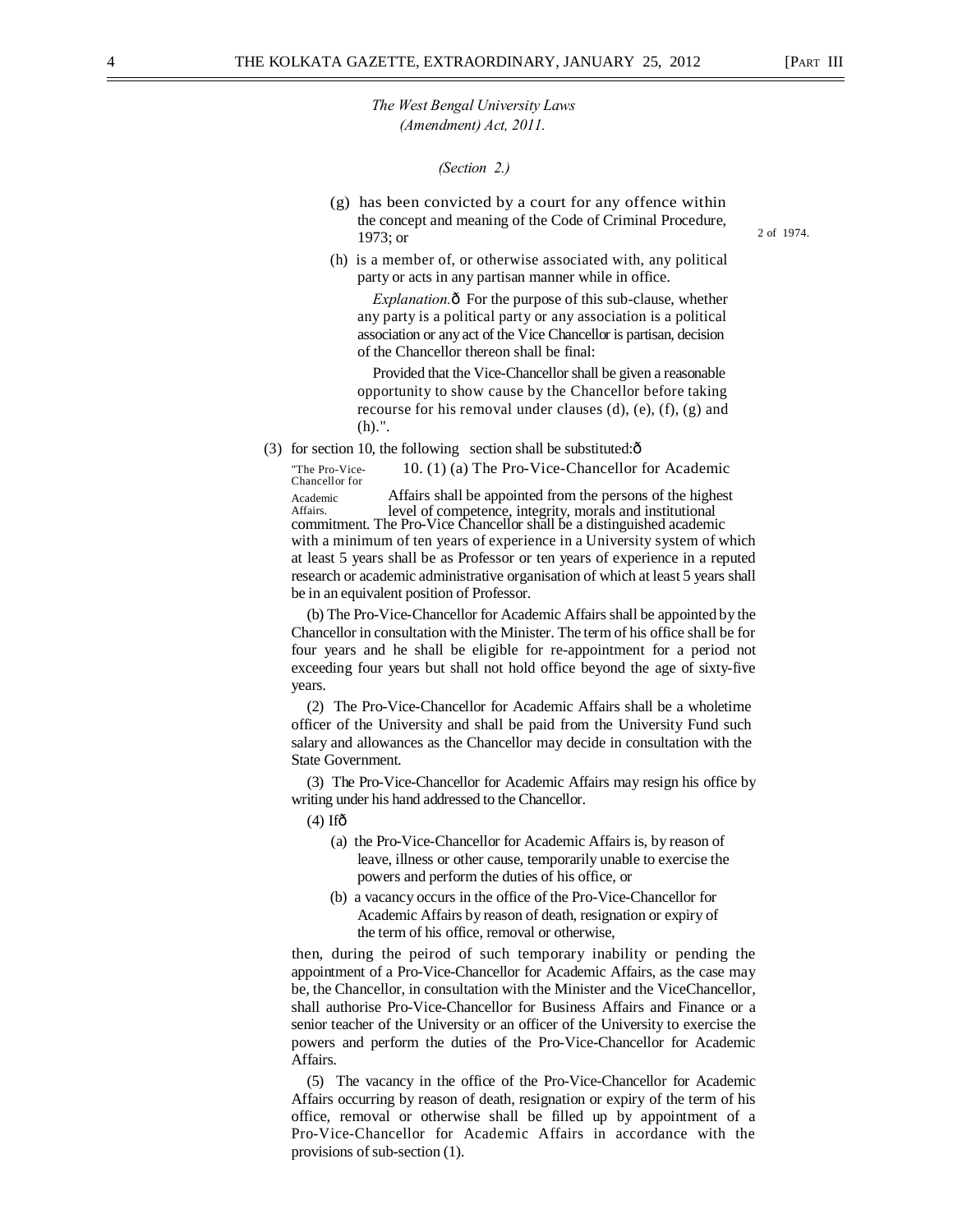#### *(Section 2.)*

(6) The Pro-Vice-Chancellor for Academic Affairs may be removed from his office by the Chancellor if he is satisfied that the incumbent,—

- (a) has become insane and adjudged by a competent court to be of unsound mind; or
- (b) has become an undischarged insolvent and stands so declared by a competent Court; or
- (c) has been physically unfit and incapable of discharging function due to protracted illness or physical disability ; or
- (d) has wilfully omitted or refused to carry out the provisions of this Act or has committed breach of any of the terms and conditions of the service contract or has abused or misused the powers vested in him or if the continuance in the office of the Pro-Vice Chancellor is detrimental to the interest of the University; or
- (e) has been proved to be guilty of criminal breach of trust or criminal negligence or gross financial irregularity or impropriety or gross negligence of duty; or
- (f) has shown incompetence to perform or has persistently made default in the performance of the duties imposed on him by or under this Act; or
- (g) has been convicted by a court for any offence within the concept and meaning of the Code of Criminal Procedure, 1973; or
- (h) is a member of, or otherwise associated with, any political party or acts in any partisan manner while in office.

2 of 1974.

*Explanation.—*For the purpose of this sub-clause, whether any party is a political party or any association is a political association or any act of the Pro-Vice Chancellor is partisan, decision of the Chancellor thereon shall be final:

Provided that the Pro-Vice-Chancellor for Academic Affairs shall be given a reasonable opportunity to show cause by the Chancellor before taking recourse for his removal under clauses (d), (e), (f), (g) and (h).".

(4) for section 12, the following section shall be substituted: $\hat{o}$ 

"The Pro-Vice- 12. (1) (a) The Pro-Vice-Chancellor for Business Chancellor for

Business Affairs Affairs and Finance shall be appointed from the persons and Finance. of the bighest level of competence integrity morals and of the highest level of competence, integrity, morals and institutional commitment. The Pro-Vice Chancellor shall be a distinguished academic with a minimum of ten years of experience in a University system of which at least 5 years shall be as Professor or ten years of experience in a reputed research or academic administrative organisation of which at least 5 years shall be in an equivalent position of Professor.

(b) The Pro-Vice-Chancellor for Business Affairs and Finance shall be appointed by the Chancellor in consultation with the Minister. The term of his office shall be for four years and he shall be eligible for reappointment for a period not exceeding four years but shall not hold office beyond the age of sixty-five years.

(2) The Pro-Vice-Chancellor for Business Affairs and Finance shall be a whole-time officer of the University and shall be paid from the University Fund such salary and allowances as the Chancellor may decide in consultation with the State Government.

(3) The Pro-Vice-Chancellor for Business Affairs and Finance may resign his office by writing under his hand addressed to the Chancellor.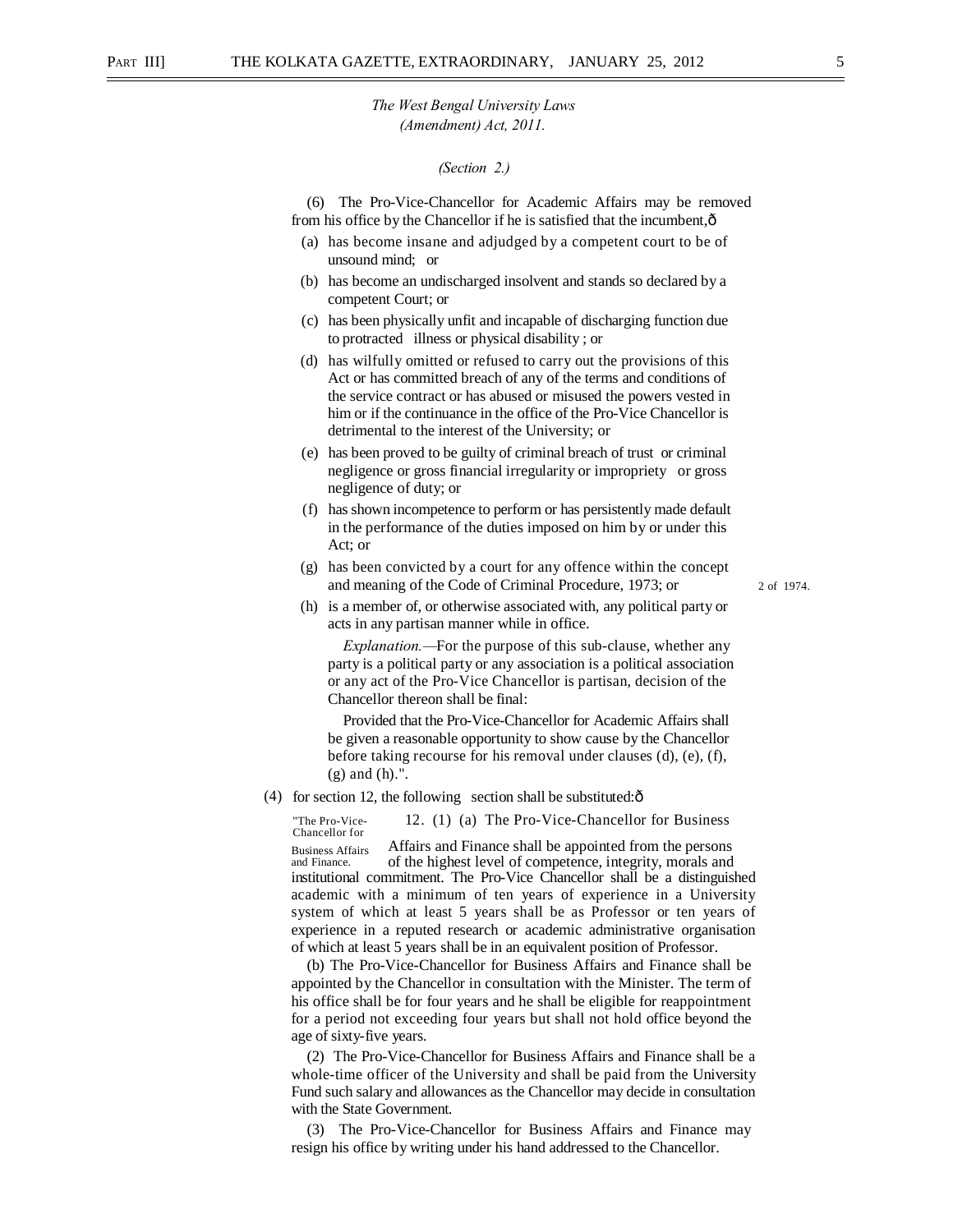*(Section 2.)* 

 $(4)$  Ifô

- (a) the Pro-Vice-Chancellor for Business Affairs and Finance is, by reason of leave, illness or other cause, temporarily unable to exercise the powers and perform the duties of his office, or
- (b) a vacancy occurs in the office of the Pro-Vice-Chancellor for Business Affairs and Finance by reason of death, resignation or expiry of the term of his office, removal or otherwise,

then, during the peirod of such temporary inability or pending the appointment of a Pro-Vice-Chancellor for Business Affairs and Finance, as the case may be, the Chancellor, in consultation with the Minister and the Vice-Chancellor, shall authorise Pro-Vice-Chancellor for academic Affairs or a senior teacher of the University or an officer of the University to exercise the powers and perform the duties of the Pro-Vice-Chancellor for Business Affairs and Finance.

(5) The vacancy in the office of the Pro-Vice-Chancellor for Business Affairs and Finance occurring by reason of death, resignation or expiry of the term of his office, removal or otherwise shall be filled up by appointment of a Pro-Vice-Chancellor for Business Affairs and Finance in accordance with the provisions of sub-section (1).

(6) The Pro-Vice-Chancellor for Business Affairs and Finance may be removed from his office by the Chancellor if he is satisfied that the incumbent,ô

- (a) has become insane and adjudged by a competent court to be of unsound mind; or
- (b) has become an undischarged insolvent and stands so declared by a competent Court; or
- (c) has been physically unfit and incapable of discharging function due to protracted illness or physical disability ; or
- (d) has wilfully omitted or refused to carry out the provisions of this Act or has committed breach of any of the terms and conditions of the service contract or has abused or misused the powers vested in him or if the continuance in the office of the Pro-Vice Chancellor is detrimental to the interest of the University; or
- (e) has been proved to be guilty of criminal breach of trust or criminal negligence or gross financial irregularity or impropriety or gross negligence of duty; or
- (f) has shown incompetence to perform or has persistently made default in the performance of the duties imposed on him by or under this Act; or
- (g) has been convicted by a court for any offence within the concept and meaning of the Code of Criminal Procedure, 1973; or 2 of 1974.
- (h) is a member of, or otherwise associated with, any political party or acts in any partisan manner while in office.

*Explanation.—*For the purpose of this sub-clause, whether any party is a political party or any association is a political association or any act of the Pro-Vice Chancellor is partisan, decision of the Chancellor thereon shall be final:

Provided that the Pro-Vice-Chancellor for Business Affairs and Finance shall be given a reasonable opportunity to show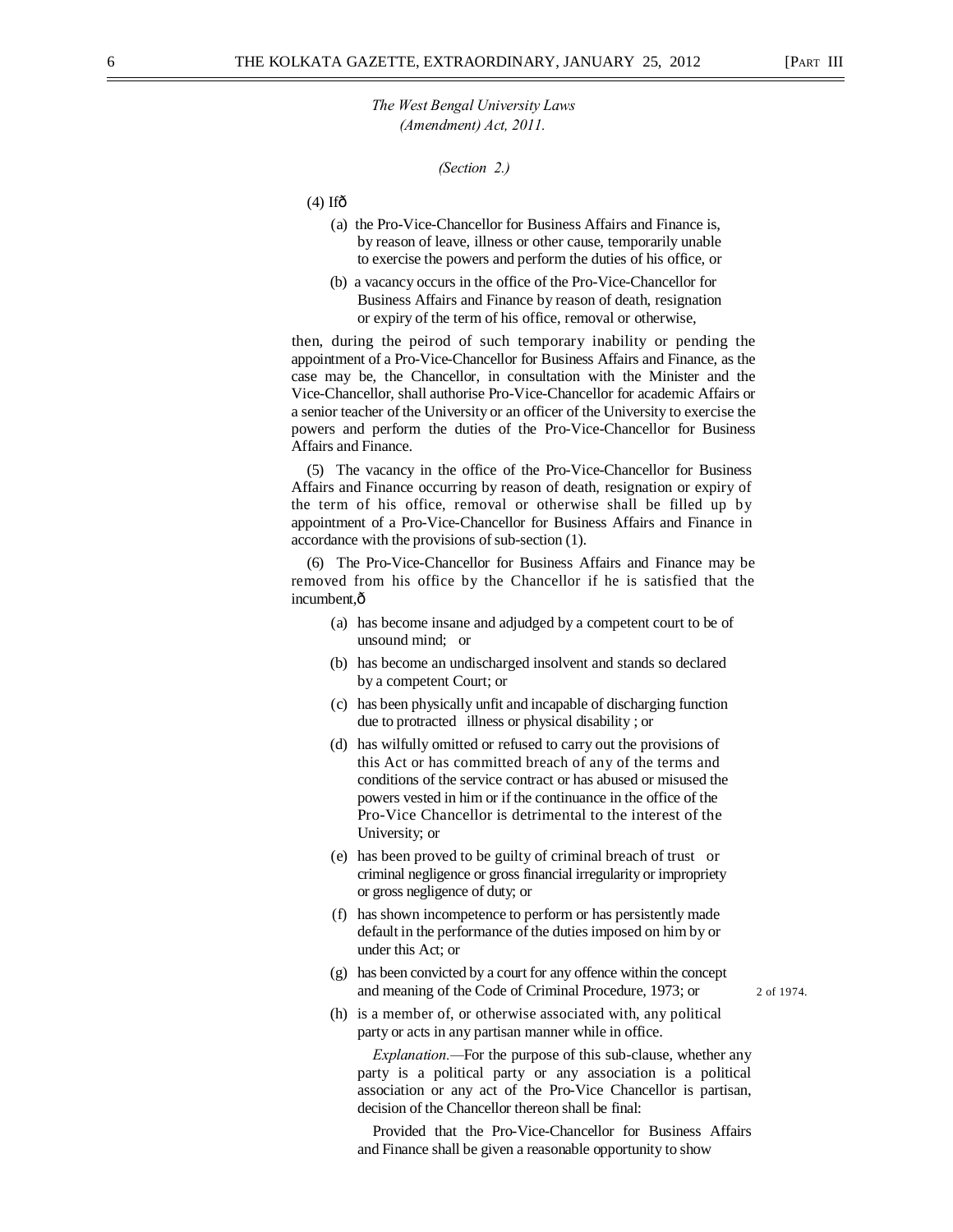#### *(Section 2.)*

cause by the Chancellor before taking recourse for his removal under clauses (d), (e), (f), (g) and (h).".

(5) for section 18, the following section shall be substituted: $\hat{\sigma}$ 

## "The Senate. 18. (1) The Senate shall consist of the following members: ô

- (a) *Ex officio* membersô
	- (i) the Chancellor;
	- (ii) the Vice-Chancellor;
	- (iii) the Pro-Vice Chancellor (Academic Affairs);
	- (iv) the Pro-Vice Chancellor (Business Affairs and Finance);
	- (v) the Deans of Faculty Councils for Post Graduate Studies;
	- (vi) the Secretary, Higher Education Department, Government of West Bengal or his nominee not below the rank of Joint Secretary to the Government of West Bengal;
	- (vii) the Secretary, Finance Department, Government of West Bengal or his nominee not below the rank of Joint Secretary to the Government of West Bengal;
	- (viii) the Chairman, West Bengal State Council of Higher Education or his nominee;
	- (ix) the President, West Bengal Council of Higher Secondary Education;
	- (x) the President, West Bengal Madrasah Education Board;
	- (xi) the President, West Bengal Board of Secondary Education;
	- (xii) the Director of Public Instruction, West Bengal or his nominee not below the rank of Additional Director of Public Instruction;
	- (xiii) a nominee of the Chairman of University Grants Commission;
	- (xiv) a nominee of the Chairman of National Council for Teachers' Education;
	- (xv) the Chairman of the College Service Commission or a member of the Commission as his nominee;
- (b) Representatives of Departments and Collegesô
	- (xvi) Heads of Departments of the University;
	- (xvii) five senior most Professors of Departments of the University to be selected by the Vice-Chancellor in alphabetical order of the Department, of whom not more than one Professor shall be from the same Department;
	- (xviii) Principals of affiliated Colleges, not more than ten, to be nominated by the Vice-Chancellor of whom  $\hat{o}$ 
		- (I) one shall be from a Teacher's Training College;
		- (II) one shall be from a Law College;
		- (III) one shall be from other Professional College;
		- (IV) one shall be from Women's College;
		- (V) one shall be from Government College;
		- (xix) five teachers from the Council for Undergraduate studies, of whom at least two shall belong the rank of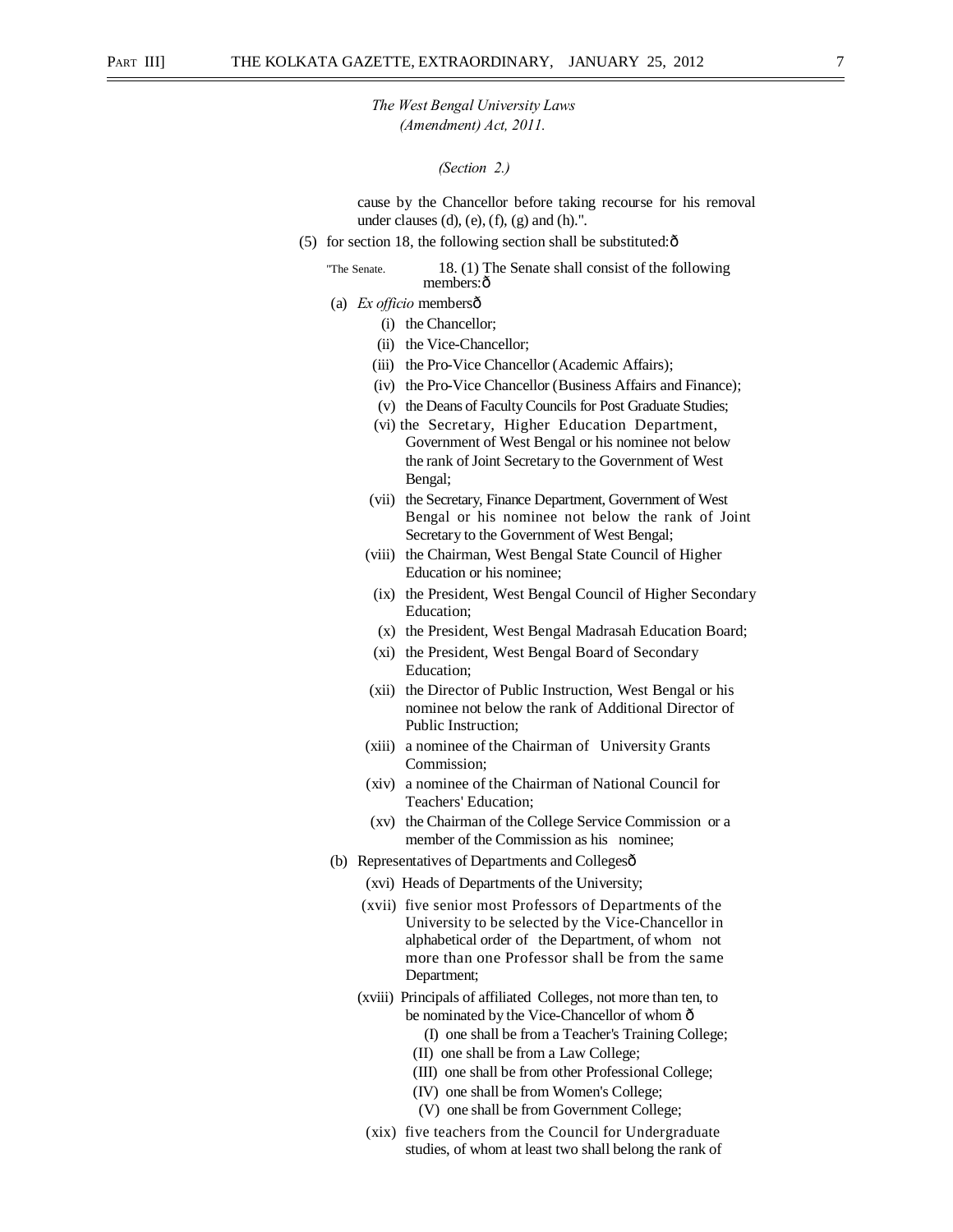*(Section 2.)* 

Associate Professor and others shall be not below the rank of Assistant Professor, to be elected by the members of the Council from amongst themselves in the manner as may be prescribed by the Statutes;

- (xx) one representative of officers of the University, to be elected from amongst themselves in the manner as may be prescribed by the Statutes;
- (xxi) two representatives of non-teaching employees of whomô
	- (i) one from non-teaching employees of the University,
	- (ii) one from non-teaching employees of the affiliated colleges of the University,

to be elected from amongst themselves in the manner as may be prescribed by the Statutes;

- (c) Nominated Membersô
	- (xxii) not more than five persons to be nominated by the Chancellor from amongst the persons interested in University education:

Provided that no employee of the University or of a College or Institution affiliated with the University or recognised by it shall be elegible to be a member;

- (d) Special Inviteeô
	- (xxiii) any official or expert in any field or eminent educationist, whom the Vice-Chancellor may require for advice, consultation or assistance, may be invited to attend the meeting :

Provided that not more than one official or expert or eminent educationist may be invited in a meeting at a time.

(2) A member of the Senate shall hold office for a period of four years, if not expressly provided otherwise in sub-section (1). Any vacancy among the members of the Senate shall be filled up immediately by the concerned authority.

(3) No act or proceedings of the Senate or of any body constituted by the Senate shall be invalid or called in question by reason of the existence of any vacancy, initial or subsequent, in the Senate or in any body constituted by the Senate, as the case may be.".

(6) for section 21, the following section shall be substituted: $\hat{o}$ 

" The Syndicate. 21. (1) The Syndicate shall consist of the following members: $\hat{0}$ 

(a) *Ex officio* Members—

- (i) the Vice-Chancellor;
- (ii) the Pro-Vice Chancellor (Academic Affairs);
- (iii) the Pro-Vice Chancellor (Business Affairs and Finance); (iv)
- Secretary of Higher Education Department or his nominee not below the rank of Joint Secretary;
- (v) Secretary of Finance Department or his nominee not below the rank of Joint Secretary;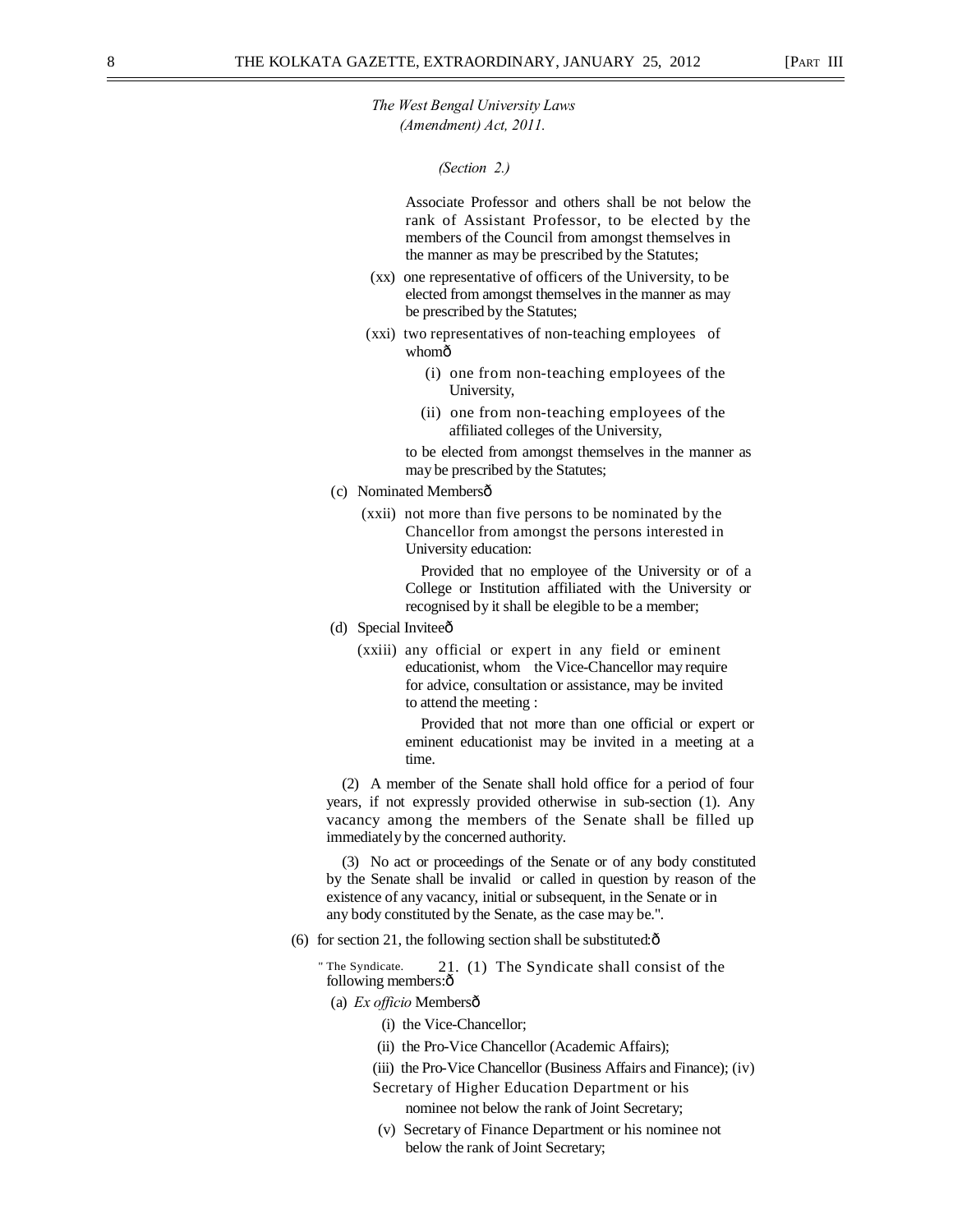#### *(Section 2.)*

- (vi) Chairman of West Bengal State Council of Higher Education or his nominee;
- (vii) Director of Public Instruction or his nominee not below the rank of Additional Director of Public Instruction;
- (viii) the Deans of Faculty Councils for Post-Graduate Studies;
- (ix) Principals of affiliated Colleges, not more than seven, to be nominated by the Vice Chancellor of whomô
	- (I) one shall be from a Teacher's Training College;
	- (II) one shall be from a Law College;
	- (III) one shall be from other Professional College;
	- (IV) one shall be from Women's College;
	- (V) one shall be from Government College;
- (b) Other Membersô
	- (x) three Heads of Departments, by rotation for one year in alphabetical order of the Department, to be selected by the Vice-Chancellor;
	- (xi) seven teachers from the faculty council for Post-Graduate studies of whom four shall be Professors, two shall be Associate Professors and one shall be Assistant Professor and they shall be elected by the members of the faculty council from amongst themselves in the manner as may be prescribed by statutes;
	- (xii) five Teachers of whom at least two shall belong to the rank of Associate Professor and Others shall be not below the rank of Assisstant Professor from the Council for Undergraduate studies, to be elected by the members of the Council from amongst themselves in the manner as may be prescribed by Statutes;
	- (xiii) two persons nominated by the Chancellor interested in University education:

Provided that no employee of the University or of a College or Institution affiliated with the University or recognized by it shall be eligible to be a member.

(2) A member of the Syndicate shall hold office for a period of four years, if not expressly provided otherwise in sub-section (1). Any vacancy among the members of the Syndicate shall be filled up immediately by the concerned authority.

(3) No act or proceedings of the Syndicate or of any body constituted by the Syndicate shall be invalid or called in question by reason of the existence of any vacancy, initial or subsequent, in the Syndicate or in any body constituted by the Syndicate, as the case may be.".

(4) One-third of the total number of members shall be a quorum for a meeting of the Syndicate.";

- (7) in section 22, in clause (ix), the word  $\tilde{\sigma}$  Teacher $\ddot{\sigma}$ , wherever it occurs, shall be omitted.;
- $(8)$  in section 23, $\hat{0}$ 
	- (i) in sub-section  $(2),\hat{0}$ 
		- (a) after clasue  $(v)$ , the following clause shall be inserted: $\hat{o}$ "(va) the Librarian of the University, if the post is vacant then the person acting as Librarian of the University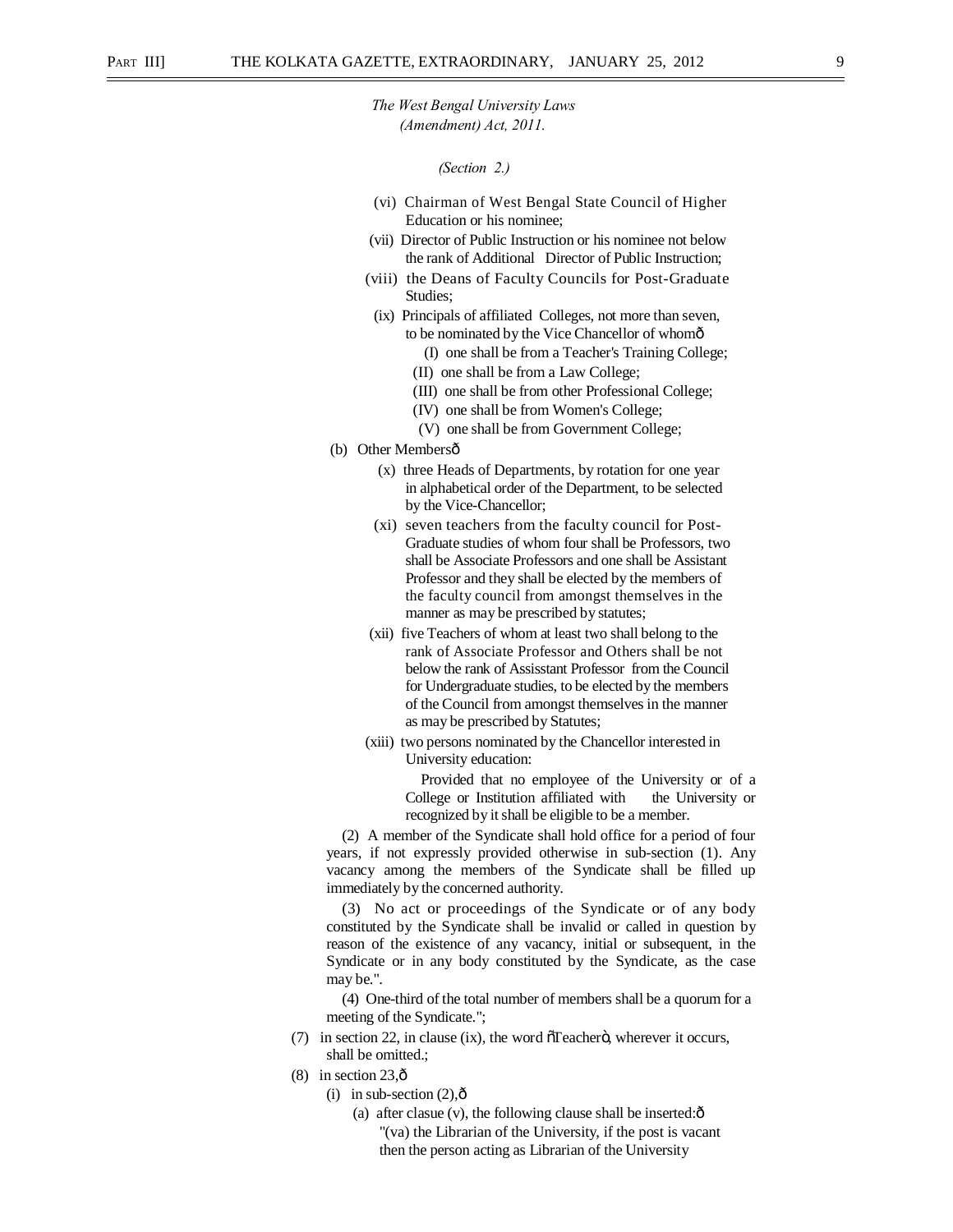*(Section 3.)* 

in the case of the Faculty Council for Post-Graduate Studies in Education, Journalism and Library Science;ö;

- (b) after clause (viii), the following clause shall be inserted: $\hat{o}$  $\tilde{o}(ix)$  one student representative pursuing Post-Graduate studies in the University and one research scholar pursuing research in the University to be elected by Post-Graduate students and research scholars respectively from amongst themselves in the manner as may be prescribed in the Statutes;";
- (9) in section 25, in clause (a) of sub-section (2), after clause (vi), the following clause shall be inserted: $\delta$ 
	- "(vii) three student representatives pursuing Undergraduate studies in different streams of education in the affiliated colleges of the University to be elected by such students from amongst themselves in the manner as may be prescribed by the statutes:

Provided that no two student representatives shall be elected from the same stream of education.";

(10) for section 31, the following section shall be substituted: $\hat{o}$ 

"Selection 31. (1) A University Professor or a University<br>
Teaching Posts. Associate Professor or a University Assistant Teaching Posts. Associate Professor or a University Assistant Professor shall be appointed by the Vice-Chancellor, on the recommendation of a Selection Committee, and the constitution of such Selection Committee as well as the procedure for holding its meetings shall be in consonance with the University Grants Commission Regulations and Recruitment Rules framed by the State Government from time to time.

Notwithstanding anything contrary to the provisions of University Grants Commission Regulations, the nominee of the ViceChancellor shall be the head of the Selection Committee, which shall send its recommendations in writing to the Vice-Chancellor alongwith reasoned record of assessment of the persons appeared before it for selection.";

(11) for section 32, the following section shall be substituted: $\delta$ 

"Procedure for 32. (1) At least four members, including two holding meeting outside subject experts, shall constitute the quorum

of the Selection<br>Committee. for a meeting of the Selection Committee.

(2) If the Vice-Chancellor does not accept the recommendation of a Selection Committee, it shall refer the recommendation back to the Selection Committee with reasons for reconsideration and if the Vice-Chancellor does not accept the reconsidered views of the Selection Committee, the matter shall be referred to the Chancellor with reasons and the decision of the Chancellor shall be final.".

West Ben. Act

- Amendment of **3.** In the North Bengal University Act, 1981, $\hat{\text{o}}$
- XXV of 1981. (1) in section  $2, \hat{0}$ 
	- (i) after clause (18), the following clause shall be inserted: $\hat{o}$ 
		- $\pm$ (18a) "State Government" means the Government of West Bengal in the Higher Education Department;ø
	- (ii) in clause (21), for the words  $\tilde{\sigma}$ Assistant Professor, Reader, Lecturer,ö, the words õAssociate Professor, Reader, Assistant Professor, ö shall be substituted;
	- (iii) for clause  $(22)$ , the following clause shall be substituted: $\hat{o}$

 $\pm$ (22)  $\sigma$ Teacher of the University means a Professor, Associate Professor, Assistant Professor, or any other person, holding a teaching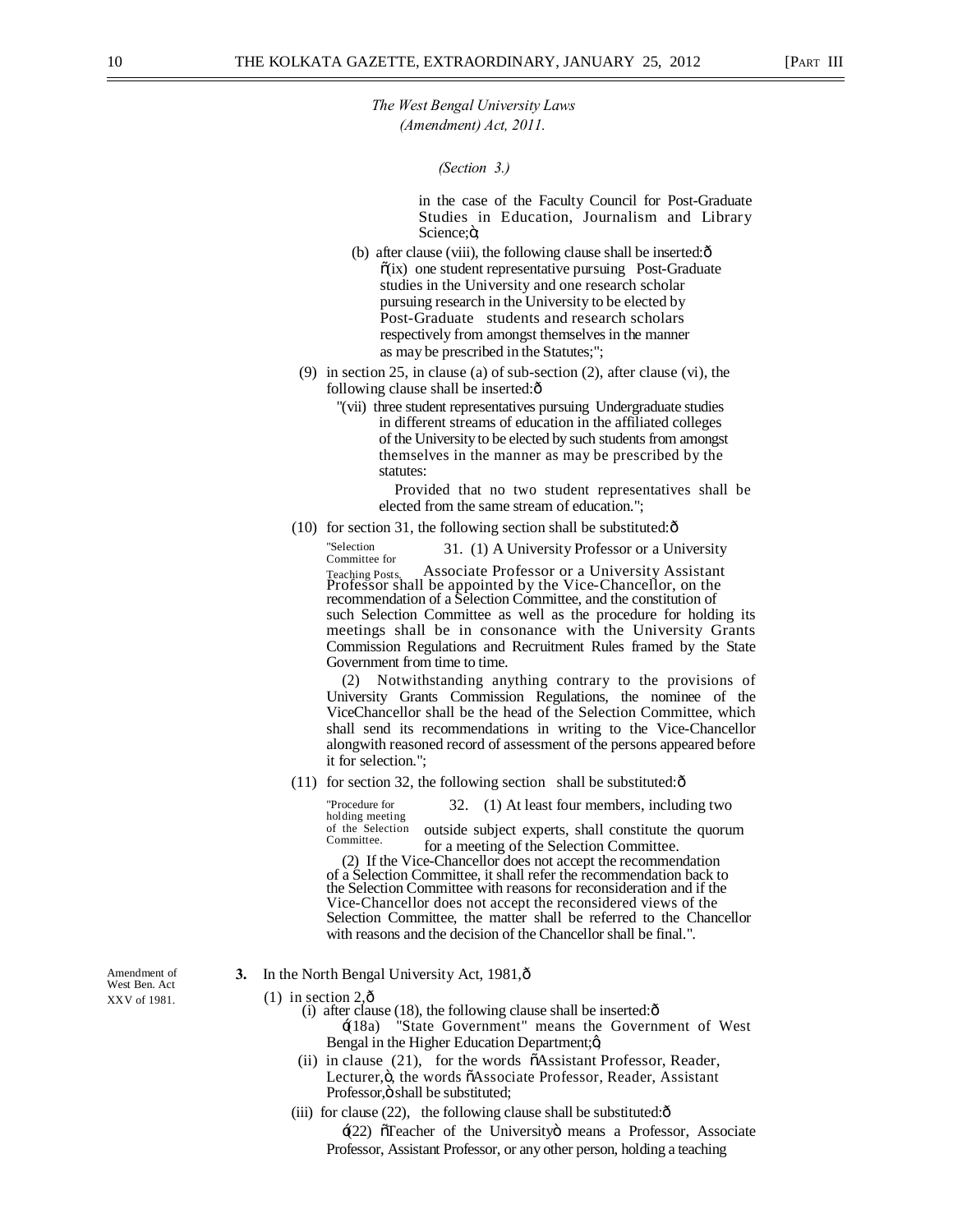*(Section 3.)* 

post including a part-time teaching post, appointed or recognized as such by the University. $\alpha$ 

- (iv) clause (25) shall be omitted;
- (2) for section 9, the following section shall be substituted: $\hat{\text{o}}$

"The Vice- 9. (1) (a) The Vice-Chancellor shall be appointed Chancellor.

integrity, morals and institutional commitment. The Vice Chancellor shall be a distinguished academic with a minimum of ten years of experience in a University system of which at least 5 years shall be as Professor or ten years of experience in a reputed research or academic administrative organization of which at least 5 years shall be in an equivalent position of Professor.

(b) The Vice-Chancellor shall be appointed by the Chancellor out of the panel of three names recommended in order of preference by the Search Committee constituted by the State Government. While preparing the panel, the Search Committee must give proper weightage to academic excellence, exposure to the higher education system in the country and abroad and adequate experience in academic and administrative governance and reflect the same in writing while submitting the panel to the Chancellor.

(c) The Search Committee shall consist of the following Members: $\hat{o}$ 

- (i) a nominee of the Chancellor, who shall be the Chairperson of the Committee;
- (ii) a nominee of the Chairman, University Grants Commission; (iii) a

nominee of the Court:

Provided that all such Members shall be persons of eminence in the sphere of higher education and shall not be connected in any manner with the University or colleges or institutions affiliated with the University or recognised by it.

(2) (a) The Vice-chancellor shall hold office for a term of four years or till he attains the age of sixty-five years, whichever is earlier, and shall be eligible for re-appointment for another term of four years or till he attains the age of sixty-five years, whichever is earlier, following the porovisions of sub-section (1).

(b) The Chancellor may, notwithstanding the expiration of the term of the office of the Vice-Chancellor or his attaining the age of sixty-five years, allow him to continue in office till a successor assumes office, provided that he shall not continue as such for any period exceeding six months.

(3) The Vice-Chancellor shall be a whole-time officer of the University and shall be paid from the University Fund such salary and allowances as the Chancellor may decide in consultation with the State Government.

(4) The Vice-Chancellor may resign his office by writing under his hand addressed to the Chancellor.

 $(5)$  Ifô

- (a) the Vice-Chancellor is, by reasons of leave, illness or other cause, temporarily unable to exercise the powers and perform the duties of his office, or
- (b) a vacancy occurs in the office of the Vice-Chancellor by reason of death, resignation, removal, expiry of term of his office or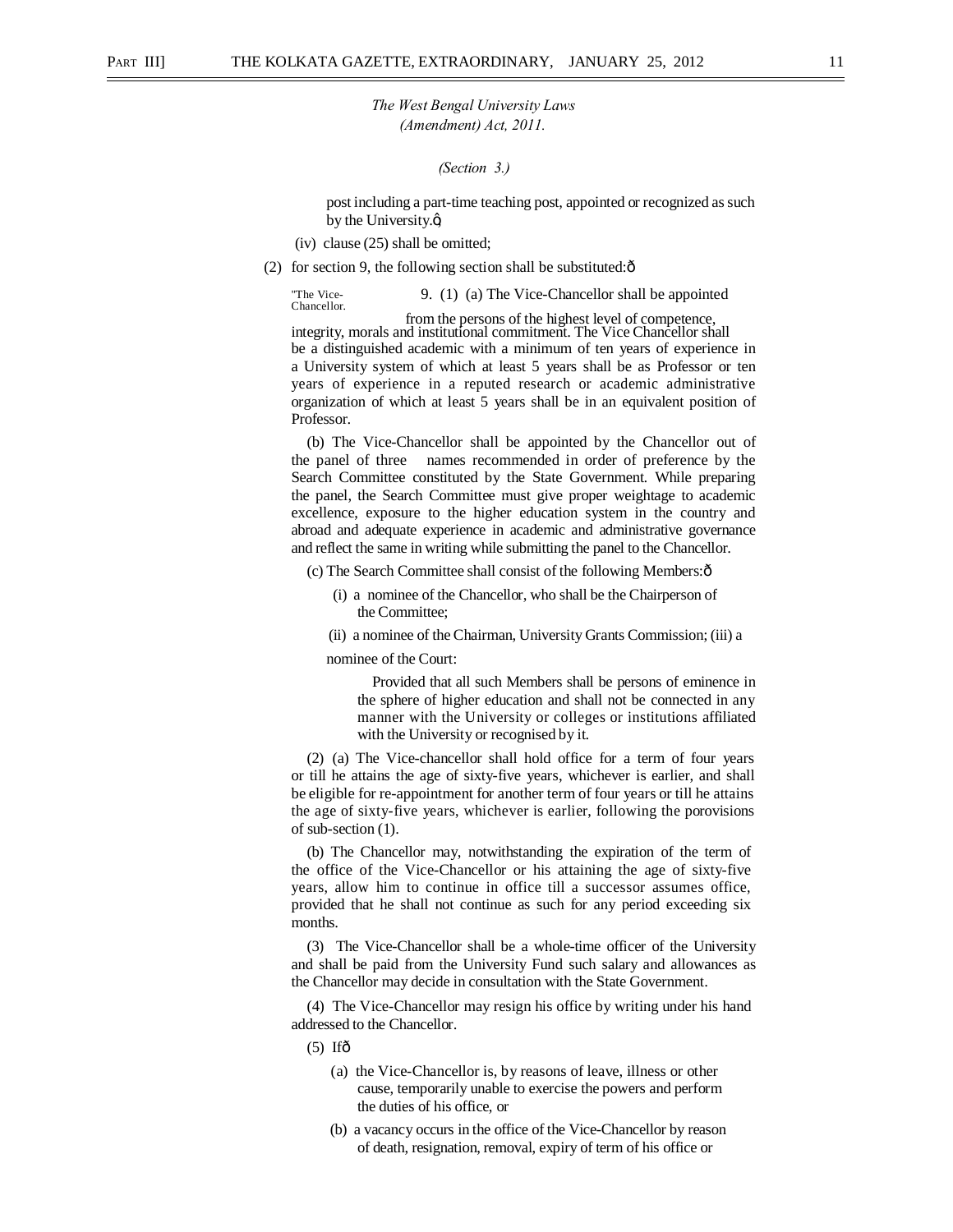*(Section 3.)* 

otherwise, then, during the period of such temporary inability or pending the appointment of a Vice-Chancellor, as the case may be, the Chancellor in consultation with the Minister may appoint a person to exercise the powers and perform the duties of the Vice-Chancellor.

(6) The vacancy in the office of the Vice-Chancellor occurring by reason of death, resignation or expiry of the term of his office, removal or otherwise shall be filled up by appointment of a Vice-Chancellor in accordance with the provisions of sub-section (1) within a period of six months from the date of occurrence of the vacancy, and such period shall be held to include any period for which a Vice-Chancellor is allowed to continue in office under clause (b) of sub-section (2), or a person is appointed by the Chancellor in consultation with the Minister to exercise the powers and perform the duties of the Vice-Chancellor under subsection  $(5)$ .

(7) The Vice-Chancellor may be removed from his office by the Chancellor if he is satisfied that the incumbent, -

- (a) has become insane and adjudged by a competent court to be of unsound mind; or
- (b) has become an undischarged insolvent and stands so declared by a competent Court; or
- (c) has been physically unfit and incapable of discharging function due to protracted illness or physical disability ; or
- (d) has wilfully omitted or refused to carry out the provisions of this Act or has committed breach of any of the terms and conditions of the service contract or has abused or misused the powers vested in him or if the continuance in the office of the Vice Chancellor is detrimental to the interest of the University; or
- (e) has been proved to be guilty of criminal breach of trust or criminal negligence or gross financial irregularity or impropriety or gross negligence of duty; or
- (f) has shown incompetence to perform or has persistently made default in the performance of the duties imposed on him by or under this Act; or
- (g) has been convicted by a court for any offence within the concept and meaning of the Code of Criminal Procedure, 1973; or 2 of 1974.

(h) is a member of, or otherwise associated with, any political party or acts in any partisan manner while in office.

*Explanation.* $\hat{o}$  For the purpose of this sub-clause, whether any party is a political party or any association or any act of the Vice-Chancellor is partisan, decision of the Chancellor thereon shall be final:

Provided that the Vice-Chancellor shall be given a reasonable opportunity to show cause by the Chancellor before taking recourse for his removal under clauses (d), (e), (f), (g) and (h).";

- (3) for section 17, the following section shall be substituted: $\hat{o}$ 
	- "The Court.  $17. (1)$  The Court shall consist of the following members: $\hat{0}$
	- (a) *Ex officio* members—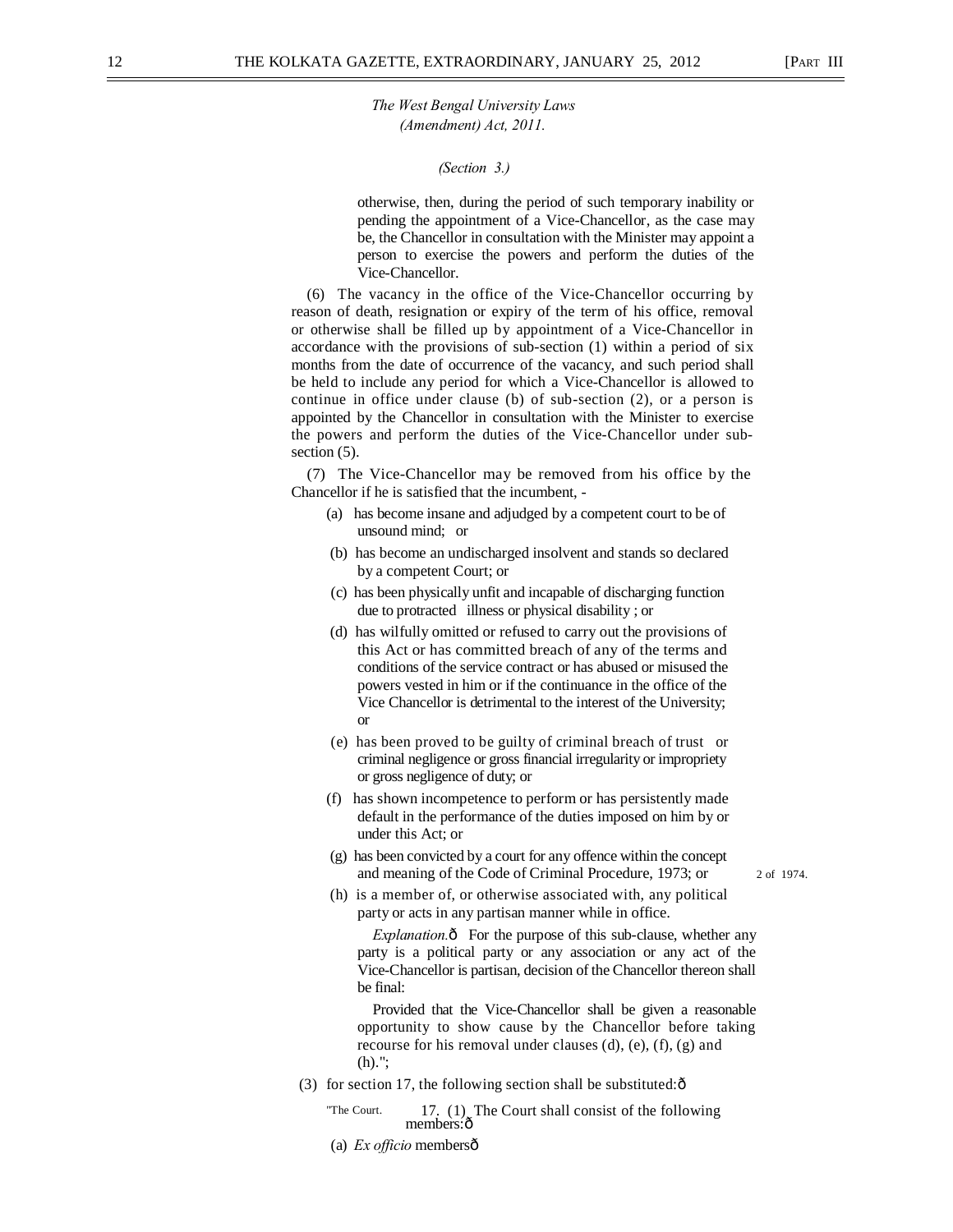*(Section 3.)*

- (i) the Chancellor;
- (ii) the Vice-Chancellor;
- (iii) the Deans of Faculty Councils for Post Graduate Studies;
- (iv) the Secretary, Higher Education Department, Government of West Bengal or his nominee not below the rank of Joint Secretary to the Government of West Bengal;
- (v) the Secretary, Finance Department, Government of West Bengal or his nominee not below the rank of Joint Secretary to the Government of West Bengal;
- (vi) the Chairman, West Bengal State Council of Higher Education or his nominee;
- (vii) the President, West Bengal Council of Higher Secondary Education;
- (viii) the President, West Bengal Madrasha Education Board;
- (ix) the President, West Bengal Board of Secondary Education;
- (x) the Director of Public Instruction, West Bengal or his nominee not below the rank of Additional Director of Public Instruction;
- (xi) a nominee of the Chairman of University Grants Commission;
- (xii) a nominee of the Chairman of National Council for Teachers' Education;
- (xiii) the Chairman of the College Service Commission or a member of the Commission as his nominee;
- (b) Representatives of Departments and Collegesô
	- (xiv) Heads of Departments of the University;
	- (xv) five senior most Professors of Departments of the University to be selected by the Vice-Chancellor in alphabetical order of the Department, of whom not more than one Professor shall be from the same Department;
	- (xvi) Principals of affiliating Colleges, not more than ten, to be nominated by the Vice-Chancellor of whomô
		- $(I)$  one shall be from a Teachers  $\beta$  Training College;
		- (II) one shall be from a Law College;
		- (III) one shall be from other Professional College;
		- (IV) one shall be from Women's College;
		- (V) one shall be from Government College;
	- (xvii) five teachers from the Council for Undergraduate studies, of whom atleast two shall belong to the rank of Associate Professor and other shall be not below the rank of Assistant Professor, to be elected by the members of the Council from amongst themselves in the manner as may be prescribed by the Statutes;
	- (xviii) one representative of officers of the University, to be elected from amongst themselves in the manner as may be prescribed by the statutes;
	- (xix) two representative of non-teaching employees of whomô
		- (i) one from non-teaching employees of the University,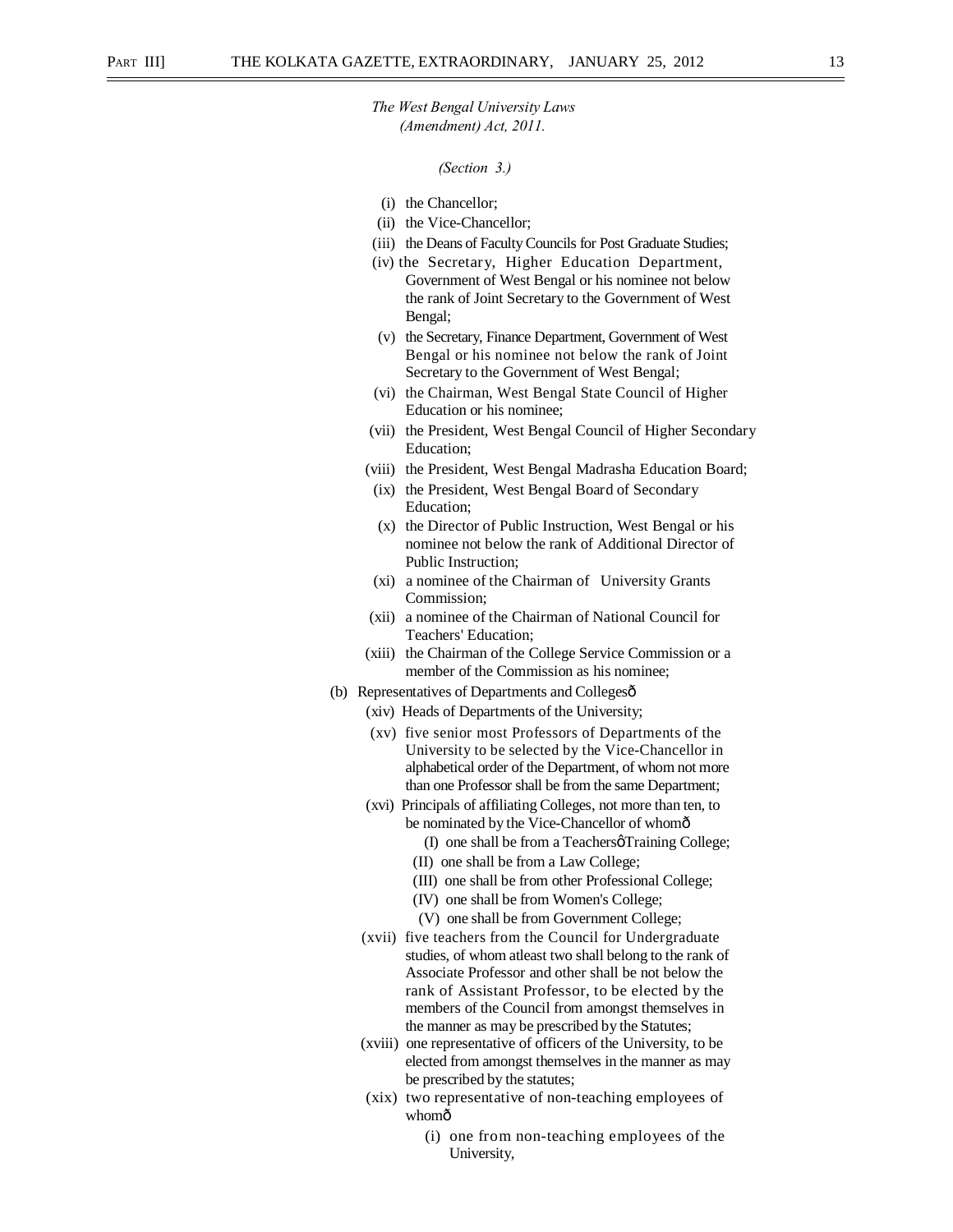*(Section 3.)* 

(ii) one from non-teaching employees of the affiliated colleges of the University,

to be elected from amongst themselves in the manner as may be prescribed by the Statutes;

- (c) Nominated Membersô
	- (xx) not more than five persons to be nominated by the Chancellor from amongst the persons interested in University education:

Provided that no employee of the University or of a College or Institution affiliated with the University or recognised by it shall be eligible to be a member;

- (d) Special Inviteeô
	- (xxi) any official or expert in any field or eminent educationist, whom the University may require for advice, consultation or assistance, may be invited to attend the meeting:

Provided that not more than one official or expert or eminent educationist may be invited in a meeting at a time.

(2) A member of the Court shall hold office for a period of four years, if not expressly provided otherwise in sub-section (1). Any vacancy among the members of the Court shall be filled up immediately by the concerned authority.

(3) No act or proceedings of the Court or of any body constituted by the Court shall be invalid or called in question by reason of the existence of any vacancy, initial or subsequent, in the Court or in any body constituted by the Court, as the case may be.";

(4) for section 20, the following section shall be substituted: $\hat{o}$ 

The Executive 20. (1) The Executive Council shall consist Council.

of the following members :  $\hat{o}$ 

(a) *Ex officio* Members—

- (i) the Vice Chancellor;
- (ii) Secretary of Higher Education Department or his nominee not below the rank of Joint Secretary;
- (iii) Secretary of Finance Department or his nominee not below the rank of Joint Secretary;
- (iv) Chairman of West Bengal State Council of Higher Education or his nominee;
- (v) Director of Public Instruction or his nominee not below the rank of Additional Director of Public Instruction;
- (vi) the Deans of Faculty Councils for Post Graduate Studies; (vii)

Principals of affiliated Colleges, not more than seven,

to be nominated by the Vice-Chancellor of whom -

- (I) one shall be from a Teachers  $\beta$  Training College;
- (II) one shall be from a Law College;
- (III) one shall be from other Professional College;
- (IV) one shall be from Women's College;
- (V) one shall be from Government College;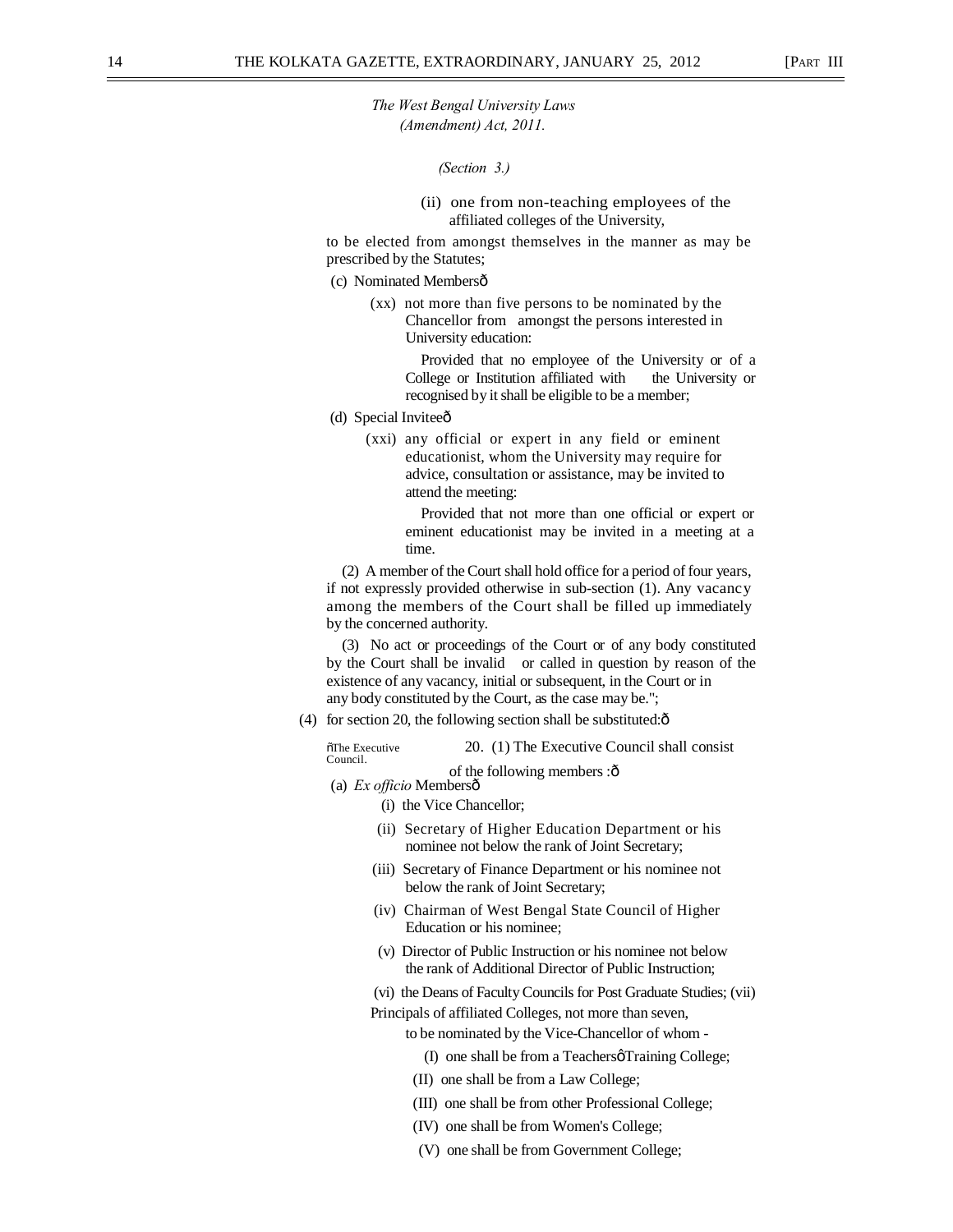*(Section 3.)* 

- (b) Other Membersô
	- (viii) three Heads of Departments, by rotation for one year in alphabetical order of the Department, to be selected by the Vice-Chancellor;
	- (ix) seven teachers from the faculty council for Post-Graduate studies of whom four shall be Professors, two shall be Associate Professors and one shall be Assistant Professor and they shall be elected by the members of the faculty council from amongst themselves in the manner as may be prescribed by Statutes;
	- (x) five Teachers of whom atleast two shall belong to the rank of Associate Professor and others shall be not below the rank of Assisstant Professor from the Council for under-graduate studies to be elected by the members of the Council from amongst themselves in the manner as may be prescribed by Statutes;
	- (xi) two persons nominated by the Chancellor interested in University education:

Provided that no employee of the University or of a College or Institution affiliated with the University or recognised by it shall be eligible to be a member.

(2) A member of the Executive Council shall hold office for a period of four years, if not expressly provided otherwise in subsection (1). Any vacancy among the members of the Executive Council shall be filled up immediately by the concerned authority.

(3) No act or proceedings of the Executive Council or of any body constituted by the Executive Council shall be invalid or called in question by reason of the existence of any vacancy, initial or subsequent, in the Executive Council or in any body constituted by the Executive Council, as the case may be.

(4) One-third of the total number of members shall be a quorum for a meeting of the Executive Council.".

- (5) in section 21, in clause (x), the word  $\tilde{C}$  and  $\tilde{C}$  and  $\tilde{C}$  wherever it occurs, shall be omitted.;
- (6) in section 22, $\hat{\text{o}}$ 
	- (i) in sub-section  $(2)$ , $\hat{0}$ 
		- (a) after clasue (iii), the following clause shall be inserted: $\hat{o}$ "(iiia) the Librarian of the University, if the post is vacant then the person acting as Librarian of the University in case of Faculty Council for Post-Graduate studies in Arts, Commerce and Law;";
		- (b) after clause (vi), in the following clause shall be inserted: $\hat{o}$ "(vii) one student representative pursuing Post-Graduate studies in the University and one research scholar pursuing research in the University to be elected by post graduate students and research scholars, respectively, from amongst themselves in the manner as may be prescribed by the Statutes";
- (7) in section 24, in clause (a) of sub-section (2), after clause (vii), the following clause shall be inserted: $\delta$ 
	- "(viii) three student representatives pursuing Undergraduate studies in different streams of education in the affiliated colleges of the University to be elected by such students from amongst themselves in the manner as may be prescribed by the Statutes: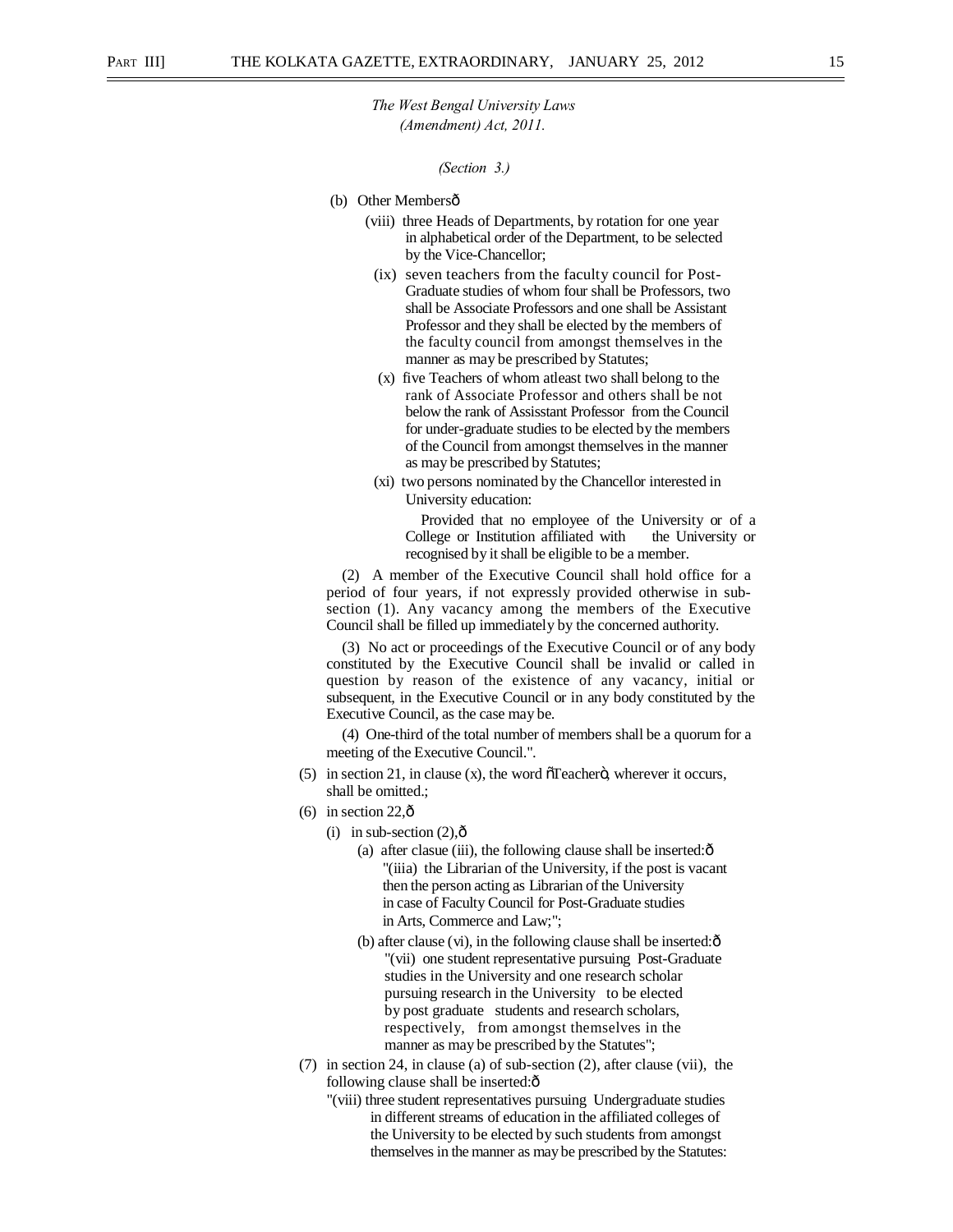#### *(Section 4.)*

Provided that no two student representatives shall be elected from the same stream of education.";

(8) for section 29, the following section shall be substituted: $\hat{o}$ 

"Selection 29. (1) A University Professor or a Committee for

Teaching Posts. University Associate Professor or a University Vice-Chancellor, on the recommendation of a Selection Committee,

and the constitution of such Selection Committee as well as the procedure for holding its meetings shall be in consonance with the University Grants Commission Regulations and Recruitment Rules framed by the State Government from time to time.

(2) Notwithstanding anything contrary to the provisions of University Grants Commission Regulations, the nominee of the ViceChancellor shall be the head of the Selection Committee, which shall send its recommendations in writing to the Vice-Chancellor alongwith reasoned record of assessment of the persons appeared before it for selection.";

(9) for section 30, the following section shall be substituted: $\hat{\text{o}}$ 

| "Procedure for<br>holding meeting | 30. (1) At least four members, including two                                                           |
|-----------------------------------|--------------------------------------------------------------------------------------------------------|
| of the Selection<br>Committee.    | outside subject experts, shall constitute the<br>quorum for the meeting of the Selection<br>Committee. |

(2) If the Vice-Chancellor does not accept the recommendation of a Selection Committee, it shall refer the recommendation back to the Selection Committee with reasons for reconsideration and if the Vice-Chancellor does not accept the reconsidered views of the Selection Committee, the matter shall be referred to the Chancellor with reasons and the decision of the Chancellor shall be final".

- **4.** In the Burdwan University Act, 1981,  $\hat{\theta}$ 
	- $(1)$  in section 2, $\hat{\text{o}}$ 
		- (i) after clause (18), the following clause shall be inserted: $\hat{o}$

'(18a) "State Government" means the Government of West Bengal in the Higher Education Department; $\phi$ 

- (ii) in clause (21), for the words 'Assistant Professor, Reader, Lecturer', the words 'Associate Professor, Reader, Assistant Professor' shall be substituted;
- (iii) for clause  $(22)$ , the following clause shall be substituted : $\hat{\text{o}}$

"(22) 'Teacher of the University' means a Professor, Associate Professor, Assistant Professor, or any other person, holding a teaching post including a part time teaching post, appointed or recognized as such by the University.";

- (iv) clause (25) shall be omitted;
- (2) for section 9, the following section shall be substituted: $\hat{o}$

"The Vice- 9. (1) (a) The Vice-Chancellor shall be appointed Chancellor.

from the persons of the highest level of competence, integrity, morals and institutional commitment. The Vice Chancellor shall be a distinguished academic with a minimum of ten years of experience in a University system of which atleast 5 years shall be as professor or ten years of experience in a reputed research or academic administrative organisation of which atleast 5 years shall be in an equivalent position of professor.

(b) The Vice Chancellor shall be appointed by the Chancellor out of the panel of three names recommended in order of preference by the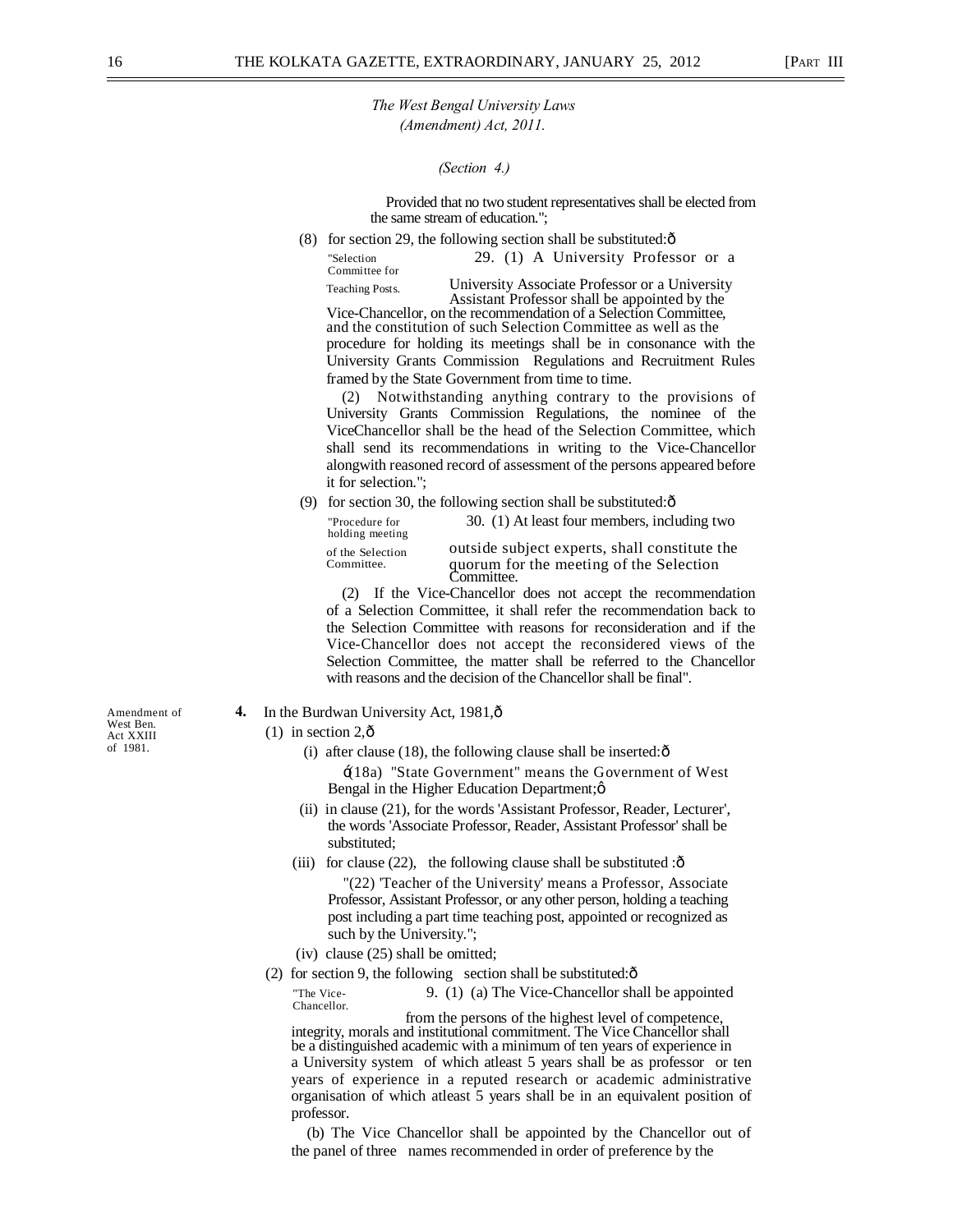*(Section 4.)* 

Search Committee constituted by the State Government. While preparing the panel, the Search Committee must give proper weightage to academic excellence, exposure to the higher education system in the country and abroad and adequate experience in academic and administrative governance and reflect the same in writing while submitting the panel to the Chancellor.

(c) The Search Committee shall consist of the following Members:—

- (i) a nominee of the Chancellor, who shall be the Chairperson of the Committee;
- (ii) a nominee of the Chairman, University Grants Commission; (iii) a

nominee of the Court:

Provided that all such Members shall be persons of eminence in the sphere of higher education and shall not be connected in any manner with the University or colleges or institutions affiliated with the University or recognised by it.

(2) (a) The Vice-chancellor shall hold office for a term of four years or till he attains the age of sixty-five years, whichever is earlier, and shall be eligible for re-appointment for another term of four years or till he attains the age of sixty-five years, whichever is earlier, following the porovisions of sub-section (1).

(b) The Chancellor may, notwithstanding the expiration of the term of the office of the Vice-Chancellor or his attaining the age of sixty-five years, allow him to continue in office till a successor assumes office, provided that he shall not continue as such for any period exceeding six months.

(3) The Vice-Chancellor shall be a whole-time officer of the University and shall be paid from the University Fund such salary and allowances as the Chancellor may decide in consultation with the State Government.

(4) The Vice-Chancellor may resign his office by writing under his hand addressed to the Chancellor.

- $(5)$  If  $\hat{\sigma}$ 
	- (a) the Vice-Chancellor is, by reasons of leave, illness or other cause, temporarily unable to exercise the powers and perform the duties of his office, or
	- (b) a vacancy occurs in the office of the Vice-Chancellor by reason of death, resignation, removal, expiry of term of his office or otherwise,

then, during the period of such temporary inability or pending the appointment of a Vice-Chancellor, as the case may be, the Chancellor in consultation with the Minister may appoint a person to exercise the powers and perform the duties of the Vice-Chancellor.

(6) The vacancy in the office of the Vice-Chancellor occurring by reason of death, resignation or expiry of the term of his office, removal or otherwise shall be filled up by appointment of a Vice-Chancellor in accordance with the provisions of sub-section (1) within a period of six months from the date of occurrence of the vacancy, and such period shall be held to include any period for which a Vice-Chancellor is allowed to continue in office under clause (b) of sub-section (2), or a person is appointed by the Chancellor in consultation with the Minister to exercise the powers and perform the duties of the Vice-Chancellor under subsection  $(5)$ .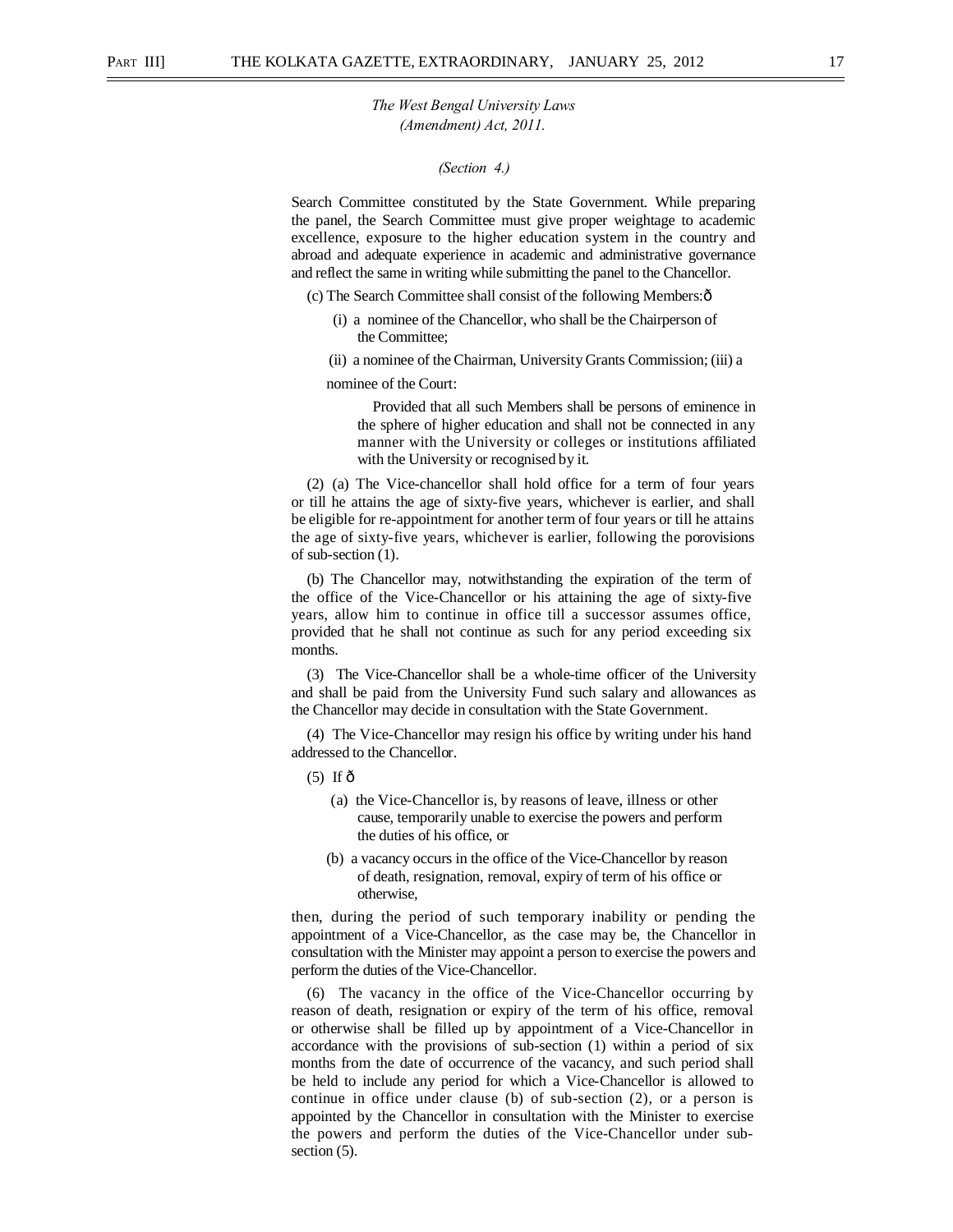#### *(Section 4.)*

(7) The Vice-Chancellor may be removed from his office by the Chancellor if he is satisfied that the incumbent, $\hat{o}$ 

- (a) has become insane and adjudged by a competent court to be of unsound mind; or
- (b) has become an undischarged insolvent and stands so declared by a competent Court; or
- (c) has been physically unfit and incapable of discharging function due to protracted illness or physical disability ; or
- (d) has wilfully omitted or refused to carry out the provisions of this Act or has committed breach of any of the terms and conditions of the service contract or has abused or misused the powers vested in him or if the continuance in the office of the Vice-Chancellor is detrimental to the interest of the University; or
- (e) has been proved to be guilty of criminal breach of trust or criminal negligence or gross financial irregularity or impropriety or gross negligence of duty; or
- (f) has shown incompetence to perform or has persistently made default in the performance of the duties imposed on him by or under this Act; or
- (g) has been convicted by a court for any offence within the concept and meaning of the Code of Criminal Procedure, 1973; or  $\qquad \qquad$  2 of 1974.

(h) is a member of, or otherwise associated with, any political party or acts in any partisan manner while in office.

*Explanation.—* For the purpose of this sub-clause, whether any party is a political party or any association is a political association or any act of the Vice-Chancellor is partisan, decision of the Chancellor thereon shall be final:

Provided that the Vice-Chancellor shall be given a reasonable opportunity to show cause by the Chancellor before taking recourse for his removal under clauses (d), (e), (f), (g) and (h).".

(3) for section 9A, the following section shall be substituted: $\hat{o}$ 

"The Pro-Vice- 9A. (1) (a) The Pro-Vice-Chancellor Chancellor (Administration and Academic) shall be (Administration and Academic). appointed from the persons of the highest level of competence, integrity, morals and institutional commitment. The Pro- Vice-Chancellor (Administration and Academic) shall be a distinguished academic with a minimum of ten years of experience in a University system of which atleast 5 years shall be as Professor or ten years of experience in a reputed research or academic administrative organisation of which at least 5 years shall be in an equivalent position.

(b) The Pro-Vice-Chancellor (Administration and Academic) shall be appointed by the Chancellor in consultation with the Minister. The term of his office shall be for four years and he shall be eligible for reappointment for a period not exceeding four years but shall not hold office beyond the age of sixty-five years.

(2) The Pro-Vice-Chancellor (Administration and Academic) shall be a whole-time officer of the University and shall be paid from the University Fund such salary and allowances as the Chancellor may decide in consultation with the State Government.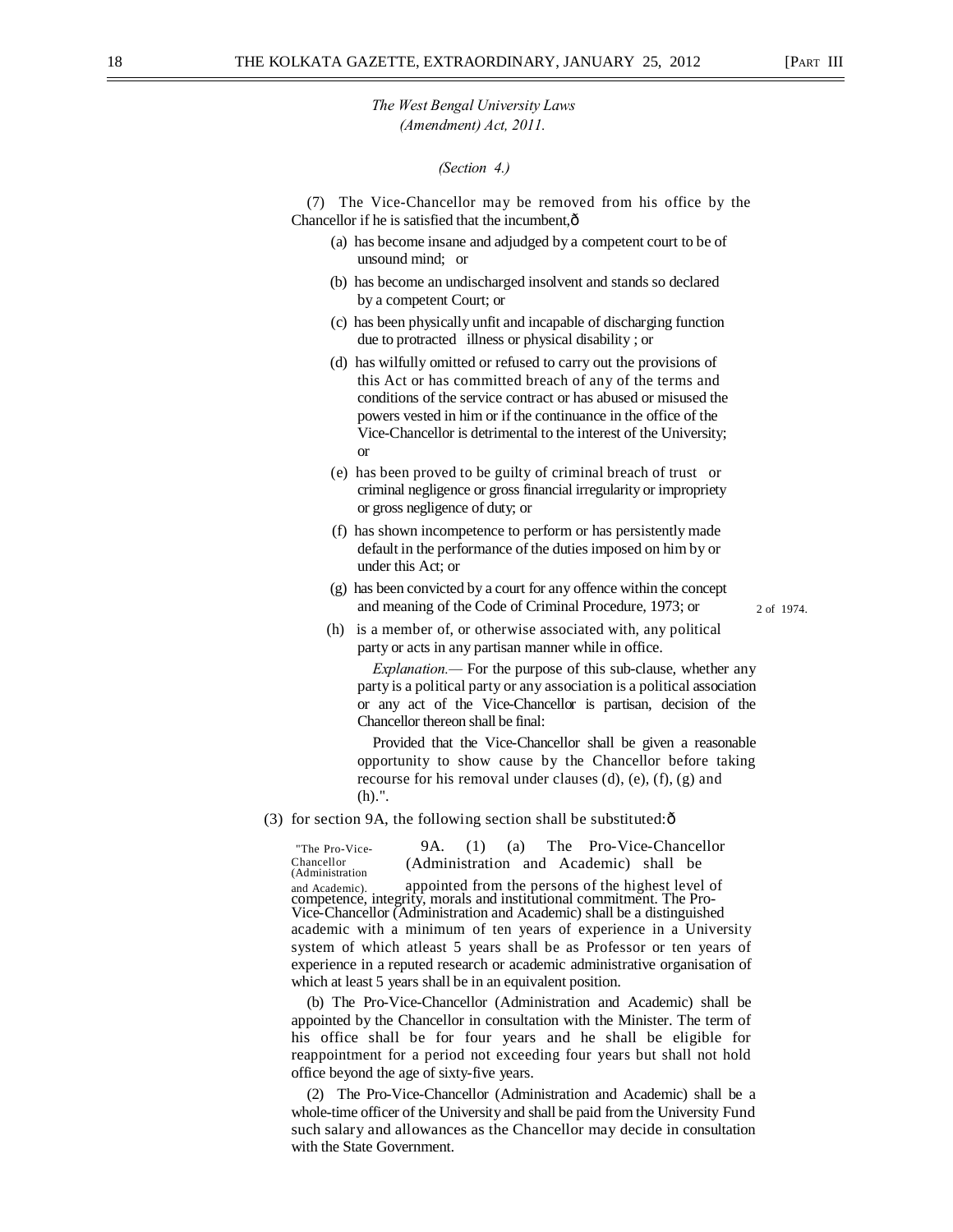#### *(Section 4.)*

(3) The Pro-Vice-Chancellor (Administration and Academic) may resign his office by writing under his hand addressed to the Chancellor.

- $(4)$  Ifô
	- (a) the Pro-Vice-Chancellor (Administration and Academic) is, by reason of leave, illness or other cause, temporarily unable to exercise the powers and perform the duties of his office, or
	- (b) a vacancy occurs in the office of the Pro-Vice-Chancellor (Administration and Academic) by reason of death, resignation or expiry of the term of his office, removal or otherwise,

then, during the peirod of such temporary inability or pending the appointment of a Pro-Vice-Chancellor (Administration and Academic), as the case may be, the Chancellor, in consultation with the Minister and the Vice-Chancellor, shall authorise a senior teacher of the University or an officer of the University to exercise the powers and perform the duties of the Pro-Vice-Chancellor (Administration and Academic).

(5) The vacancy in the office of the Pro-Vice-Chancellor (Administration and Academic) occurring by reason of death, resignation or expiry of the term of his office, removal or otherwise shall be filled up by appointment of a Pro-Vice-Chancellor (Administration and Academic) in accordance with the provisions of sub-section (1).

(6) The Pro-Vice-Chancellor (Administration and Academic) may be removed from his office by the Chancellor if he is satisfied that the incumbent,ô

- (a) has become insane and adjudged by a competent court to be of unsound mind; or
- (b) has become an undischarged insolvent and stands so declared by a competent Court; or
- (c) has been physically unfit and incapable of discharging function due to protracted illness or physical disability ; or
- (d) has wilfully omitted or refused to carry out the provisions of this Act or has committed breach of any of the terms and conditions of the service contract or has abused or misused the powers vested in him or if the continuance in the office of the Pro-Vice-Chancellor (Administration and Academic) is detrimental to the interest of the University; or
- (e) has been proved to be guilty of criminal breach of trust or criminal negligence or gross financial irregularity or impropriety or gross negligence of duty; or
- (f) has shown incompetence to perform or has persistently made default in the performance of the duties imposed on him by or under this Act; or
- (g) has been convicted by a court for any offence within the concept and meaning of the Code of Criminal Procedure, 1973; or 2 of 1974.

(h) is a member of, or otherwise associated with, any political party or acts in any partisan manner while in office.

*Explanation.—* For the purpose of this sub-clause, whether any party is a political party or any association is a political association or any act of the Pro-Vice Chancellor (Administration and Academic) is partisan, decision of the Chancellor thereon shall be final: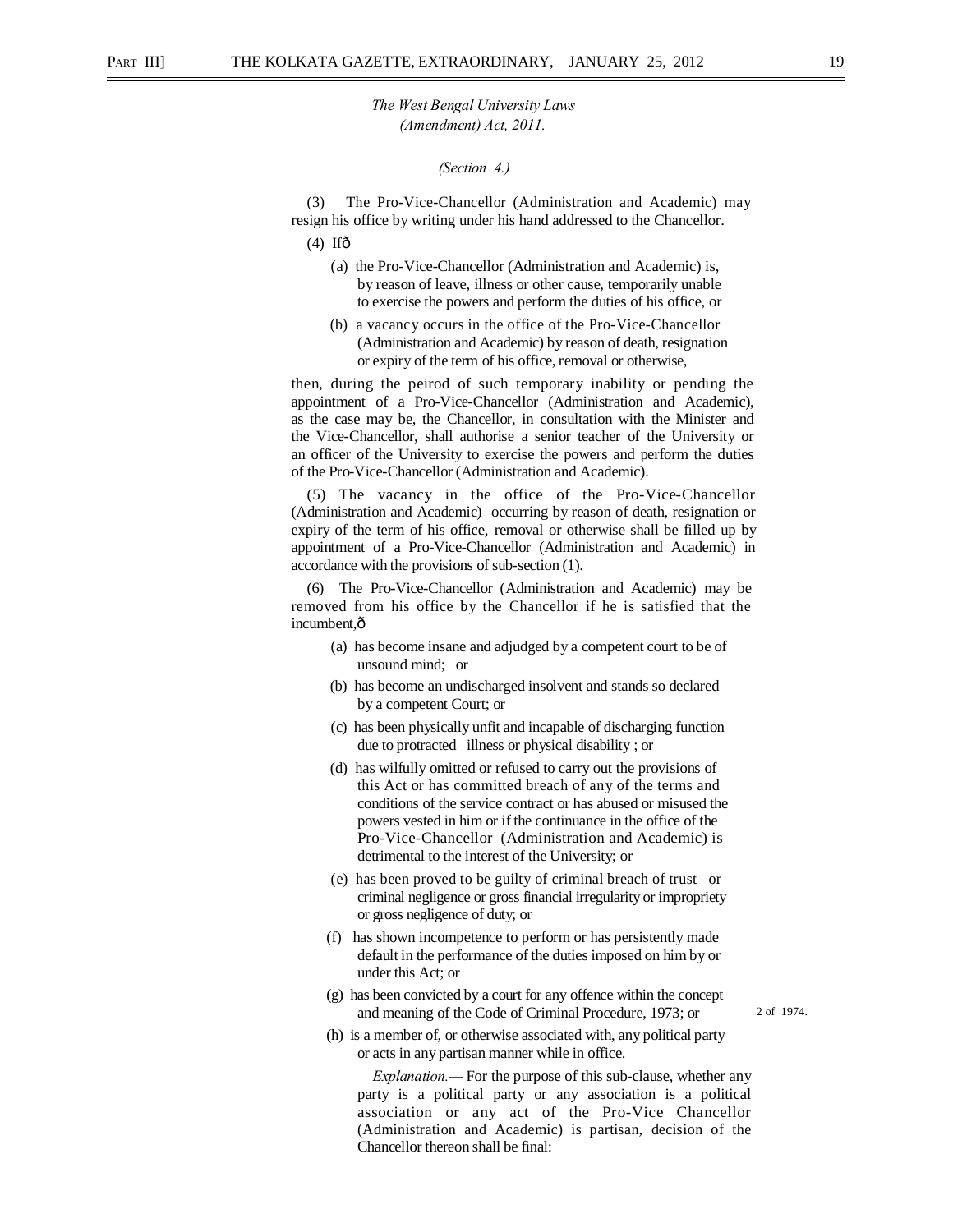*(Section 4.)* 

Provided that the Pro-Vice-Chancellor (Administration and Academic) shall be given a reasonable opportunity to show cause by the Chancellor before taking recourse for his removal under clauses  $(d)$ ,  $(e)$ ,  $(f)$ ,  $(g)$  and  $(h)$ .".

- (4) for section 17, the following section shall be substituted: $\hat{\sigma}$ 
	- " The Court. 17. (1) The Court shall consist of the following members: ô
		- (a) *Ex officio* membersô
			- (i) the Chancellor;
			- (ii) the Vice-Chancellor;
			- (iii) the Pro-Vice-Chancellor (Administration and Academic);
			- (iv) the Deans of Faculty Councils for Post-Graduate Studies;
			- (v) the Secretary, Higher Education Department, Government of West Bengal or his nominee not below the rank of Joint Secretary to the Government of West Bengal;
			- (vi) the Secretary, Finance Department, Government of West Bengal or his nominee not below the rank of Joint Secretary to the Government of West Bengal;
			- (vii) the Chairman, West Bengal State Council of Higher Education or his nominee;
			- (viii) the President, West Bengal Council of Higher Secondary Education;
			- (ix) the President, West Bengal Madrasah Education Board;
			- (x) the President, West Bengal Board of Secondary Education;
			- (xi) the Director of Public Instruction, West Bengal or his nominee not below the rank of Additional Director; (xii) a
			- nominee of the Chairman of University Grants Commission;
			- (xiii) a nominee of the Chairman of National Council for Teachers' Education;
			- (xiv) a nominee of the Chairman of All India Council for Technical Education;
			- (xv) the Chairman, of the College Service Commission or a member of the Commission as his nominee;
		- (b) Representatives of Departments and Collegesô
			- (xvi) Heads of Departments of the University;
			- (xvii) five senior most Professors of Departments of the University to be selected by the Vice-Chancellor in alphabetical order of the Department, of whom not more than one Professor shall be from the same Department;
			- (xviii) Principals of affiliated Colleges, not more than ten, to be nominated by the Vice-Chancellor of whomô
				- (I) one shall be from a Teachers  $\sigma$  Training College;
				- (II) one shall be from a Law College;
				- (III) one shall be from other Professional College;
				- (IV) one shall be from Women's College;
				- (V) one shall be from Government College;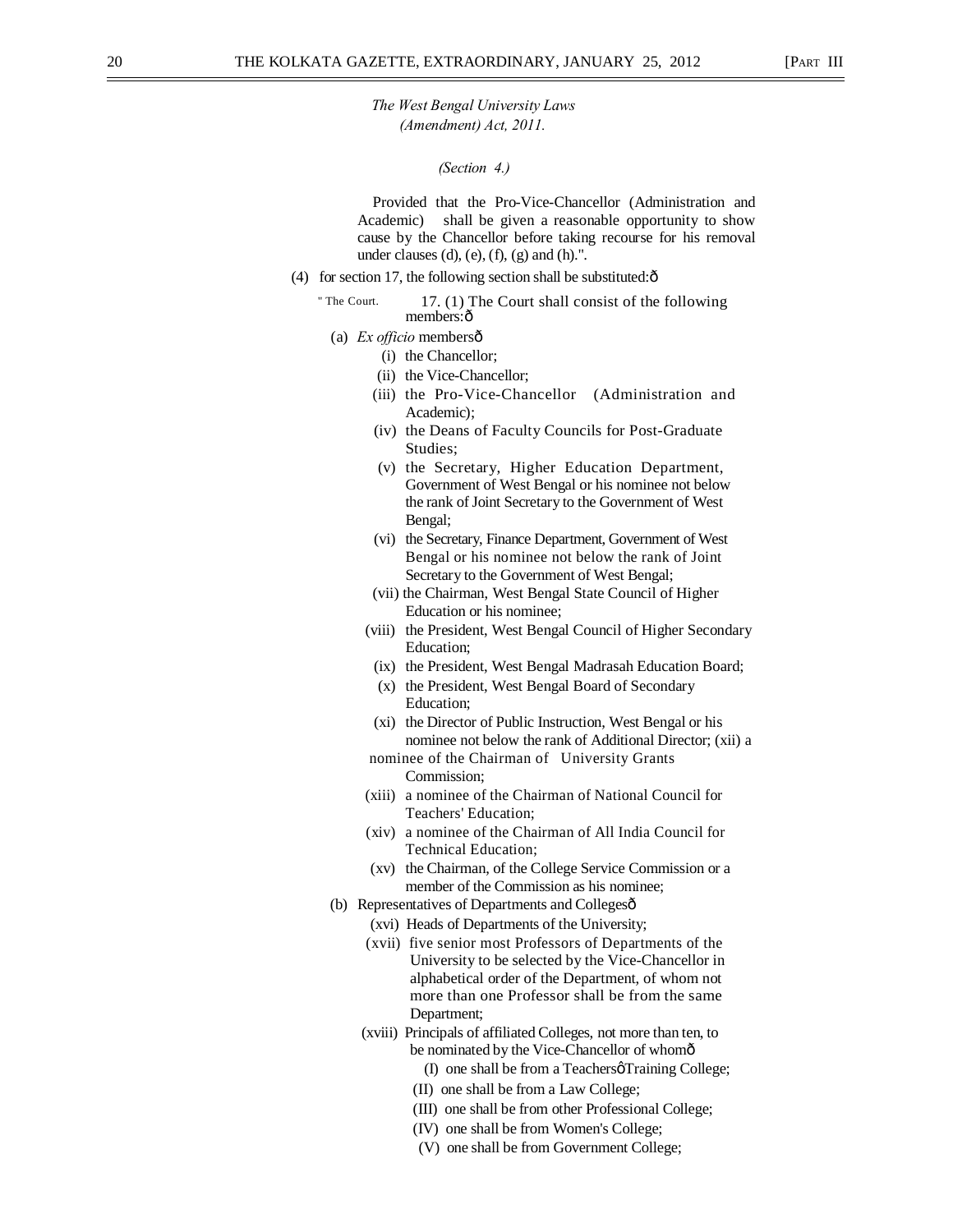#### *(Section 4.)*

- (xix) five teachers from the Council for undergraduate studies, of whom atleast two shall belong to the rank of Associate Professor and others shall be not below the rank of Assistant Professor, to be elected by the members of the Council from amongst themselves in the manner as may be prescribed by the Statutes;
- (xx) one representative of officers of the University, to be elected from amongst themselves in the maneer as may be prescribed by the Statutes;
- (xxi) two representatives of non-teaching employees of whomô
	- (i) one from non-teaching employees of the University,
	- (ii) one from non-teaching employees of the affiliated colleges of the University,

to be elected from amongst themselves in the manner as may be prescribed by the Statutes.

- (c) Nominated Membersô
	- (xxii) not more than five persons to be nominated by the Chancellor from amongst the persons interested in University education:

Provided that no employee of the University or of a College or Institution affiliated with the University or recognised by it shall be eligible to be a member.

- (d) Special Inviteeô
	- (xxiii) any official or expert in any field or eminent educationist, whom the Vice-Chancellor may require for advice, consultation or assistance, may be invited to attend the meeting:

Provided that not more than one official or expert or eminent educationist may be invited in a meeting at a time.

(2) A member of the Court shall hold office for a period of four years, if not expressly provided otherwise in sub-section (1). Any vacancy among the members of the Court shall be filled up immediately by the concerned authority.

(3) No act or proceedings of the Court or of any body constituted by the Court shall be invalid or called in question by reason of the existence of any vacancy, initial or subsequent, in the Court or in any body constituted by the Court, as the case may be.";

(5) for section 20, the following section shall be substituted: $\hat{o}$ 

"The Executive 20. (1) The Executive Council shall consist Council.

of the following members: $\hat{o}$ (a) *Ex officio* Membersô

(i) the Vice-Chancellor;

- (ii) the Pro-Vice-Chancellor (Administration and Academic);
- (iii) Secretary of Higher Education Department or his nominee not below the rank of Joint Secretary;
- (iv) Secretary of Finance Department or his nominee not below the rank of Joint Secretary;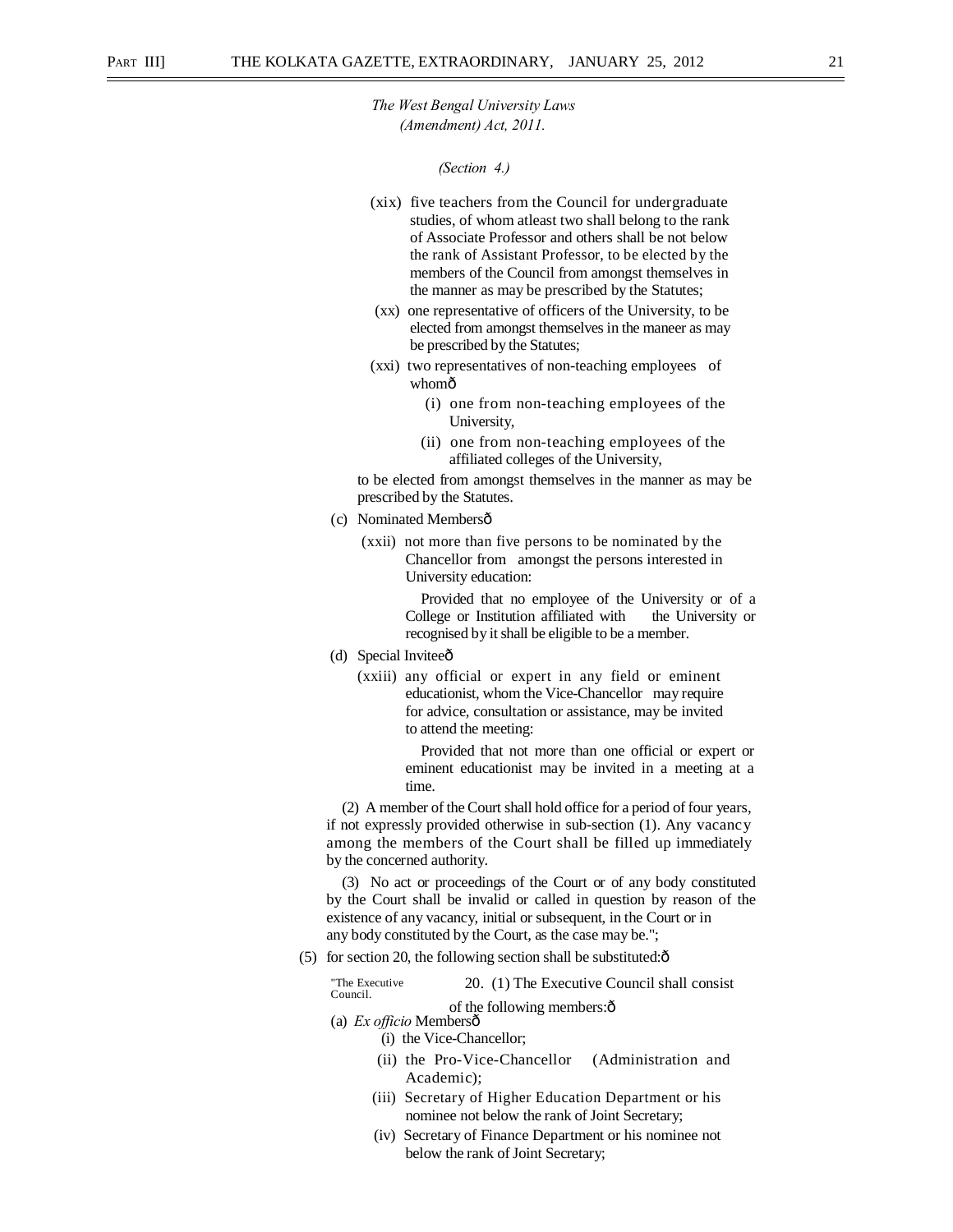#### *(Section 4.)*

- (v) Chairman of West Bengal State Council of Higher Education or his nominee;
- (vi) Director of Public Instruction or his nominee not below the rank of Additional Director of Public Instruction;
- (vii) the Deans of Faculty Councils for Post-Graduate Studies;
- (viii) Principals of affiliated Colleges, not more than seven, to be nominated by the Vice-Chancellor of whomô
	- (I) one shall be from a Teachers Training College; (II) one shall be from a Law College;
	- (III) one shall be from other Professional College;
	- (IV) one shall be from Women's College;
	- (V) one shall be from Government College;
- (b) Other Membersô
	- (ix) three Heads of Departments, by rotation for one year in alphabetical order of the Department, to be selected by the Vice-Chancellor;
	- (x) three Heads of Departments, by rotation for one year in alphabetical order of the Department, to be selected by the Vice-Chancellor;
	- (xi) seven teachers from the faculty council for Post-Graduate studies of whom four shall be Professors, two shall be Associate Professors and one shall be Assistant Professor and they shall be elected by the members of the faculty council from amongst themselves in the manner as may be prescribed by Statutes;
	- (xii) five Teachers of whom atleast two shall belong to the rank of Associate Professor and others shall be not below the rank of Assisstant Professor from the Council for Undergraduate studies, to be elected by the members of the Council from amongst themselves in the manner as may be prescribed by Statutes;
	- (xiii) two persons nominated by the Chancellor interested in University education:

Provided that no employee of the University or of a College or Institution affiliated with the University or recognized by it shall be eligible to be a member.

(2) A member of the Executive Council shall hold office for a period of four years, if not expressely provided otherwise in subsection (1). Any vacancy among the members of the Executive Council shall be filled up immediately by the concerned authority.

(3) No act or proceedings of the Executive Council or of any body constituted by the Executive Council shall be invalid or called in question by reason of the existence of any vacancy, initial or subsequent, in the Executive Council or in any body constituted by the Executive Council, as the case may be.

(4) One-third of the total number of members shall be a quorum for a meeting of the Executive Council.".

- (6) in section 21, in clause (x), the word  $\tilde{\sigma}$  Teachers $\ddot{\sigma}$ , wherever it occurs, shall be omitted.:
- $(7)$  in section 22, $\hat{\text{o}}$ 
	- (i) in sub-section  $(2)$ , $\hat{0}$ 
		- (a) after clause (iii), the following clause shall be inserted: $\hat{o}$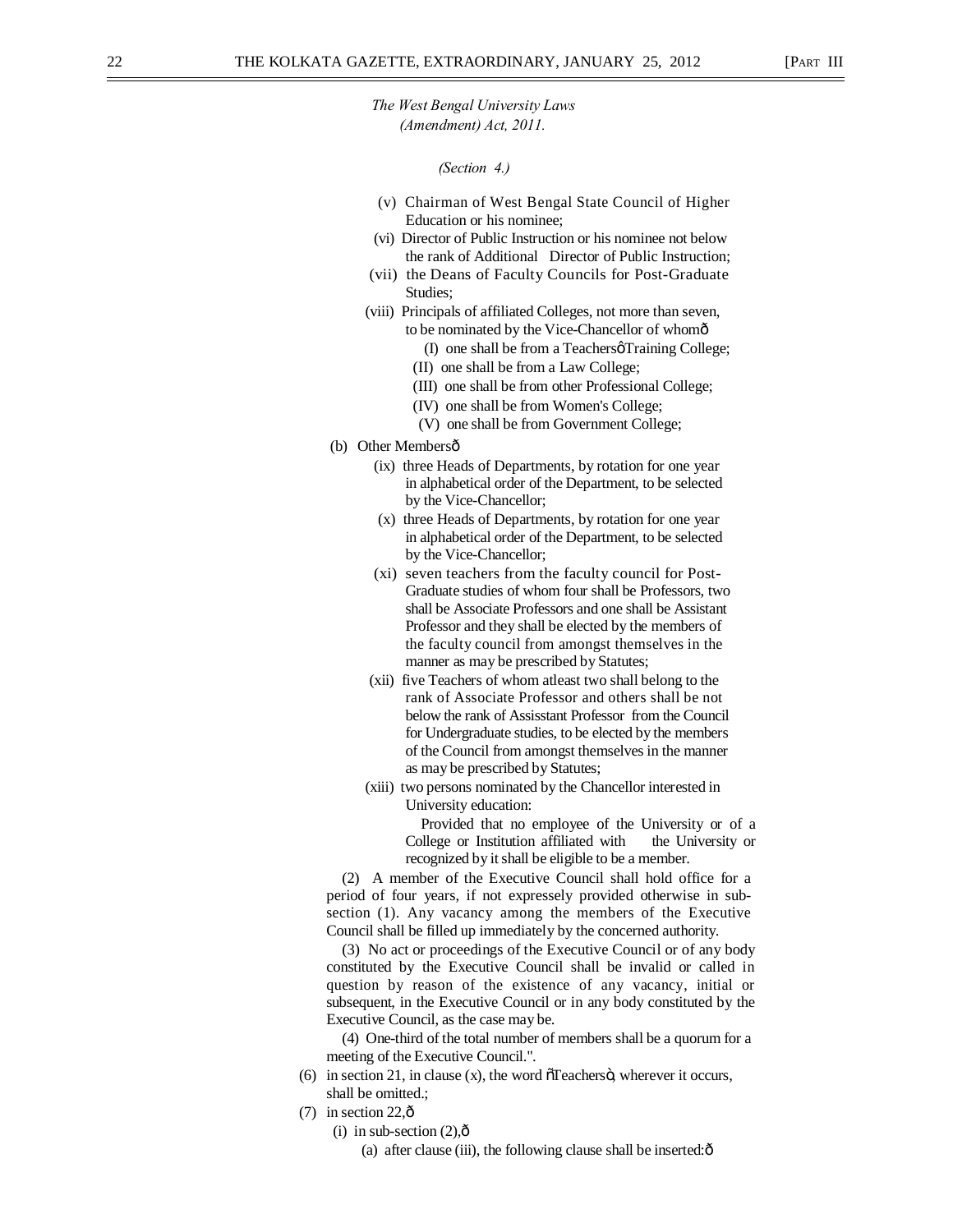*(Section 5.)* 

- "(iiia) the Librarian of the University, if the post is vacant then the person acting as Librarian of the University in the case of the Faculty Council for Post-Graduate Studies in Arts, Commerce, Law, Fine Arts and Music;  $\ddot{\text{o}}$ ;
- (b) after clause (vi), the following clause shall be inserted: $\hat{o}$ "(vii) one student representative pursuing Post-Graduate studies in the University and one research scholar pursuing research in the University to be elected by Post-Graduate students and research scholars respectively from amongst themselves in the manner as may be prescribed in the statutes;";
- (8) in section 24, in sub-section (2), after clause (viii), the following clause shall be inserted: $\hat{o}$ 
	- $\tilde{o}(ix)$  three student representatives pursuing Undergraduate studies in different streams of education in the affiliated colleges of the University to be elected by such students from amongst themselves in the manner as may be prescribed by the statutes:

Provided that no two student representatives shall be elected from the same stream of education.";

(9) for section 29, the following section shall be substituted: $\hat{o}$ 

"Selection 29. (1) A University Professor or a University<br>
Committee for<br>
Teaching Posts Associate Professor or a University Assistant Teaching Posts. Associate Professor or a University Assistant Professor shall be appointed by the Vice-Chancellor, on the recommendation of a Selection Committee, and the constitution of such Selection Committee as well as the procedure for holding its meetings shall be in consonance with the University Grants Commission Regulations and Recruitment Rules framed by the State Government from time to time.

(2) Notwithstanding anything contrary to the provisions of University Grants Commission Regulations, the nominee of the ViceChancellor shall be the head of the Selection Committee, which shall send its recommendations in writing to the Vice-Chancellor alongwith reasoned record of assessment of the persons appeared before it for selection.";

 $(10)$  for section 30, the following section shall be substituted: $\hat{\text{o}}$ 

"Procedure for 30. (1) At least four members, including two holding meeting

of Selection outside subject experts, shall constitute the quorum Committee.<br>
for a meeting of the Selection Committee.

(2) If the Vice-Chancellor does not accept the recommendation of a Selection Committee, it shall refer the recommendation back to the Selection Committee with reasons for reconsideration and if the Vice-Chancellor does not accept the reconsidered views of the Selection Committee, the matter shall be referred to the Chancellor with reasons and the decision of the Chancellor shall be final.".

5. In the Vidyasagar University Act, 1981, $\hat{\sigma}$ 

 $(1)$  in section 2, $\hat{\text{o}}$ 

- (i) after clause (17), the following clause shall be inserted: $\hat{o}$ 
	- $\pm$ (17a) "State Government" means the Government of West Bengal in the Higher Education Department; $\alpha$
- (ii) in clause (20), for the words "a Professor, Associate Professor, Assistant Professor, Reader, Principal, Lecturer,", the words "a Principal, Professor, Associate Professor, Reader, Assistant Professor" shall be substituted;

Amendment of **5.** West Ben. Act XVIII of 1981.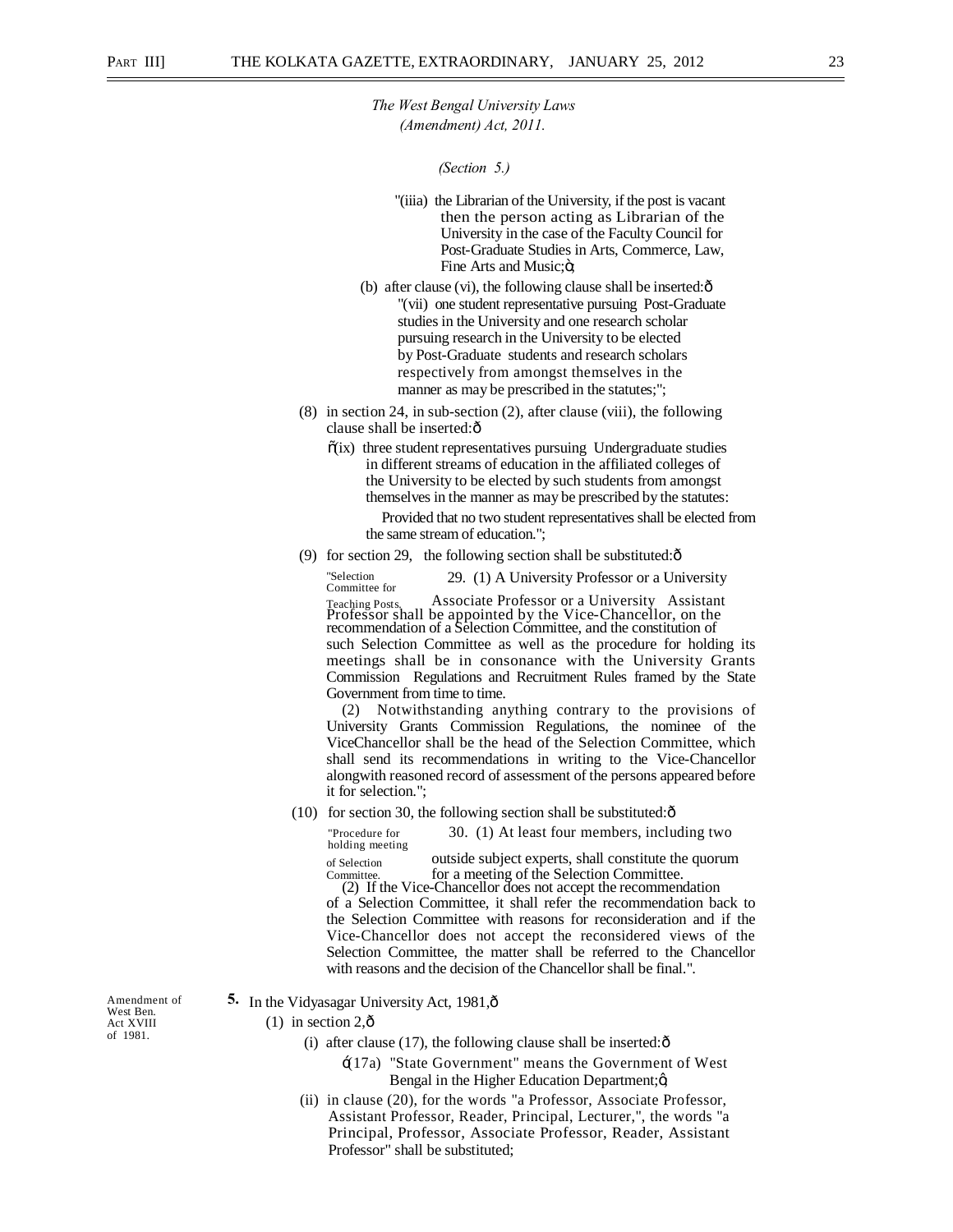*(Section 5.)* 

(iii) for clause (21), the following clause shall be substituted: $\hat{o}$ 

- $\div$ (21)  $\sigma$ Teacher of the University means a Professor, Associate Professor, Assistant Professor, or any other person, holding a teaching post including a part-time teaching post, appointed or recognized as such by the University; $\alpha$
- (iv) clause (24) shall be omitted;
- (2) for section 9, the following section shall be substituted: $\hat{o}$

 $\frac{5 \text{The Vice}}{\text{Change of the Time}}$  (1) (a) The Vice-Chancellor shall be appointed Chancellor. from the persons of the highest level of competence, integrity, morals and institutional commitment. The Vice-Chancellor shall be a distinguished academic with a minimum of ten years of experience in a University system of which atleast 5 years shall be as professor or ten years of experience in a reputed research or academic administrative organisation of which atleast 5 years shall be in an equivalent position of professor.

(b) The Vice-Chancellor shall be appointed by the Chancellor out of the panel of three names recommended in order of preference by the Search Committee constituted by the State Government. While preparing the panel, the Search Committee must give proper weightage to academic excellence, exposure to the higher education system in the country and abroad and adequate experience in academic and administrative governance and reflect the same in writing while submitting the panel to the Chancellor.

(c) The Search Committee shall consist of the following Members:—

(i) a nominee of the Chancellor, who shall be the Chairperson of

the Committee;

(ii) a nominee of the Chairman, University Grants Commission; (iii) a

nominee of the Court:

Provided that all such Members shall be persons of eminence in the sphere of higher education and shall not be connected in any manner with the University or colleges or institutions affiliated with the University or recognised by it.

(2) (a) The Vice-chancellor shall hold office for a term of four years or till he attains the age of sixty-five years, whichever is earlier, and shall be eligible for reappointment for another term of four years or till he attains the age of sixty-five years, whichever is earlier, following the provisions of sub-section (1).

(b) The Chancellor may, notwithstanding the expiration of the term of the office of the Vice-Chancellor or his attaining the age of sixty-five years, allow him to continue in office till a successor assumes office, provided that he shall not continue as such for any period exceeding six months.

(3) The Vice-Chancellor shall be a whole-time officer of the University and shall be paid from the University Fund such salary and allowances as the Chancellor may decide in consultation with the State Government.

(4) The Vice-Chancellor may resign his office by writing under his hand addressed to the Chancellor.

 $(5)$  Ifô

(a) the Vice-Chancellor is, by reasons of leave, illness or other cause, temporarily unable to exercise the powers and perform the duties of his office, or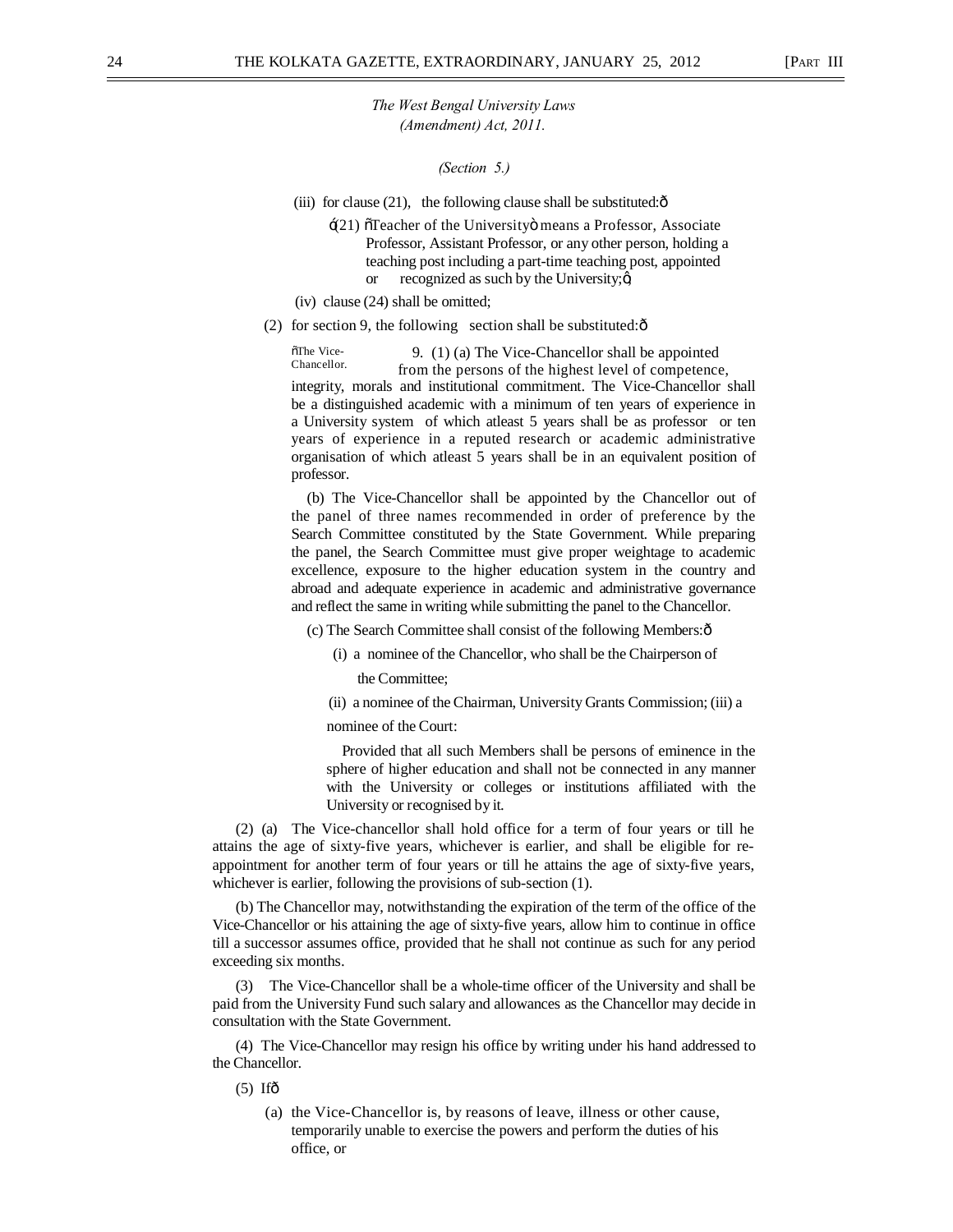#### *(Section 5.)*

(b) a vacancy occurs in the office of the Vice-Chancellor by reason of death, resignation, removal, expiry of term of his office or otherwise,

then, during the period of such temporary inability or pending the appointment of a Vice-Chancellor, as the case may be, the Chancellor in consultation with the Minister may appoint a person to exercise the powers and perform the duties of the Vice-Chancellor.

(6) The vacancy in the office of the Vice-Chancellor occurring by reason of death, resignation or expiry of the term of his office, removal or otherwise shall be filled up by appointment of a Vice-Chancellor in accordance with the provisions of sub-section (1) within a period of six months from the date of occurrence of the vacancy, and such period shall be held to include any period for which a Vice-Chancellor is allowed to continue in office under clause (b) of sub-section (2), or a person is appointed by the Chancellor in consultation with the Minister to exercise the powers and perform the duties of the Vice-Chancellor under sub-section (5).

(7) The Vice-Chancellor may be removed from his office by the Chancellor if he is satisfied that the incumbent. $\hat{o}$ 

- (a) has become insane and adjudged by a competent court to be of unsound mind; or
- (b) has become an undischarged insolvent and stands so declared by a competent Court; or
- (c) has been physically unfit and incapable of discharging function due to protracted illness or physical disability ; or
- (d) has wilfully omitted or refused to carry out the provisions of this Act or has committed breach of any of the terms and conditions of the service contract or has abused or misused the powers vested in him or if the continuance in the office of the Vice-Chancellor is detrimental to the interest of the University; or
- (e) has been proved to be guilty of criminal breach of trust or criminal negligence or gross financial irregularity or impropriety or gross negligence of duty; or
- (f) has shown incompetence to perform or has persistently made default in the performance of the duties imposed on him by or under this Act; or
- (g) has been convicted by a court for any offence within the concept and meaning of the Code of Criminal Procedure, 1973; or
- 2 of 1974.
- (h) is a member of, or otherwise associated with, any political party or acts in any partisan manner while in office.

*Explanation.—* For the purpose of this sub-clause, whether any party is a political party or any association is a political association or any act of the Vice-Chancellor is partisan, decision of the Chancellor thereon shall be final:

Provided that the Vice-Chancellor shall be given a reasonable opportunity to show cause by the Chancellor before taking recourse for his removal under clauses (d), (e), (f), (g) and (h).";

(3) for section 17, the following section shall be substituted: $\hat{\text{o}}$ 

 $\delta$ The Court. 17. (1) The Court shall consist of the following members:ô

- (a) *Ex officio* members—
	- (i) the Chancellor;
	- (ii) the Vice Chancellor;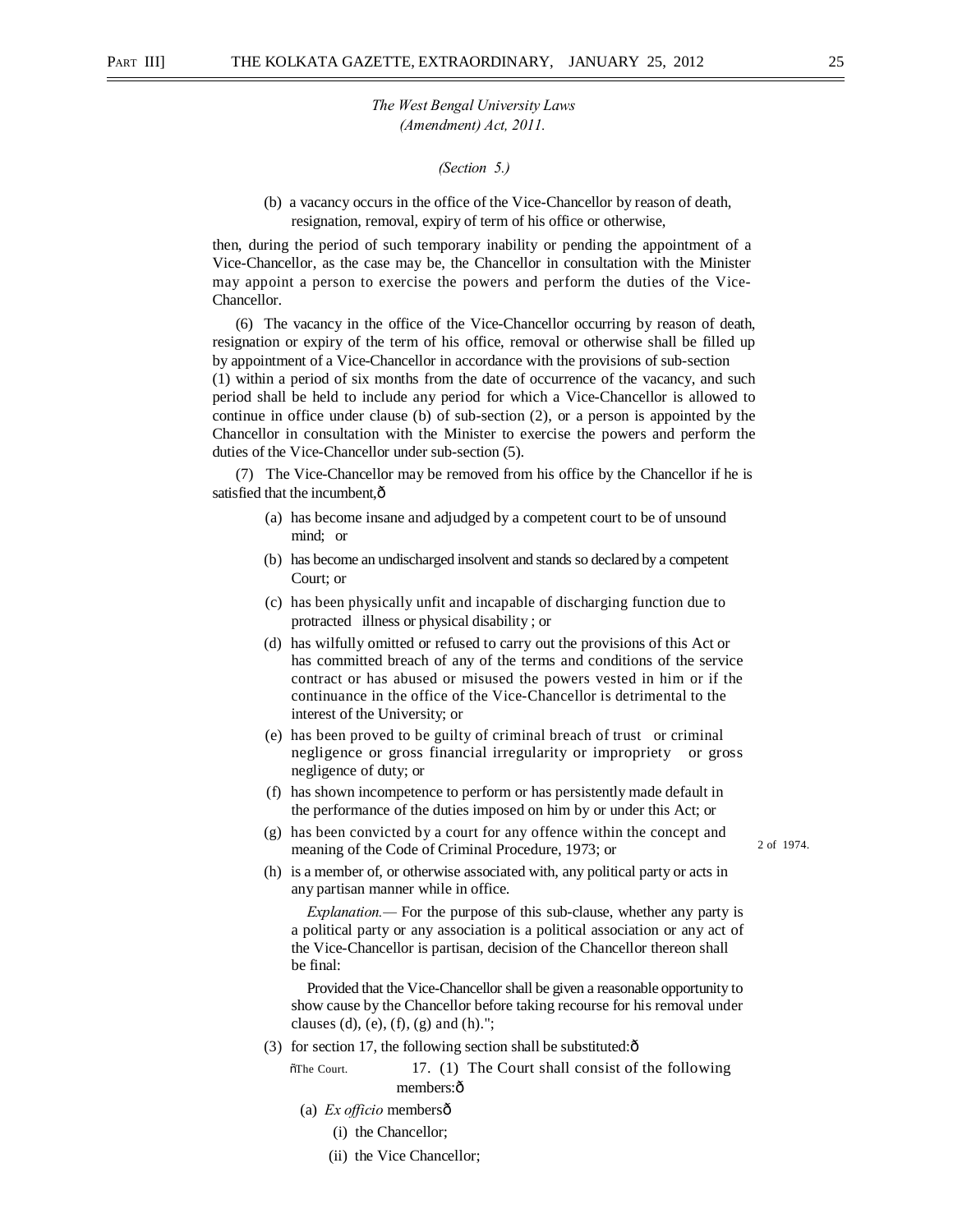#### *(Section 5.)*

- (iii) the Deans of Faculty Councils for Post-Graduate Studies;
- (iv) the Secretary, Higher Education Department, Government of West Bengal or his nominee not below the rank of Joint Secretary to the Government of West Bengal;
- (v) the Secretary, Finance Department, Government of West Bengal or his nominee not below the rank of Joint Secretary to the Government of West Bengal;
- (vi) the Chairman, West Bengal State Council of Higher Education or his nominee;
- (vii) the President, West Bengal Council of Higher Secondary Education;
- (viii) the President, West Bengal Madrasah Education Board;
- (ix) the President, West Bengal Board of Secondary Education;
- (x) the Director of Public Instruction, West Bengal or his nominee not below the rank of Additional Director of Public Instruction;
- (xi) a nominee of the Chairman of University Grants Commission;
- (xii) a nominee of the Chairman of National Council for Teachers' Education;
- (xiii) the Chairman, of the College Service Commission or a member of the Commission as his nominee;
- (b) Representatives of Departments and Collegesô
	- (xiv) Heads of Departments of the University;
	- (xv) five senior most Professors of Departments of the University to be selected by the Vice-Chancellor in alphabetical order of the Department, of whom not more than one Professor shall be from the same Department;
	- (xvi) Principals of affiliated Colleges, not more than ten, to be nominated by the Vice-Chancellor of whom—
		- (I) one shall be from a Teachers  $\varphi$  Training College; (II)
		- one shall be from a Law College;
		- (III) one shall be from other Professional College; (IV)
		- one shall be from Women's College;
	- (xvii) five teachers from the Council for Undergraduate studies, of whom at least two shall belong to the rank of Associate Professor and others shall be not below the rank of Assistant Professor, to be elected by the members of the Council from amongst themselves in the manner as may be prescribed by the Statutes;
	- (xviii) one representative of officers of the University, to be elected from amongst themselves in the maneer as may be prescribed by the Statutes;
	- (xix) two representatives of non-teaching employees of whom—
		- (i) one from non-teaching employees of the University, (ii)
		- one from non-teaching employees of the affiliated colleges of the University,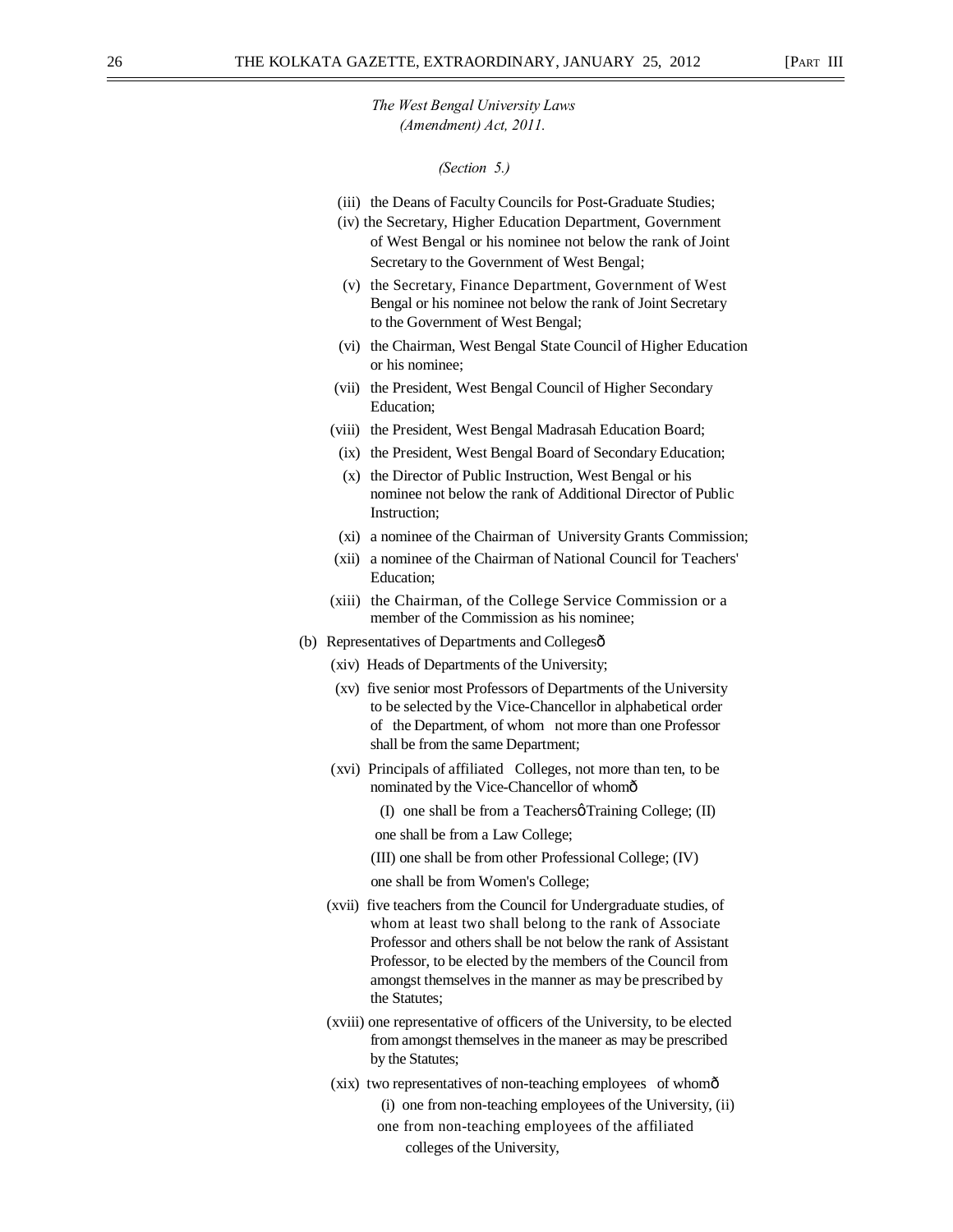#### *(Section 5.)*

to be elected from amongst themselves in the manner as may be prescribed by the Statutes.

- (c) Nominated Membersô
	- (xx) not more than five persons to be nominated by the Chancellor from amongst the persons interested in University education:

Provided that no employee of the University or of a College or Institution affiliated with the University or recognised by it shall be eligible to be a member.

- (d) Special Inviteeô
	- (xxi) any official or expert in any field or eminent educationist, whom the University may require for advice, consultation or assistance, may be invited to attend the meeting:

Provided that not more than one official or expert or eminent educationist may be invited in a meeting at a time.

(2) A member of the Court shall hold office for a period of four years, if not expressly provided othererwise in sub-section (1). Any vacancy among the members of the Court shall be filled up immediately by the concerned authority.

(3) No act or proceedings of the Court or of any body constituted by the Court shall be invalid or called in question by reason of the existence of any vacancy, initial or subsequent, in the Court or in any body constituted by the Court, as the case may be.";

> (4) for section 20, the following section shall be substituted: $\hat{o}$  $\delta$ The Executive

Council. 20. (1) The Executive Council shall consist of the following members: $\hat{o}$ 

- (a) *Ex officio* Members—
	- (i) the Vice-Chancellor;
	- (ii) Secretary of Higher Education Department or his nominee not below the rank of Joint Secretary;
	- (iii) Secretary of Finance Department or his nominee not below the rank of Joint Secretary;
	- (iv) Chairman of West Bengal State Council of Higher Education or his nominee;
	- (v) Director of Public Instruction or his nominee not below the rank of Additional Director of Public Instruction;
	- (vi) the Deans of Faculty Councils for Post-Graduate Studies; (vii)

Principals of affiliated Colleges, not more than seven, to

be nominated by the Vice-Chancellor of whomô

- (I) one shall be from a Teachers $\varphi$  Training College;
- (II) one shall be from a Law College;
- (III) one shall be from other Professional College;
- (IV) one shall be from Women's College;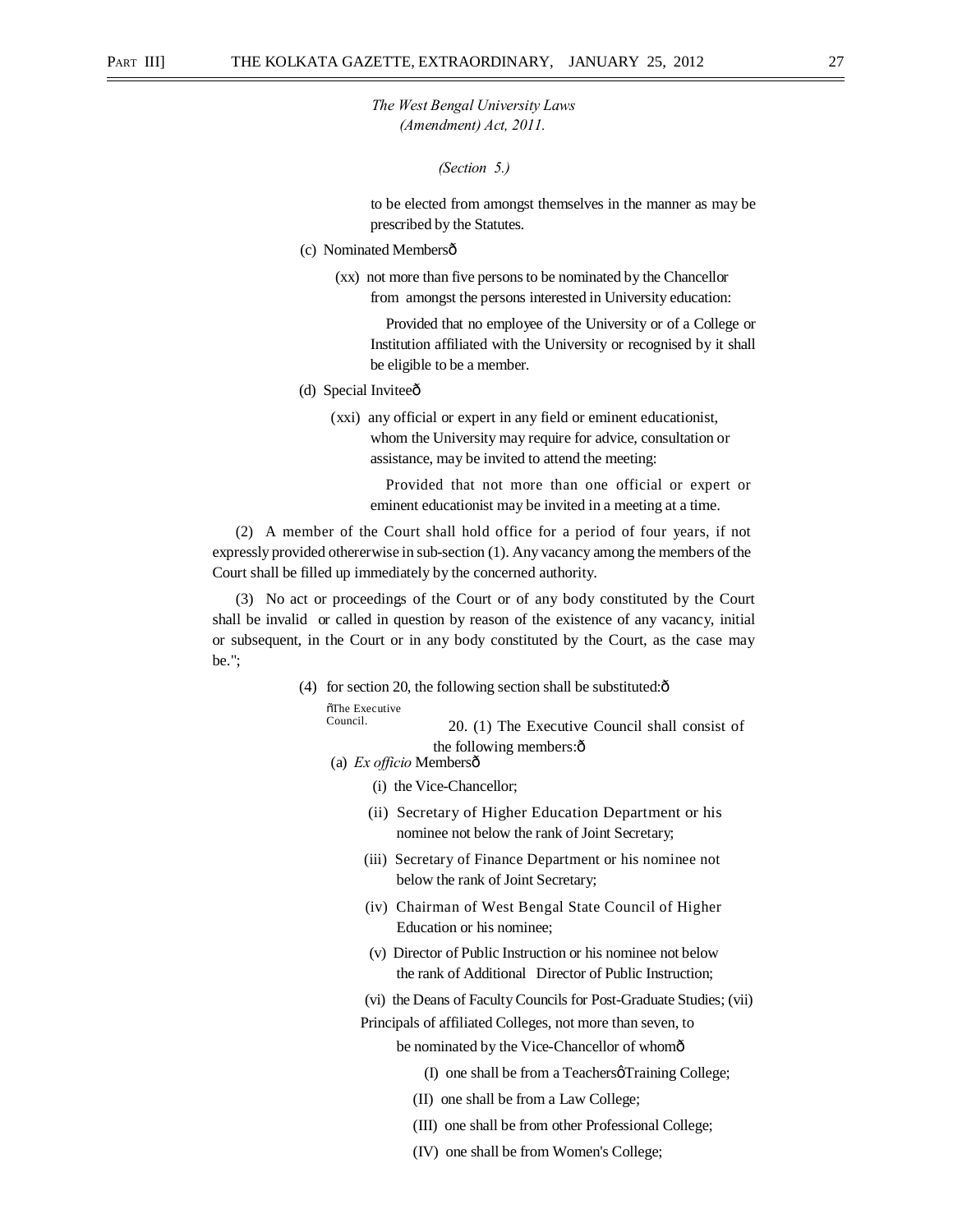*(Section 5.)* 

- (b) Other Membersô
	- (viii) three Heads of Departments, by rotation for one year in alphabetical order of the Department, to be selected by the Vice-Chancellor;
	- (ix) seven teachers from the faculty council for Post-Graduate studies of whom four shall be Professors, two shall be Associate Professors and one shall be Assistant Professor and they shall be elected by the members of the faculty council from amongst themselves in the manner as may be prescribed by Statutes;
		- (x) five Teachers of whom atleast two shall belong to the rank of Associate Professor and Others shall be not below the rank of Assisstant Professor from the council for Undergraduate studies to be elected by the members of the Council from amongst themselves in the manner as may be prescribed by Statutes;
	- (xi) two persons to be nominated by the Chancellor interested in University education:

Provided that no employee of the University or of a College or Institution affiliated with the University or recognised by it shall be eligible to be a member.

(2) A member of the Executive Council shall hold office for a period of four years, if not expressly provided otherwise in sub-section (1). Any vacancy among the members of the Executive Council shall be filled up immediately by the concerned authority.

(3) No act or proceedings of the Executive Council or of any body constituted by the Executive Council shall be invalid or called in question by reason of the existence of any vacancy, initial or subsequent, in the Executive Council or in any body constituted by the Executive Council, as the case may be.

(4) One-third of the total number of members shall be a quorum for a meeting of the Executive Council.";

- $(5)$  in section 21, in clause (ix), the word  $\tilde{O}$  Teachers $\ddot{o}$ , wherever it occurs, shall be omitted.;
- $(6)$  in section 22, $\hat{0}$ 
	- (i) in sub-section  $(2),\hat{0}$ 
		- (a) after clasue (iii), the following clause shall be inserted: $\hat{o}$ 
			- $\tilde{\text{o}}$ (iiia) the Librarian of the University, if the post is vacant then the person acting as Librarian of the University in case of Faculty Council for Post-Graduate studies in Arts and Commerce;
		- (b) after clause (vii), the following clause shall be inserted: $\hat{o}$ 
			- $\tilde{\text{o}}$ (viii) one student representative pursuing Post-Graduate studies in the University and one research scholar pursuing research in the University to be elected by Post-Graduate students and research scholars, respectively, from amongst themselves in the manner as may be prescribed by the Statutes";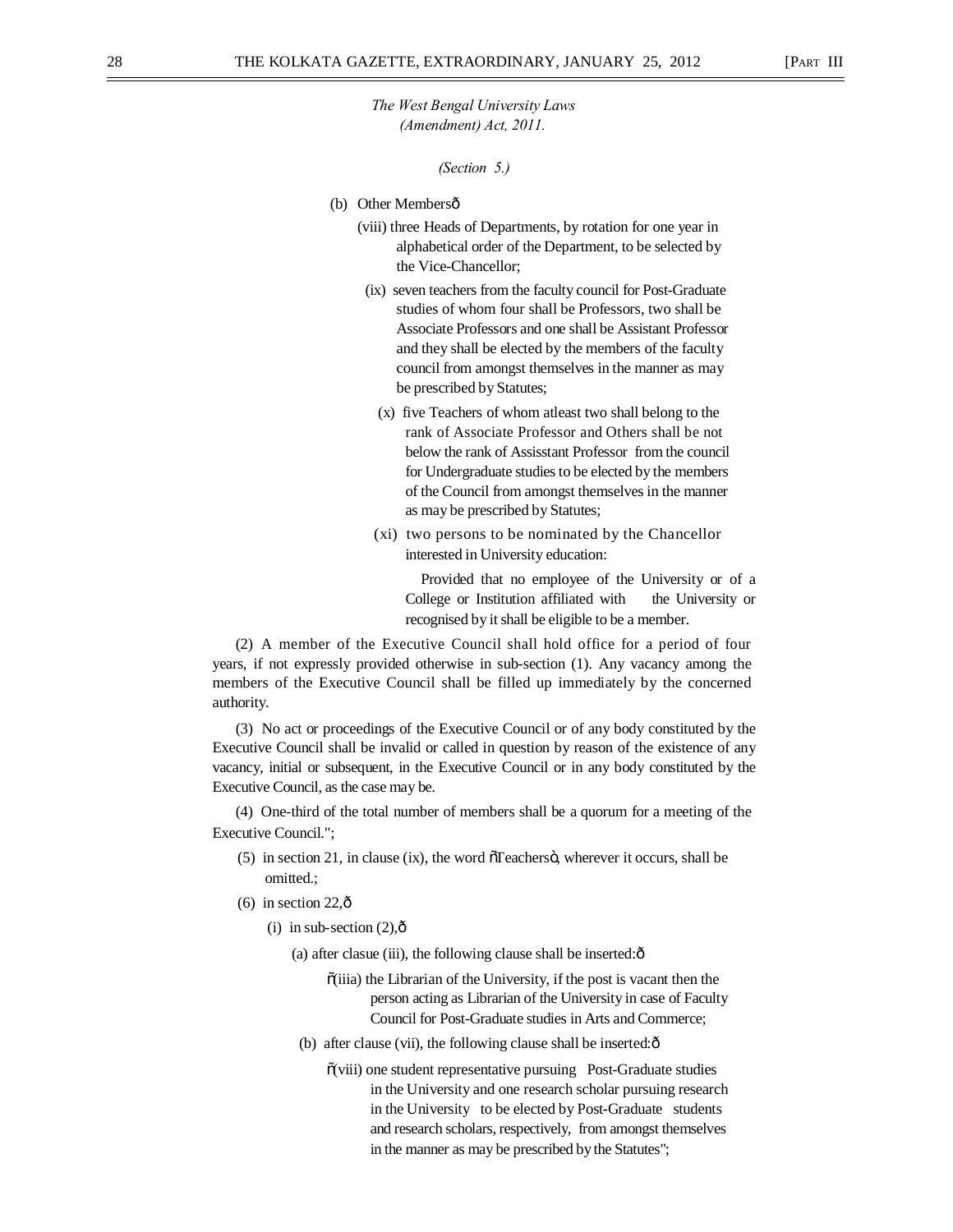```
(Section 6.)
```
- (7) in section  $24, \hat{o}$ 
	- (a) in sub-section (2), after clause (vi), the following clause shall be inserted:ô
		- $\tilde{\mathbf{o}}$ (vii) three student representatives pursuing Undergraduate studies in different streams of education in the affiliated colleges of the University to be elected by such students from amongst themselves in the manner as may be prescribed by the Statutes: Provided that no two student representatives shall be elected from the same stream of education.";
	- (b) in sub-section (3), after clause (v), the following clause shall be inserted:ô
		- $\tilde{o}(vi)$  one student representative pursuing Undergraduate studies in Law in an affiliated college of the University.";

(8) for section 29, the following section shall be substituted: $\hat{\text{o}}$ 

**öSelection** Committee for Teaching Posts. 29. (1) A University Professor or a University Associate Professor or a University Assistant Professor shall be appointed by the Vice Chancellor, on the recommendation of a Selection Committee, and the constitution of such Selection Committee as well as the procedure for holding its meetings shall be in consonance with the University Grants Commission Regulations and Recruitment Rules framed by the State Government from time to time.

(2) Notwithstanding anything contrary to the provisions of University Grants Commission Regulations, the nominee of the Vice-Chancellor shall be the head of the Selection Committee, which shall send its recommendations in writing to the ViceChancellor alongwith reasoned record of assessment of the persons appeared before it for selection.";

(9) for section 30, the following section shall be substituted: $\hat{\sigma}$ 

 $\delta$ Procedure for holding meetings of the Selection Committee. 30. (1) At least four members, including two outside subject experts, shall constitute the quorum for a meeting of the Selection Committee.

(2) If the Vice-Chancellor does not accept the recommendation of a Selection Committee, it shall refer the recommendation back to the Selection Committee with reasons for reconsideration and if the Vice-Chancellor does not accept the reconsidered views of the Selection Committee, the matter shall be referred to the Chancellor with reasons and the decision of the Chancellor shall be final".

West Ben. Act

- Amendment of **6.** In the Kalyani University Act, 1981,  $\hat{\text{o}}$
- $KL$  of 1981. (1) in section 2, $\hat{0}$ 
	- (i) after clause (16), the following clause shall be inserted: $\hat{\sigma}$ 
		- '(16a) "State Government" means the Government of West Bengal in the Higher Education Department; $\alpha$
	- $(ii)$  in clause (19), for the words  $\tilde{o}$ Assistant Professor, Reader, Lecturer $\tilde{o}$ , the words õAssociate Professor, Reader, Assistant Professorö shall be substituted;
	- (iii) for clause (20), the following clause shall be substituted: $\hat{o}$ 
		- $\div(20)$  Teacher of the University means a Professor, Associate Professor, Assistant Professor, or any other person, holding a teaching post including a part time teaching post, appointed or recognized as such by the University. $\alpha$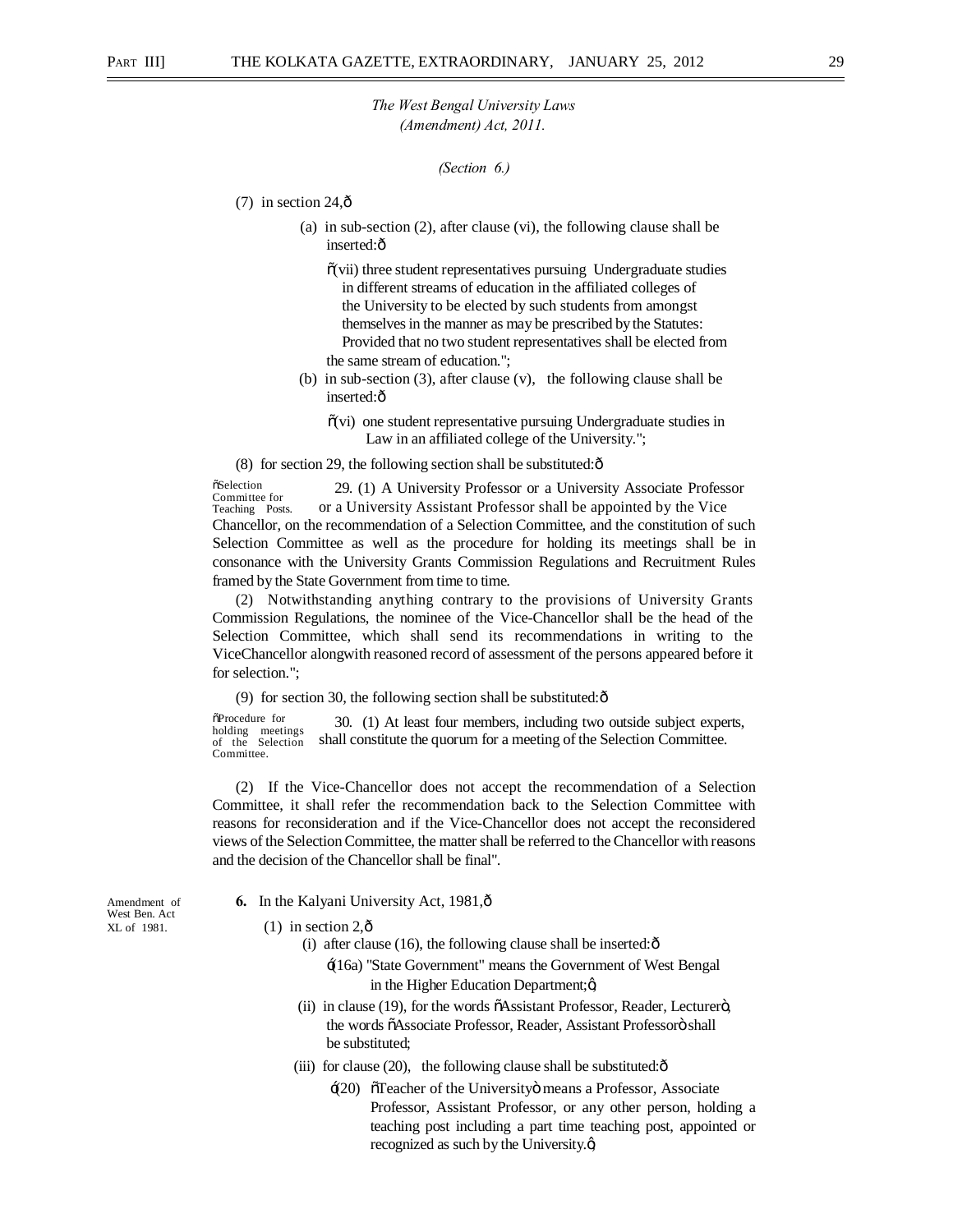*(Section 6.)* 

(iv) clause (23) shall be omitted.

(2) for section 9, the following section shall be substituted: $\hat{o}$ 

õThe Vice-<br>Chancellor 9.  $(1)$  (a) The Vice-Chancellor shall be appointed from the persons of the highest level of competence, integrity, morals and institutional

commitment. The Vice-Chancellor shall be a distinguished academic with a minimum of ten years of experience in a University system of which atleast 5 years shall be as professor or ten years of experience in a reputed research or academic administrative organisation of which atleast 5 years shall be in an equivalent position of professor.

(b) The Vice-Chancellor shall be appointed by the Chancellor out of the panel of three names recommended in order of preference by the Search Committee constituted by the State Government. While preparing the panel, the Search Committee must give proper weightage to academic excellence, exposure to the higher education system in the country and abroad and adequate experience in academic and administrative governance and reflect the same in writing while submitting the panel to the Chancellor.

(c) The Search Committee shall consist of the following Members:—

- (i) a nominee of the Chancellor, who shall be the Chairperson of the Committee;
- (ii) a nominee of the Chairman, University Grants Commission; (iii)

a nominee of the Court:

Provided that all such Members shall be persons of eminence in the sphere of higher education and shall not be connected in any manner with the University or colleges or institutions affiliated with the University or recognised by it.

(2) (a) The Vice-chancellor shall hold office for a term of four years or till he attains the age of sixty-five years, whichever is earlier, and shall be eligible for reappointment for another term of four years or till he attains the age of sixty-five years, whichever is earlier, following the provisions of sub-section (1).

(b) The Chancellor may, notwithstanding the expiration of the term of the office of the Vice-Chancellor or his attaining the age of sixty-five years, allow him to continue in office till a successor assumes office, provided that he shall not continue as such for any period exceeding six months.

(3) The Vice-Chancellor shall be a whole-time officer of the University and shall be paid from the University Fund such salary and allowances as the Chancellor may decide in consultation with the State Government.

(4) The Vice-Chancellor may resign his office by writing under his hand addressed to the Chancellor.

 $(5)$  Ifô

- (a) the Vice-Chancellor is, by reasons of leave, illness or other cause, temporarily unable to exercise the powers and perform the duties of his office, or
- (b) a vacancy occurs in the office of the Vice-Chancellor by reason of death, resignation, removal, expiry of term of his office or otherwise,

then, during the period of such temporary inability or pending the appointment of a Vice-Chancellor, as the case may be, the Chancellor in consultation with the Minister may appoint a person to exercise the powers and perform the duties of the Vice-Chancellor.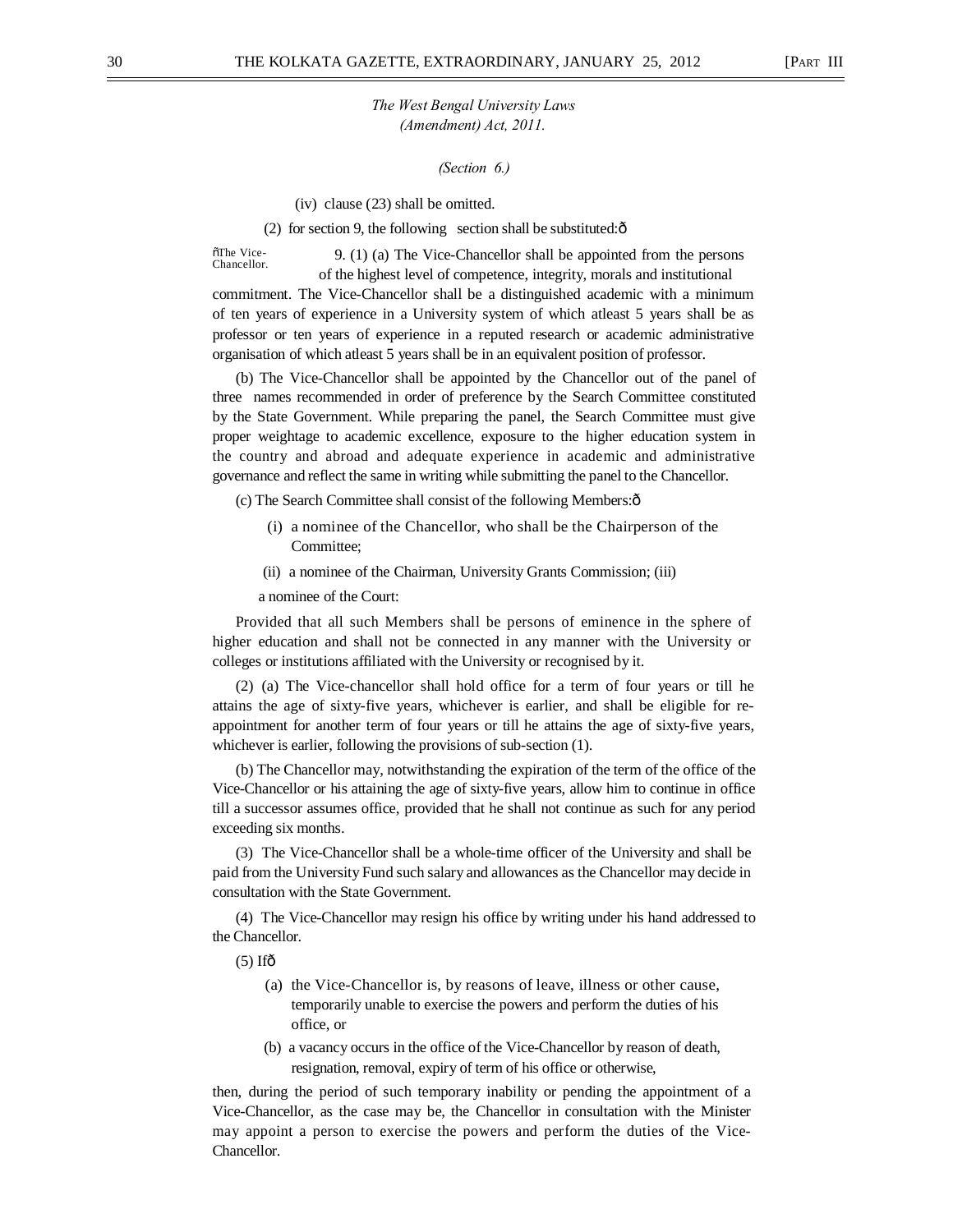#### *(Section 6.)*

(6) The vacancy in the office of the Vice-Chancellor occurring by reason of death, resignation or expiry of the term of his office, removal or otherwise shall be filled up by appointment of a Vice-Chancellor in accordance with the provisions of sub-section (1) within a period of six months from the date of occurrence of the vacancy, and such period shall be held to include any period for which a Vice-Chancellor is allowed to continue in office under clause (b) of sub-section (2), or a person is appointed by the Chancellor in consultation with the Minister to exercise the powers and perform the duties of the Vice-Chancellor under sub-section (5).

(7) The Vice-Chancellor may be removed from his office by the Chancellor if he is satisfied that the incumbent, $\hat{o}$ 

- (a) has become insane and adjudged by a competent court to be of unsound mind; or
- (b) has become an undischarged insolvent and stands so declared by a competent Court; or
- (c) has been physically unfit and incapable of discharging function due to protracted illness or physical disability ; or
- (d) has wilfully omitted or refused to carry out the provisions of this Act or has committed breach of any of the terms and conditions of the service contract or has abused or misused the powers vested in him or if the continuance in the office of the Vice-Chancellor is detrimental to the interest of the University; or
- (e) has been proved to be guilty of criminal breach of trust or criminal negligence or gross financial irregularity or impropriety or gross negligence of duty; or
- (f) has shown incompetence to perform or has persistently made default in the performance of the duties imposed on him by or under this Act; or
- (g) has been convicted by a court for any offence within the concept and meaning of the Code of Criminal Procedure, 1973; or 2 of 1974.
- (h) is a member of, or otherwise associated with, any political party or acts in any partisan manner while in office.

*Explanation.—*For the purpose of this sub-clause, whether any party is a political party or any association is a political association or any act of the Vice Chancellor is partisan, decision of the Chancellor thereon shall be final:

Provided that the Vice-Chancellor shall be given a reasonable opportunity to show cause by the Chancellor before taking recourse for his removal under clauses (d), (e), (f), (g) and (h).".

(3) for section 17, the following section shall be substituted: $\hat{\text{o}}$ 

"The Court.  $17. (1)$  The Court shall consist of the following members: $\hat{\text{o}}$ (a) *Ex officio* members—

- (i) the Chancellor;
- (ii) the Vice-Chancellor;
- (iii) the Deans of Faculty Councils for Post-Graduate Studies;
- (iv) the Secretary, Higher Education Department, Government of West Bengal or his nominee not below the rank of Joint Secretary to the Government of West Bengal;
- (v) the Secretary, Finance Department, Government of West Bengal or his nominee not below the rank of Joint Secretary to the Government of West Bengal;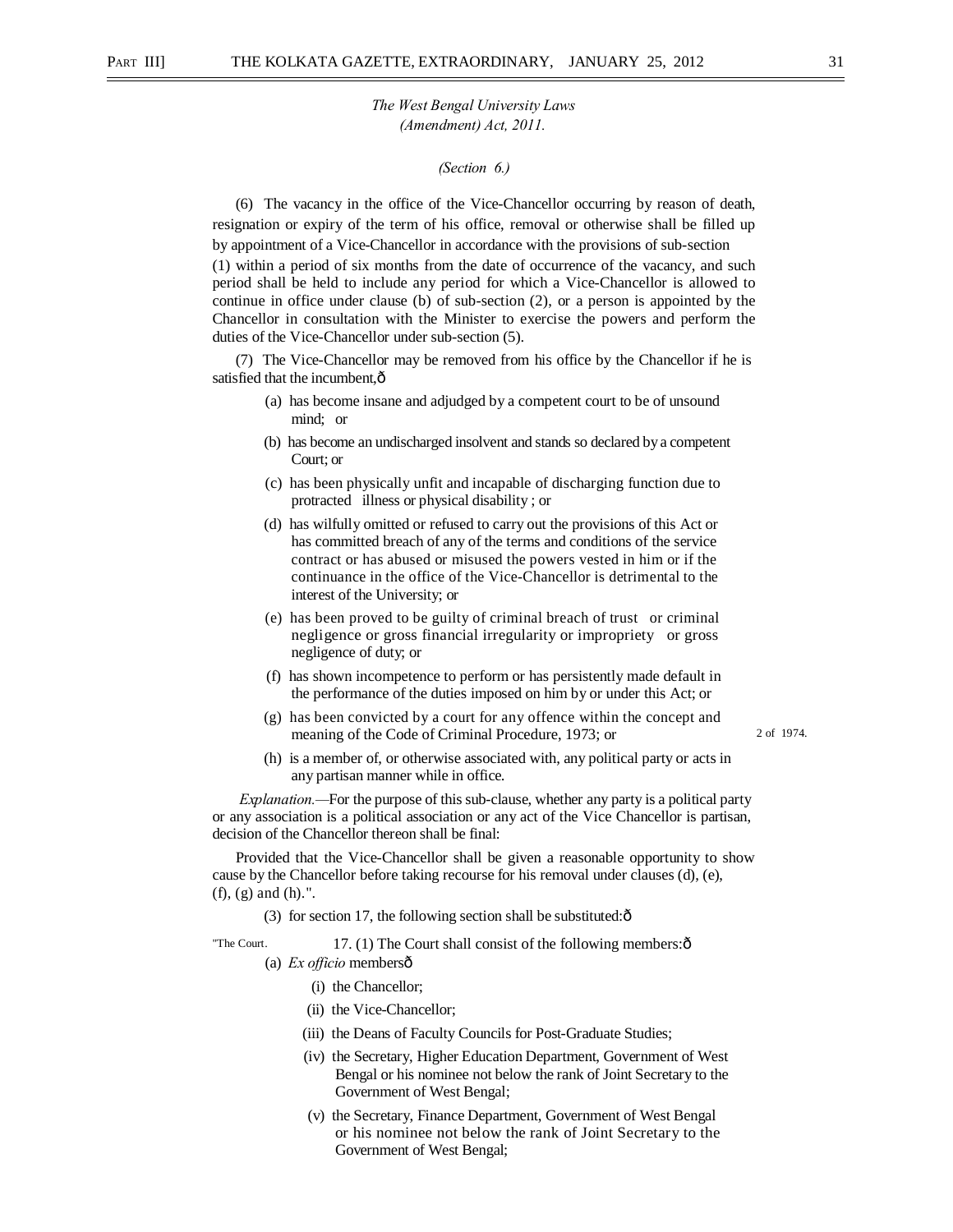#### *(Section 6.)*

- (vi) the Chairman, West Bengal State Council of Higher Education or his nominee;
- (vii) the President, West Bengal Council of Higher Secondary Education;
- (viii) the President, West Bengal Madrasah Education Board;
- (ix) the President, West Bengal Board of Secondary Education;
	- (x) the Director of Public Instruction, West Bengal or his nominee not below the rank of Additional Director of Public Instruction;
- (xi) a nominee of the Chairman of University Grants Commission;
- (xii) a nominee of the Chairman of National Council for Teachers' Education;
- (xiii) the Chairman of the College Service Commission or a member of the Commission as his nominee;
- (b) Representatives of Departments and Collegesô
	- (xiv) Heads of Departments of the University;
	- (xv) five senior most Professors of Departments of the University to be selected by the Vice-Chancellor in alphabetical order of the Department, of whom not more than one Professor shall be from the same Department.
	- (xvi) Principals of affiliated Colleges, not more than ten, to be nominated by the Vice-Chancellor of whomô

(I) one shall be from a Teacher's Training College; (II)

one shall be from a Law College;

(III) one shall be from other Professional College; (IV)

one shall be from Women's College;

- (xvii) five teachers form the Council for undergraduate studies, of whom at least two shall belong to the rank of Associate Professor and others shall be not below the rank of Assistant Professor, to be elected by the members of the Council from amongst themselves in the manner as may be prescribed by the Statutes;
- (xviii) one representative of officers of the University, to be elected from amongst themselves in the manner as may be prescribed by the Statutes;
- (xix) two representatives of non-teaching employees of whomô
	- (i) one from non-teaching employees of the University,
	- (ii) one from non-teaching employees of the affiliated colleges of the University,

to be elected from amongst themselves in the manner as may be prescribed by the Statutes;

- (c) Nominated Membersô
	- (xx) not more than five persons to be nominated by the Chancellor from amongst the persons interested in University education:

Provided that no employee of the University or of a College or Institution affiliated with the University or recognised by it shall be eligible to be a member;

- (d) Special Inviteeô
	- (xxi) any official or expert in any field or eminent educationist, whom the University may require for advice, consultation or assistance, may be invited to attend the meeting: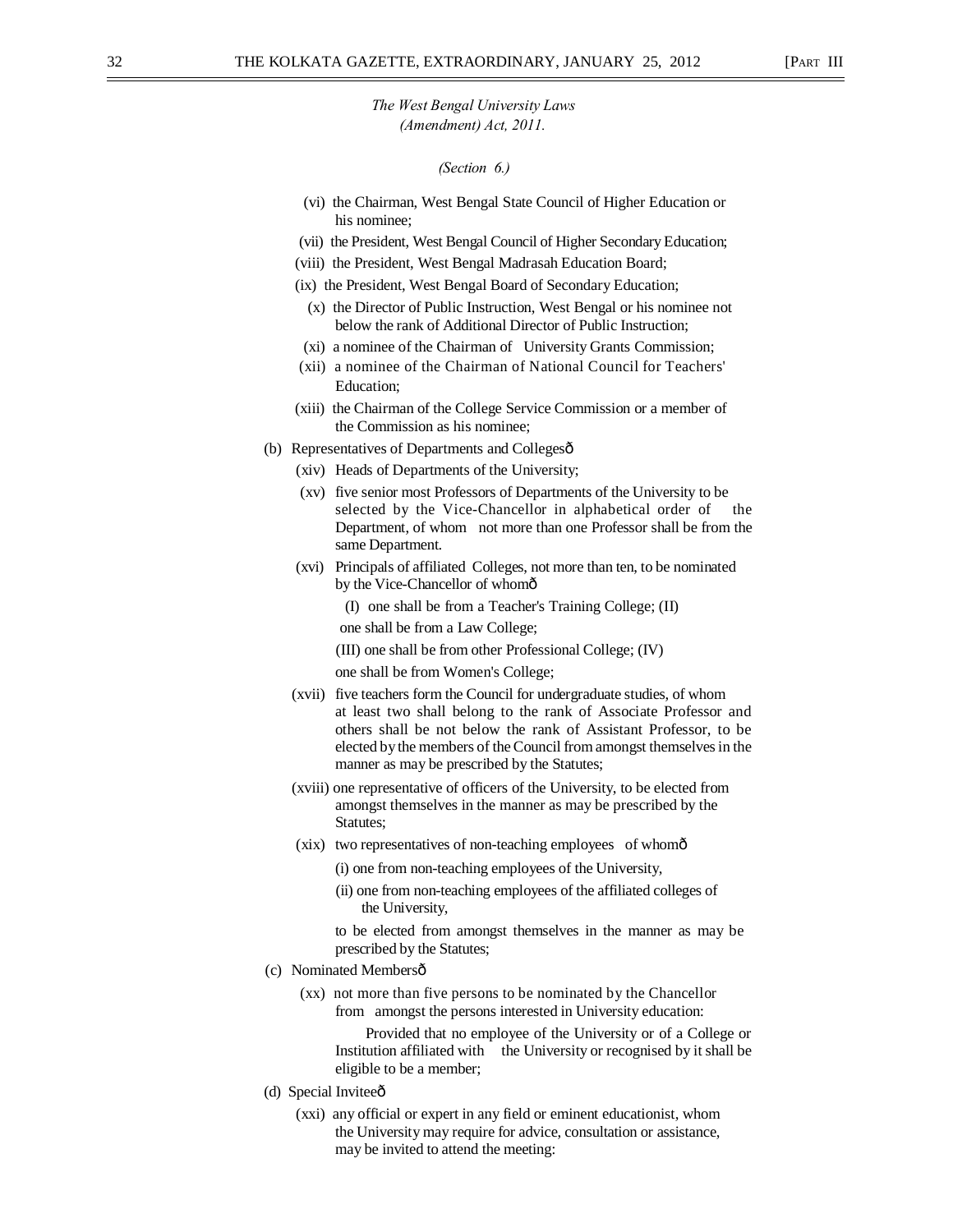*(Section 6.)* 

Provided that not more than one official or expert or eminent educationist may be invited in a meeting at a time.

(2) A member of the Court shall hold office for a period of four years, if not expressly provided otherwise in sub-section (1). Any vacancy among the members of the Court shall be filled up immediately by the concerned authority.

(3) No act or proceedings of the Court or of any body constituted by the Court shall be invalid or called in question by reason of the existence of any vacancy, initial or subsequent, in the Court or in any body constituted by the Court, as the case may be.";

(4) for section 20, the following section shall be substituted: $\hat{\text{o}}$ 

"The Executive Council. 20. (1) The Executive Council shall consist of the following members :ô

- (a) *Ex officio* Membersô
	- (i) the Vice-Chancellor;
	- (ii) Secretary of Higher Education Department or his nominee not below the rank of Joint Secretary;
	- (iii) Secretary of Finance Department or his nominee not below the rank of Joint Secretary;
	- (iv) Chairman of West Bengal State Council of Higher Education or his nominee;
	- (v) Director of Public Instruction or his nominee not below the rank of Additional Director of Public Instruction;
	- (vi) the Deans of Faculty Councils for Post-Graduate Studies;
	- (vii) Principals of affiliated Colleges, not more than seven, to be nominated by the Vice-Chancellor of whom—
		- (I) one shall be from a Teachers Training College; (II)
		- one shall be from a Law College;
		- (III) one shall be from other Professional College;
		- (IV) one shall be from Women's College;
- (b) Other Membersô
	- (viii) three Heads of Departments, by rotation for one year in alphabetical order of the Department, to be selected by the Vice-Chancellor;
	- (ix) seven teachers from the faculty council for Post-Graduate studies of whom four shall be Professors, two shall be Associate Professors and one shall be Assistant Professor and they shall be elected by the members of the faculty council from amongst themselves in the manner as may be prescribed by Statutes;
	- (x) five Teachers of whom atleast two shall belong to the rank of Associate Professor and Others shall be not below the rank of Assisstant Professor from the council for under-graduate studies to be elected by the members of the Council from amongst themselves in the manner as may be prescribed by Statutes;
	- (xi) two persons nominated by the Chancellor interested in University education:

Provided that no employee of the University or of a College or Institution affiliated with the University or recognized by it shall be eligible to be a member.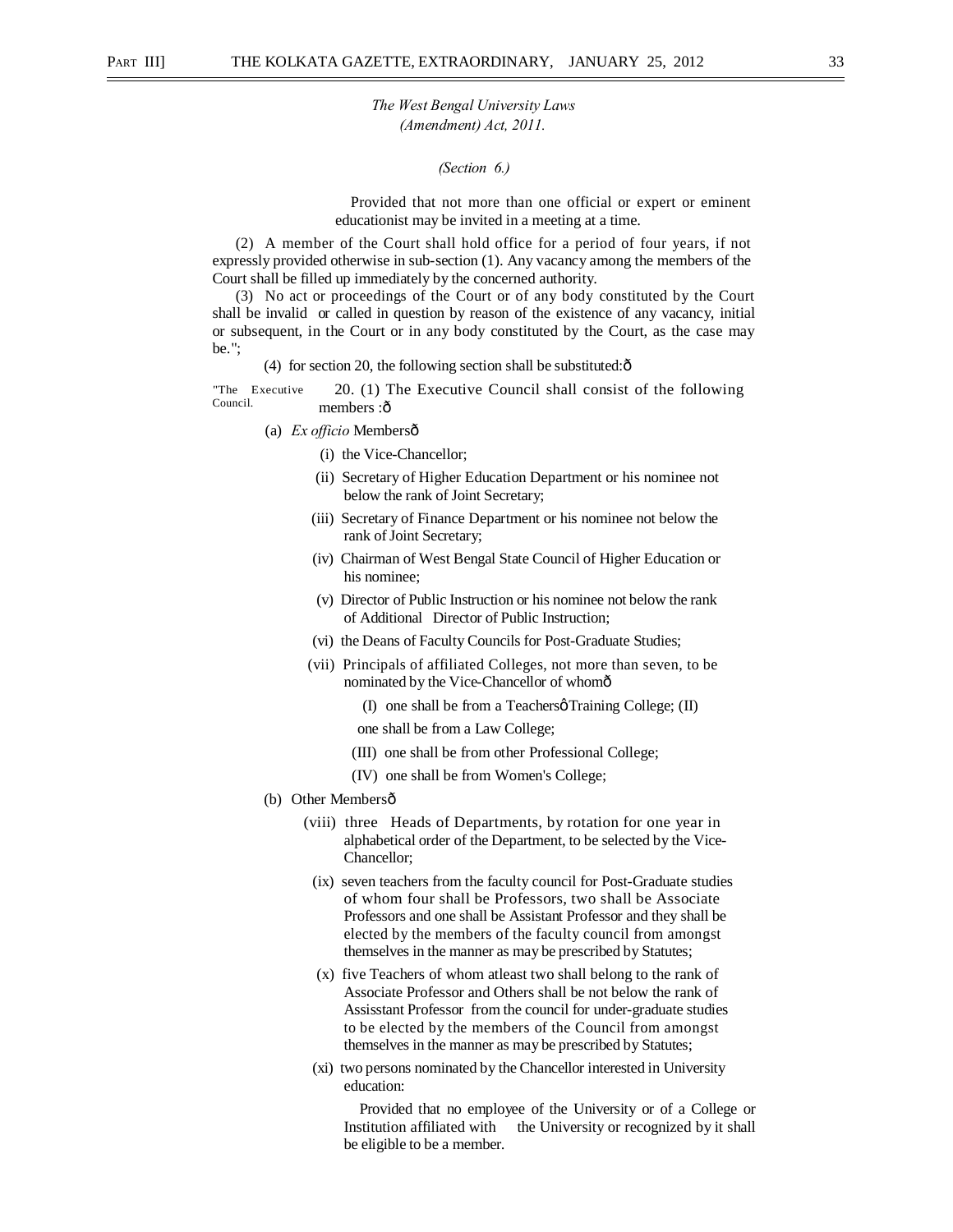#### *(Section 7.)*

(2) A member of the Executive Council shall hold office for a period of four years, if not expressely provided otherwise in sub-section (1). Any vacancy among the members of the Executive Council shall be filled up immediately by the concerned authority.

(3) No act or proceedings of the Executive Council or of any body constituted by the Executive Council shall be invalid or called in question by reason of the existence of any vacancy, initial or subsequent, in the Executive Council or in any body constituted by the Executive Council, as the case may be.

(4) One-third of the total number of members shall be a quorum for a meeting of the Executive Council.";

- $(5)$  in section 21, in clause (x), the word  $\tilde{c}$  Teachers $\ddot{o}$ , wherever it occurs, shall be omitted.;
- $(6)$  in section 22. $\hat{0}$ 
	- (i) in sub-section  $(2)$ , $\hat{0}$ 
		- (a) after clasue (iv), the following clause shall be inserted: $\hat{o}$ 
			- "(iva) the Librarian of the University, if the post is vacant then the person acting as Librarian of the University in case of Faculty Council for Post-Graduate studies in Arts and Commerce;
		- (b) after clause (viii), the following clause shall be inserted: $\hat{o}$ 
			- "(ix) one student representative pursuing Post-Graduate studies in the University and one research scholar pursuing research in the University to be elected by Post-Graduate students and research scholars, respectively, from amongst themselves in the manner as may be prescribed by the Statutes";
		- (ii) in sub-section (3), after clause (viii), the following clause shall be inserted:ô
			- "(ix) one student representative pursuing Post-Graduate studies in the University and one research scholar pursuing research in the University to be elected by post graduate students and research scholars, respectively, from amongst themselves in the manner as may be prescribed by the Statutes";
- $(7)$  in section 23A, $\hat{\text{o}}$ 
	- (a) in sub-section (2), after clause (f), the following clause shall be inserted:ô
		- "(g) three student representatives pursuing Undergraduate studies in different streams of education in the affiliated colleges of the University to be elected by such students from amongst themselves in the manner as may be prescribed by the Statutes: Provided that no two student representatives shall be elected from the same stream of education.";
- (8) for section 27, the following section shall be substituted: $\hat{o}$

Selection 27. (1) A University Professor or a University Associate Professor<br>Committee for a Liniversity Assistant Professor shall be appointed by the Vice

or a University Assistant Professor shall be appointed by the Vice-Chancellor, on the recommendation of a Selection Committee, and

the constitution of such Selection Committee as well as the procedure for holding its meetings shall be in consonance with the University Grants Commission Regulations and Recruitment Rules framed by the State Government from time to time.

(2) Notwithstanding anything contrary to the provisions of University Grants Commission Regulations, the nominee of the Vice-Chancellor shall be the head of the Selection Committee, which shall send its recommendations in writing to the ViceChancellor alongwith reasoned record of assessment of the persons appeared before it for selection.";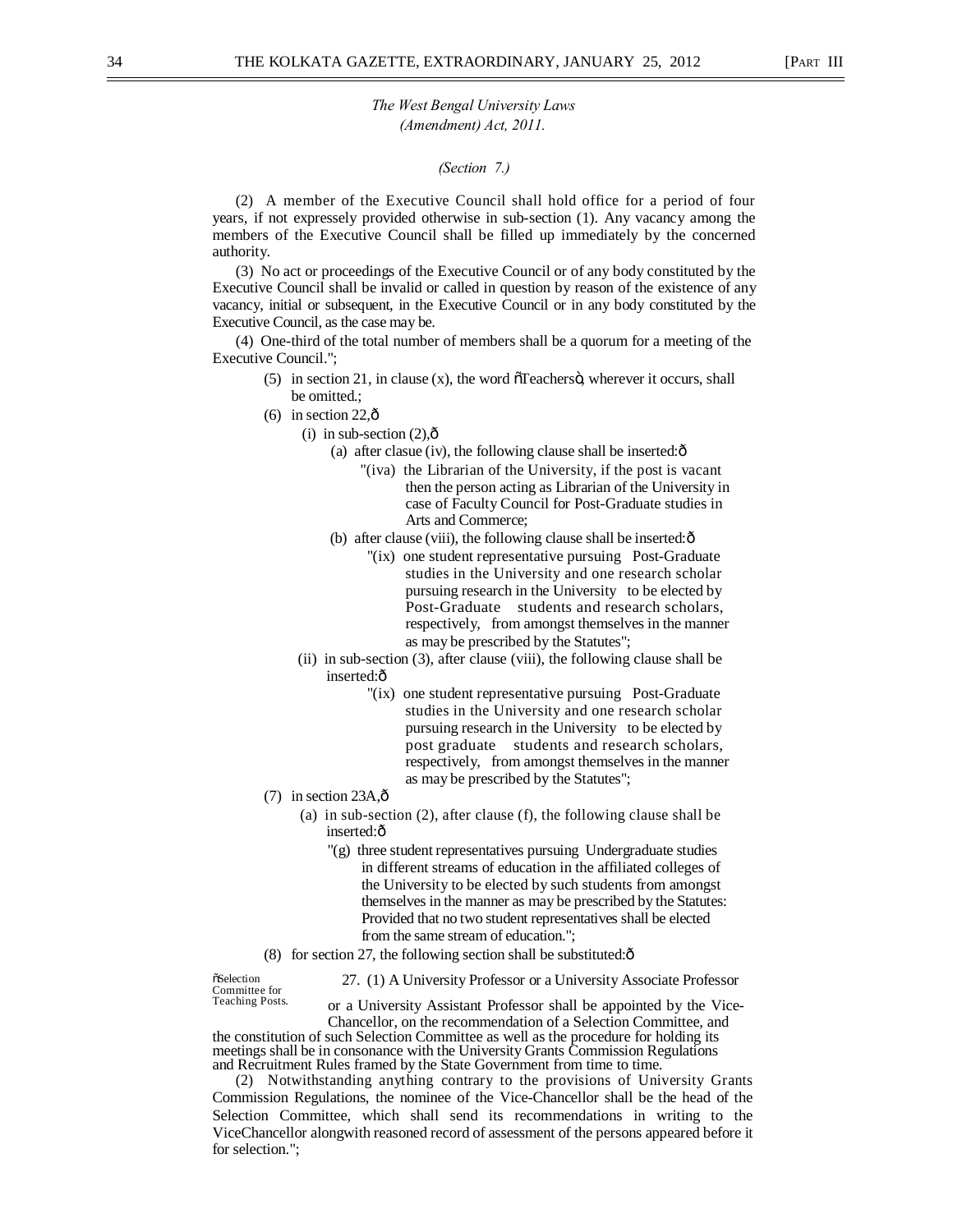#### *(Section 7.)*

(9) for section 28, the following section shall be substituted: $\hat{\text{o}}$ 

 $\delta$ Procedure for 28. (1) At least four members, including two outside subject holding meeting of Selection experts, shall constitute the quorum for a meeting of the Selection Committee.

(2) If the Vice-Chancellor does not accept the recommendation of a Selection Committee, it shall refer the recommendation back to the Selection Committee with reasons for reconsideration and if the Vice-Chancellor does not accept the reconsidered views of the Selection Committee, the matter shall be referred to the Chancellor with reasons and the decision of the Chancellor shall be final.".

Amendment of West Ben. Act XXVIII of 2007.

- **7.** In the West Bengal State University (Barasat, North 24-Parganas) Act, 2007, ô
	- $(1)$  in section 2, $\hat{\text{o}}$ 
		- (i) after clause (19), the following clause shall be inserted: $\hat{o}$ 
			- '(19a) "State Government" means the Government of West Bengal in the Higher Education Department; $\alpha$
		- (ii) in clause (22), for the words "a Professor, Reader, Principal, Lecturer,", the words "a Principal, Professor, Associate Professor, Reader, Assistant Professor," shall be substituted;
		- (iii) for clause  $(23)$ , the following clause shall be substituted: $\hat{o}$

 $\pm$ (23)  $\sigma$ Teacher of the University means a Professor, Associate Professor, Assistant Professor, or any other person, holding a teaching post including a part time teaching post, appointed or recognized as such by the University; $\alpha$ 

(iv) clause (27) shall be omitted;

(2) for section 9, the following section shall be substituted: $\hat{\text{o}}$ 

Chancellor.

 $\delta$ The Vice- 9. (1) (a) The Vice-Chancellor shall be appointed from the

persons of the highest level of competence, integrity, morals and

academic with a minimum of ten years of experience in a University system of which atleast 5 years shall be as professor or ten years of experience in a reputed research or academic administrative organisation of which at least 5 years shall be in an equivalent position of professor.

(b) The Vice-Chancellor shall be appointed by the Chancellor out of the panel of three names recommended in order of preference by the Search Committee constituted by the State Government. While preparing the panel, the Search Committee must give proper weightage to academic excellence, exposure to the higher education system in the country and abroad and adequate experience in academic and administrative governance and reflect the same in writing while submitting the panel to the Chancellor.

(c) The Search Committee shall consist of the following Members:—

- (i) a nominee of the Chancellor, who shall be the Chairperson of the Committee;
- (ii) a nominee of the Chairman, University Grants Commission; (iii)

a nominee of the Court:

Provided that all such Members shall be persons of eminence in the sphere of higher education and shall not be connected in any manner with the University or colleges or institutions affiliated with the University or recognised by it.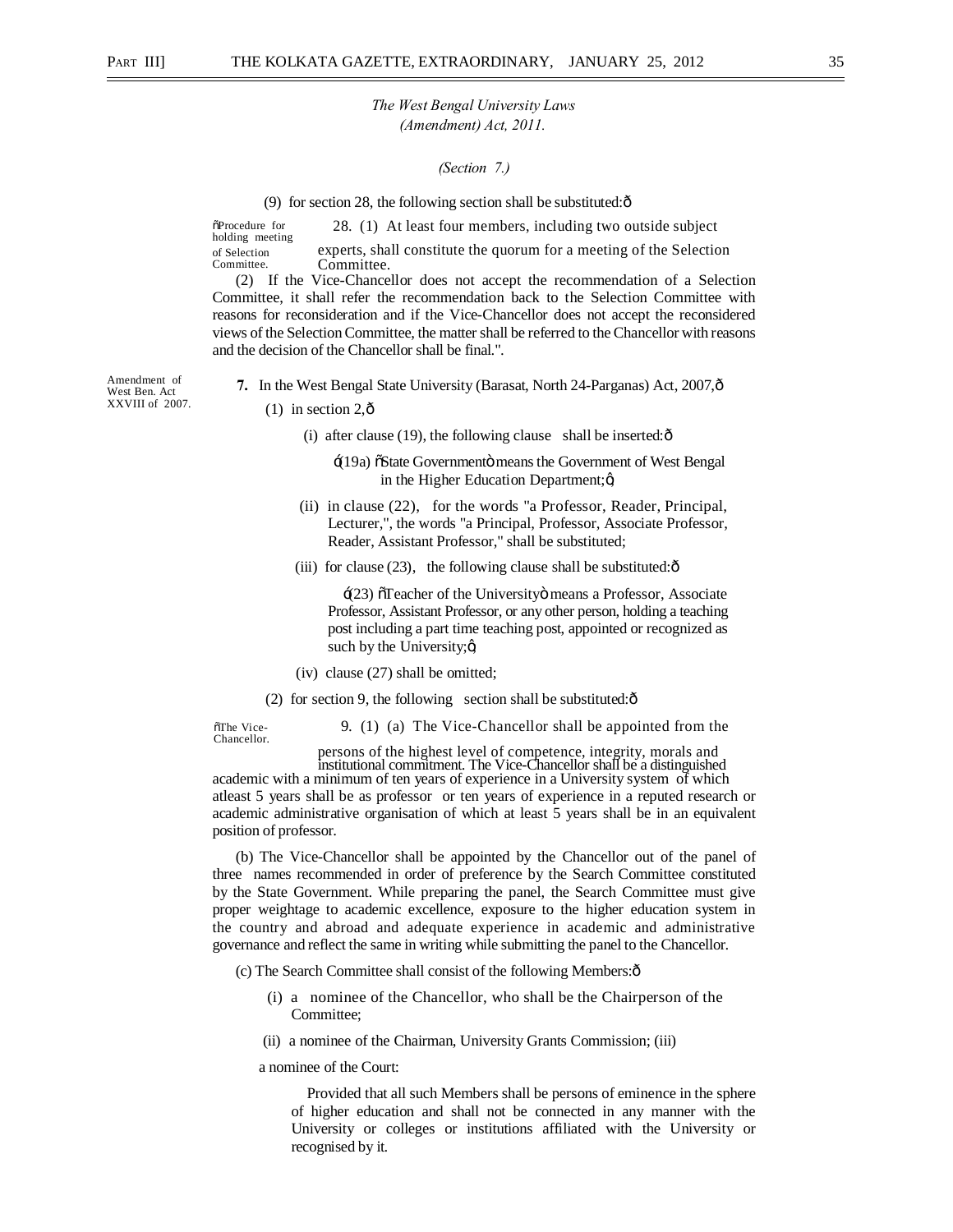#### *(Section 7.)*

(2) (a) The Vice-chancellor shall hold office for a term of four years or till he attains the age of sixty-five years, whichever is earlier, and shall be eligible for reappointment for another term of four years or till he attains the age of sixty-five years, whichever is earlier, following the provisions of sub-section (1).

(b) The Chancellor may, notwithstanding the expiration of the term of the office of the Vice-Chancellor or his attaining the age of sixty-five years, allow him to continue in office till a successor assumes office, provided that he shall not continue as such for any period exceeding six months.

(3) The Vice-Chancellor shall be a whole-time officer of the University and shall be paid from the University Fund such salary and allowances as the Chancellor may decide in consultation with the State Government.

(4) The Vice-Chancellor may resign his office by writing under his hand addressed to the Chancellor.

 $(5)$  If $\hat{0}$ 

- (a) the Vice-Chancellor is, by reasons of leave, illness or other cause, temporarily unable to exercise the powers and perform the duties of his office, or
- (b) a vacancy occurs in the office of the Vice-Chancellor by reason of death, resignation, removal, expiry of term of his office or otherwise,

then, during the period of such temporary inability or pending the appointment of a Vice-Chancellor, as the case may be, the Chancellor in consultation with the Minister may appoint a person to exercise the powers and perform the duties of the Vice-Chancellor.

(6) The vacancy in the office of the Vice-Chancellor occurring by reason of death, resignation or expiry of the term of his office, removal or otherwise shall be filled up by appointment of a Vice-Chancellor in accordance with the provisions of sub-section (1) within a period of six months from the date of occurrence of the vacancy, and such period shall be held to include any period for which a Vice-Chancellor is allowed to continue in office under clause (b) of sub-section (2), or a person is appointed by the Chancellor in consultation with the Minister to exercise the powers and perform the duties of the Vice-Chancellor under sub-section (5).

(7) The Vice-Chancellor may be removed from his office by the Chancellor if he is satisfied that the incumbent,  $\hat{o}$ 

- (a) has become insane and adjudged by a competent court to be of unsound mind; or
- (b) has become an undischarged insolvent and stands so declared by a competent Court; or
- (c) has been physically unfit and incapable of discharging function due to protracted illness or physical disability ; or
- (d) has wilfully omitted or refused to carry out the provisions of this Act or has committed breach of any of the terms and conditions of the service contract or has abused or misused the powers vested in him or if the continuance in the office of the Vice-Chancellor is detrimental to the interest of the University; or
- (e) has been proved to be guilty of criminal breach of trust or criminal negligence or gross financial irregularity or impropriety or gross negligence of duty; or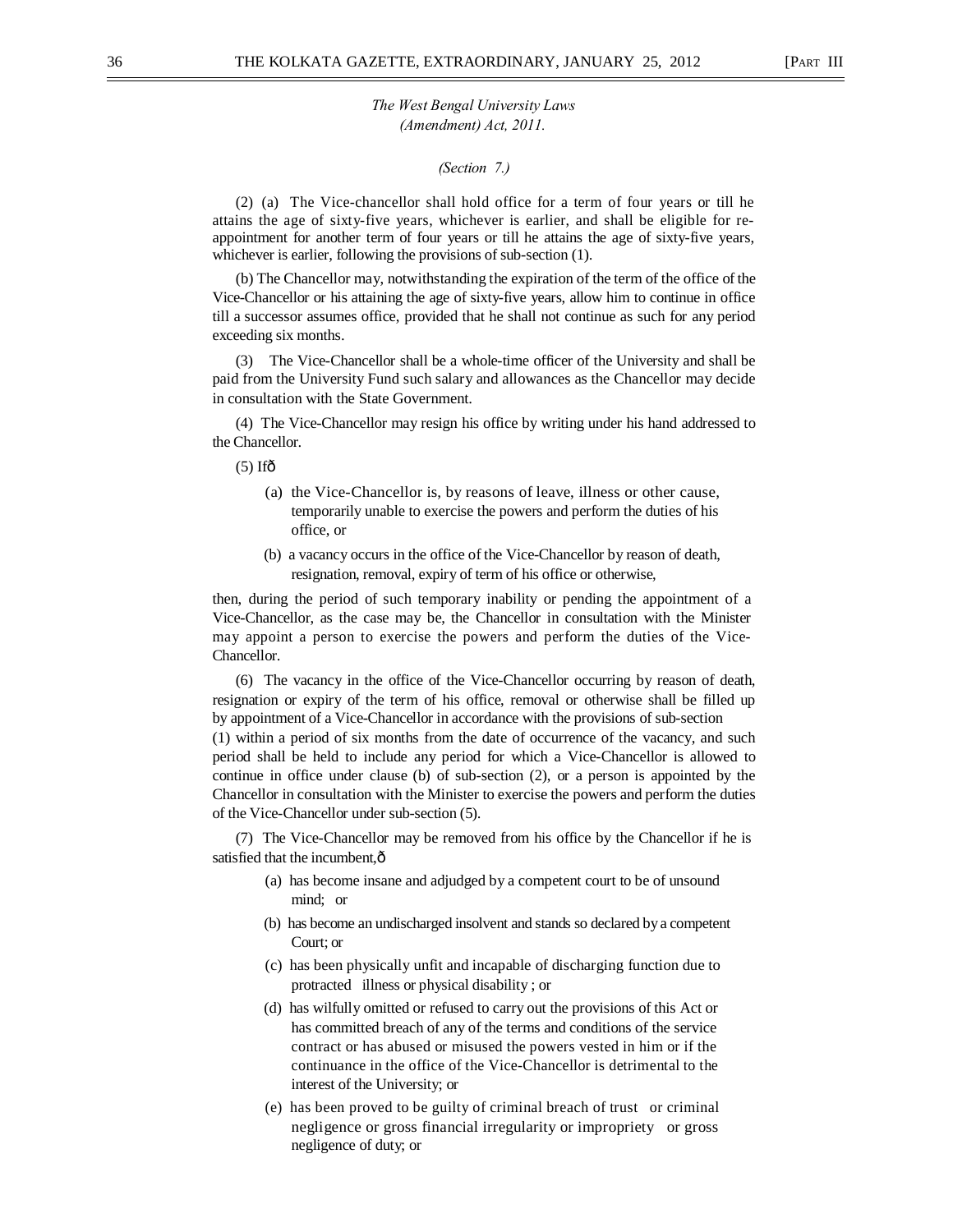#### *(Section 7.)*

- (f) has shown incompetence to perform or has persistently made default in the performance of the duties imposed on him by or under this Act; or
- (g) has been convicted by a court for any offence within the concept and meaning of the Code of Criminal Procedure, 1973; or 2 of 1974.

(h) is a member of, or otherwise associated with, any political party or acts in any partisan manner while in office.

*Explanation.—* For the purpose of this sub-clause, whether any party is a political party or any association is a political association or any act of the Vice-Chancellor is partisan, decision of the Chancellor thereon shall be final:

Provided that the Vice-Chancellor shall be given a reasonable opportunity to show cause by the Chancellor before taking recourse for his removal under clauses (d), (e), (f), (g) and (h).";

(3) for section 17, the following section shall be substituted: $\hat{\sigma}$ 

"The Court. 17. (1) The Court shall consist of the following members: $\hat{o}$ (a) *Ex officio* membersô

- (i) the Chancellor;
- (ii) the Vice-Chancellor;
- (iii) the Deans of Faculty Councils for Post-Graduate Studies;
- (iv) the Secretary, Higher Education Department, Government of West Bengal or his nominee not below the rank of Joint Secretary to the Government of West Bengal;
- (v) the Secretary, Finance Department, Government of West Bengal or his nominee not below the rank of Joint Secretary to the Government of West Bengal;
- (vi) the Chairman, West Bengal State Council of Higher Education or his nominee;
- (vii) the President, West Bengal Council of Higher Secondary Education;
- (viii) the President, West Bengal Madrasah Education Board;
- (ix) the President, West Bengal Board of Secondary Education;
	- (x) the Director of Public Instruction, West Bengal, or his nominee not below the rank of Additional Director of Public Instruction;
- (xi) a nominee of the Chairman of University Grants Commission;
- (xii) a nominee of the Chairman of National Council for Teachers' Education;
- (xiii) the Chairman of the College Service Commission or a member of the Commission as his nominee;
- (b) Representatives of Departments and Collegesô
	- (xiv) Heads of Departments of the University;
	- (xv) five senior most Professors of Departments of the University to be selected by the Vice-Chancellor in alphabetical order of the Department, of whom not more than one Professor shall be from the same Department;
	- (xvi) Principals of affiliated Colleges, not more than ten, to be nominated by the Vice-Chancellor of whomô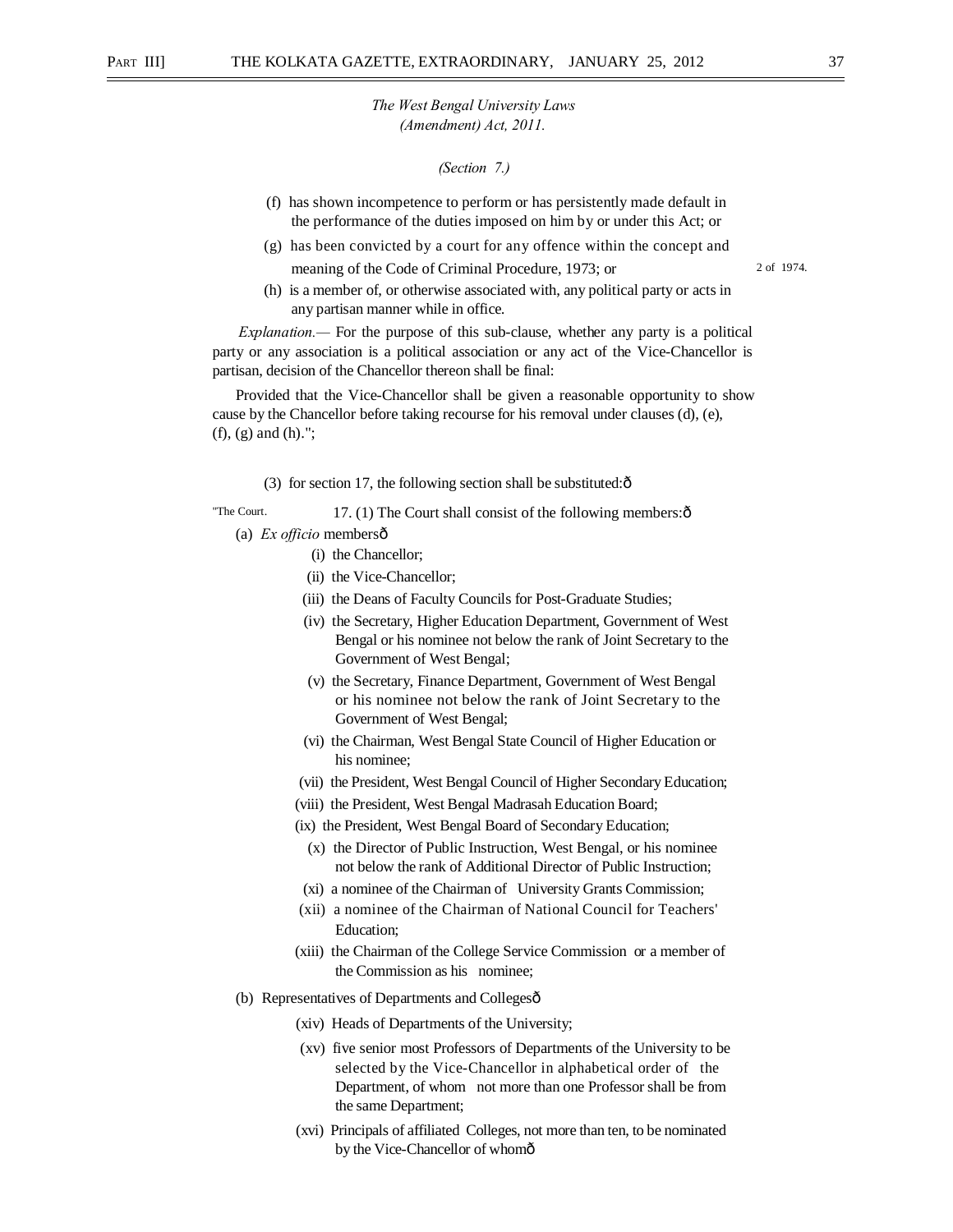*(Section 7.)* 

(I) one shall be from a Teachers  $\varphi$  Training College; (II)

- one shall be from a Law College;
- (III) one shall be from other Professional College; (IV)

one shall be from Women's College;

- (V) one shall be from Government College;
- (xvii) five teachers form the Council for Undergraduate studies, of whom at least two shall belong to the rank of Associate Professor and others shall be not below the rank of Assistant Professor, to be elected by the members of the Council from amongst themselves in the manner as may be prescribed by the Statutes;
- (xviii) one representative of Officers of the University, to be elected from amongst themselves in the manner as may be prescribed by the Statutes;
- (xix) two representatives of non-teaching employees of whom—
	- (i) one from non-teaching employees of the University,
	- (ii) one from non-teaching employees of the affiliated colleges of the University,

to be elected from amongst themselves in the manner as may be prescribed by the Statutes;

- (c) Nominated Membersô
	- (xx) not more than five persons to be nominated by the Chancellor from amongst the persons interested in University education:

Provided that no employee of the University or of a College or Institution affiliated with the University or recognised by it shall be elegible to be a member;

- (d) Special Inviteeô
	- (xxi) any official or expert in any field or eminent educationist, whom the Vice-Chancellor may require for advice, consultation or assistance, may be invited to attend the meeting:

Provided that not more than one official or expert or eminent educationist may be invited in a meeting at a time.

(2) A member of the Court shall hold office for a period of four years, if not expressly provided otherwise in sub-section (1). Any vacancy among the members of the Court shall be filled up immediately by the concerned authority.

(3) No act or proceedings of the Court or of any body constituted by the Court shall be invalid or called in question by reason of the existence of any vacancy, initial or subsequent, in the Court or in any body constituted by the Court, as the case may be.";

(4) for section 20, the following section shall be substituted: $\hat{\text{o}}$ 

" The Executive Council. 20. (1) The Executive Council shall consist of the following members:ô

(a) *Ex officio* Members—

- (i) the Vice-Chancellor;
- (ii) Secretary of Higher Education Department or his nominee not below the rank of Joint Secretary;
- (iii) Secretary of Finance Department or his nominee not below the rank of Joint Secretary;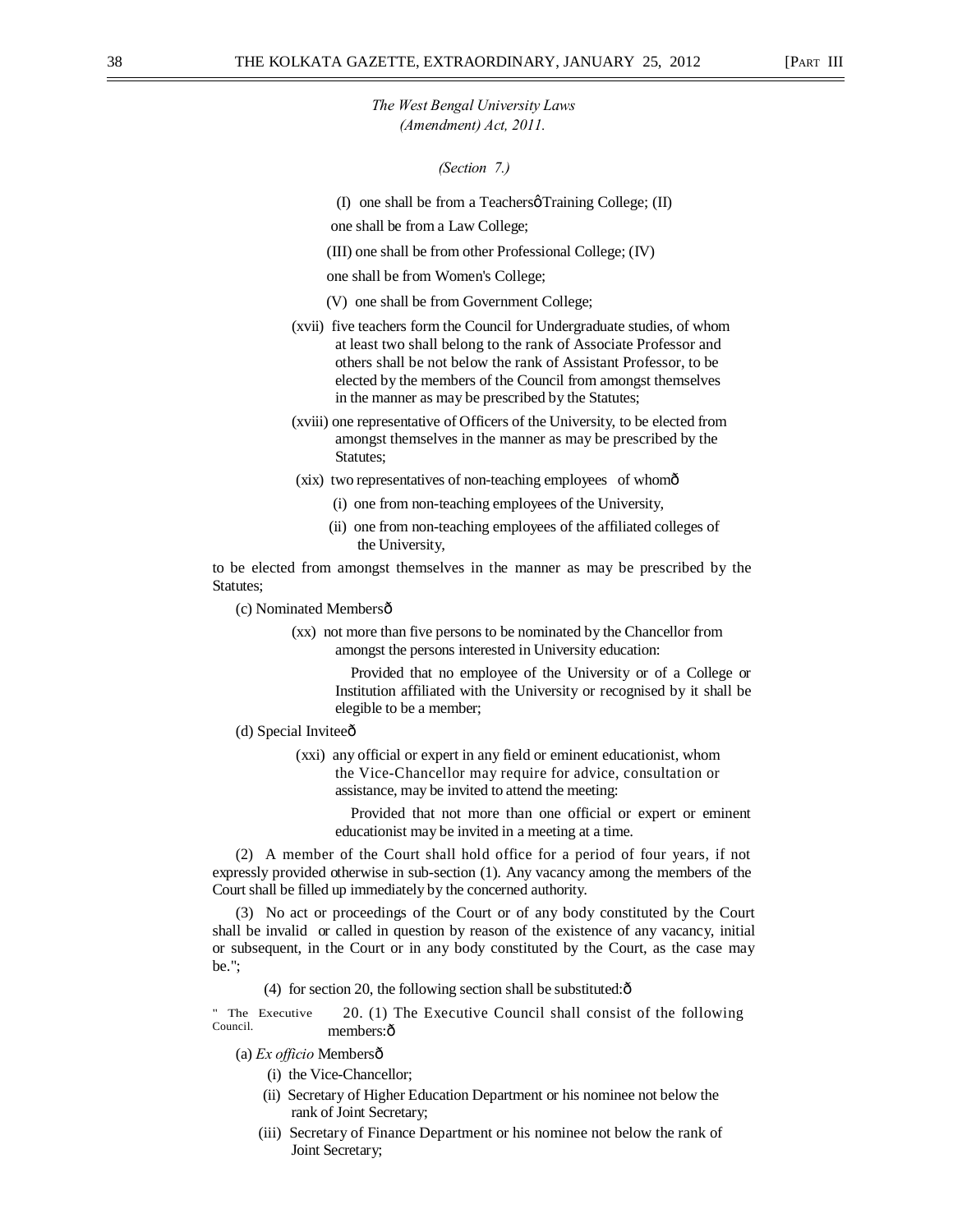*(Section 7.)* 

- (iv) Chairman of West Bengal State Council of Higher Education or his nominee;
- (v) Director of Public Instruction or his nominee not below the rank of Additional Director of Public Instruction;
- (vi) the Deans of Faculty Councils for Post-Graduate Studies,
- (vii) Principals of affiliating Colleges, not more than seven, to be nominated by the Vice-Chancellor of whomô
	- (I) one shall be from a Teachers  $\alpha$  Training College; (II)

one shall be from a Law College;

(III) one shall be from other Professional College; (IV)

one shall be from Women's College;

- (V) one shall be from Government College;
- (b) Other Membersô
	- (viii) three Heads of Departments, by rotation for one year in alphabetical order of the Department, to be selected by the Vice-Chancellor;
	- (ix) seven teachers from the faculty council for Post-Graduate studies of whom four shall be Professors, two shall be Associate Professors and one shall be Assistant Professor and they shall be elected by the members of the faculty council from amongst themselves in the manner as may be prescribed by Statutes;
	- (x) five Teachers of whom atleast two shall belong to the rank of Associate Professor and Others shall be not below the rank of Assisstant Professor from the Council for Undergraduate studies, to be elected by the members of the Council from amongst themselves in the manner as may be prescribed by Statutes;
	- (xi) two persons nominated by the Chancellor interested in University education: Provided that no employee of the University or of a College or Institution affiliated with the University or recognised by it shall be eligible to be a member.

(2) A member of the Executive Council shall hold office for a period of four years, if not expressely provided otherwise in sub-section (1). Any vacancy among the members of the Executive Council shall be filled up immediately by the concerned authority.

(3) No act or proceedings of the Executive Council or of any body constituted by the Executive Council shall be invalid or called in question by reason of the existence of any vacancy, initial or subsequent, in the Executive Council or in any body constituted by the Executive Council, as the case may be.

(4) One-third of the total number of members shall be a quorum for a meeting of the Executive Council.";

- $(5)$  in section 21, in clause (ix), the word  $\tilde{O}$  Teachers $\ddot{O}$ , wherever it occurs, shall be omitted.;
- $(6)$  in section 22, $\hat{0}$ 
	- (i) in sub-section  $(2),\hat{0}$ 
		- (a) after clasue (iv), the following clause shall be inserted: $\hat{o}$ 
			- $\tilde{o}(iva)$  the Librarian of the University, if the post is vacant then the person acting as Librarian of the University in the case of the Faculty Council for Post-Graduate Studies in Arts;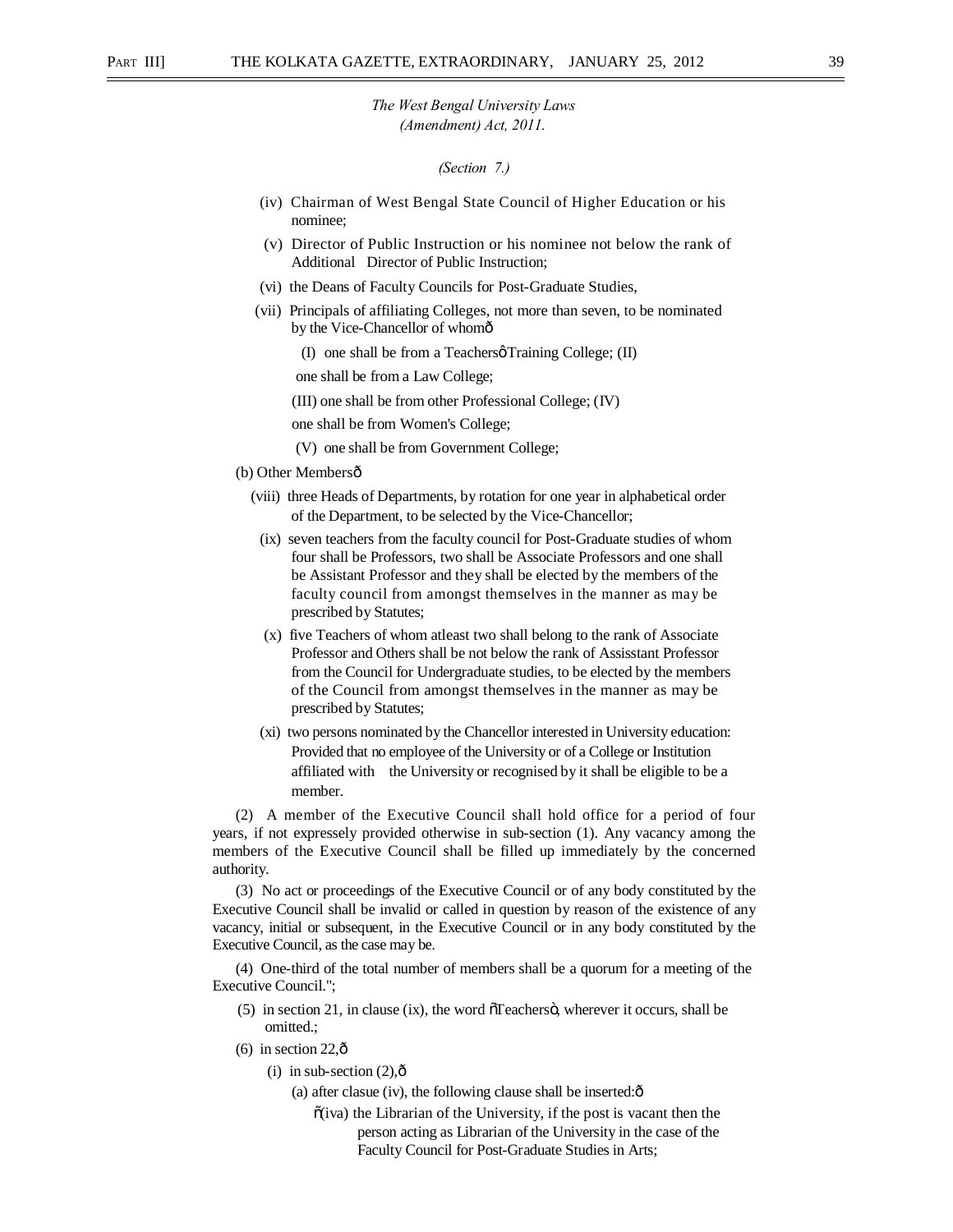*(Section 8.)* 

- (b) after clause (vii), the following clause shall be inserted: $\hat{o}$ 
	- $\tilde{o}$ (viii) one student representative pursuing Post-Graduate studies in the University and one research scholar pursuing research in the University to be elected by Post-Graduate students and research scholars respectively from amongst themselves in the manner as may be prescribed in the Statutes";
- (7) in section 24, in sub-section (2), after clause (vi), the following clause shall be inserted: $\hat{o}$ 
	- "(vii) three student representatives pursuing Undergraduate studies in different streams of education in the affiliated colleges of the University to be elected by such students from amongst themselves in the manner as may be prescribed by the Statutes:

Provided that no two student representatives shall be elected from the same stream of education.";

(8) for section 29, the following section shall be substituted: $\delta$ 

**öSelection** Committee for Teaching Posts. 29. (1) A University Professor or a University Associate Professor or a University Assistant Professor shall be appointed by the Vice-Chancellor, on the recommendation of a Selection Committee, and the constitution of such Selection Committee as well as the procedure for holding its meetings shall be in consonance with the University Grants Commission Regulations and Recruitment Rules framed by the State Government from time to time.

(2) Notwithstanding anything contrary to the provisions of University Grants Commission Regulations, the nominee of the Vice-Chancellor shall be the head of the Selection Committee, which shall send its recommendations in writing to the ViceChancellor alongwith reasoned record of assessment of the persons appeared before it for selection.";

(9) for section 30, the following section shall be substituted: $\hat{\sigma}$ 

 $\delta$ Procedure for 30. (1) At least four members, including two outside subject holding meeting of Selection experts, shall constitute the quorum for a meeting of the Selection Committee. Committee. Committee.

(2) If the Vice-Chancellor does not accept the recommendation of a Selection Committee, it shall refer the recommendation back to the Selection Committee with reasons for reconsideration and if the Vice-Chancellor does not accept the reconsidered views of the Selection Committee, the matter shall be referred to the Chancellor with reasons and the decision of the Chancellor shall be final.".

West Ben. Act

- Amendment of **8.** In the Gour Banga University Act, 2007,  $\hat{\text{o}}$
- XXVI of 2007. (1) in section  $2,\hat{0}$

(i) after clause (20), the following clause shall be inserted: $\hat{o}$ 

- '(20a) "State Government" means the Government of West Bengal in the Higher Education Department;  $\alpha$
- (ii) in clause (23), for the words "a Professor, Reader, Principal, Lecturer,", the words "a Principal, Professor, Associate Professor, Reader, Assistant Professor," shall be substituted;
- (iii) for clause  $(24)$ , the following clause shall be substituted: $\hat{\text{o}}$ 
	- : (24) öTeacher of the Universityö means a Professor, Associate Professor, Assistant Professor, or any other person, holding a teaching post including a part time teaching post, appointed or recognized as such by the University; $\alpha$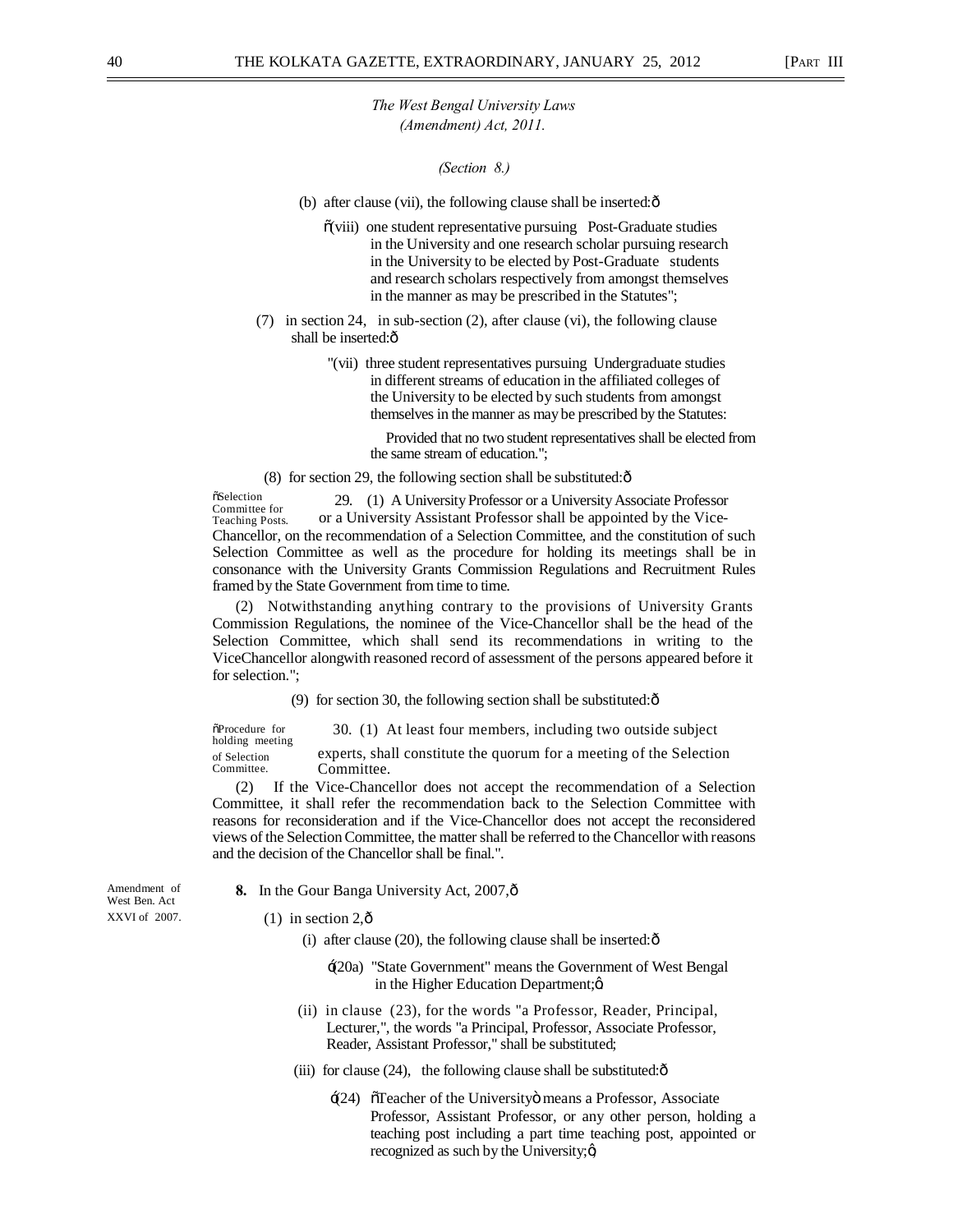*(Section 8.)* 

(iv) clause (28) shall be omitted;

(2) for section 9, the following section shall be substituted: $\hat{o}$ 

õThe Vice-<br>Chancellor. 9. (1) (a) The Vice-Chancellor shall be appointed from the persons of the highest level of competence, integrity, morals and institutional

commitment. The Vice-Chancellor shall be a distinguished academic with a minimum of ten years of experience in a University system of which atleast 5 years shall be as professor or ten years of experience in a reputed research or academic administrative organisation of which atleast 5 years shall be in an equivalent position of professor.

(b) The Vice-Chancellor shall be appointed by the Chancellor out of the panel of three names recommended in order of preference by the Search Committee constituted by the State Government. While preparing the panel, the Search Committee must give proper weightage to academic excellence, exposure to the higher education system in the country and abroad and adequate experience in academic and administrative governance and reflect the same in writing while submitting the panel to the Chancellor.

(c) The Search Committee shall consist of the following Members:—

- (i) a nominee of the Chancellor, who shall be the Chairperson of the Committee;
- (ii) a nominee of the Chairman, University Grants Commission; (iii)

a nominee of the Court:

Provided that all such Members shall be persons of eminence in the sphere of higher education and shall not be connected in any manner with the University or colleges or institutions affiliated with the University or recognised by it.

(2) (a) The Vice-chancellor shall hold office for a term of four years or till he attains the age of sixty-five years, whichever is earlier, and shall be eligible for reappointment for another term of four years or till he attains the age of sixty-five years, whichever is earlier, following the provisions of sub-section (1).

(b) The Chancellor may, notwithstanding the expiration of the term of the office of the Vice-Chancellor or his attaining the age of sixty-five years, allow him to continue in office till a successor assumes office, provided that he shall not continue as such for any period exceeding six months.

(3) The Vice-Chancellor shall be a whole-time officer of the University and shall be paid from the University Fund such salary and allowances as the Chancellor may decide in consultation with the State Government.

(4) The Vice-Chancellor may resign his office by writing under his hand addressed to the Chancellor.

 $(5)$  Ifô

- (a) the Vice-Chancellor is, by reasons of leave, illness or other cause, temporarily unable to exercise the powers and perform the duties of his office, or
- (b) a vacancy occurs in the office of the Vice-Chancellor by reason of death, resignation, removable, expiry of term of his office or otherwise,

then, during the period of such temporary inability or pending the appointment of a Vice-Chancellor, as the case may be, the Chancellor in consultation with the Minister may appoint a person to exercise the powers and perform the duties of the Vice-Chancellor.

(6) The vacancy in the office of the Vice-Chancellor occurring by reason of death, resignation or expiry of the term of his office, removal or otherwise shall be filled up by appointment of a Vice-Chancellor in accordance with the provisions of sub-section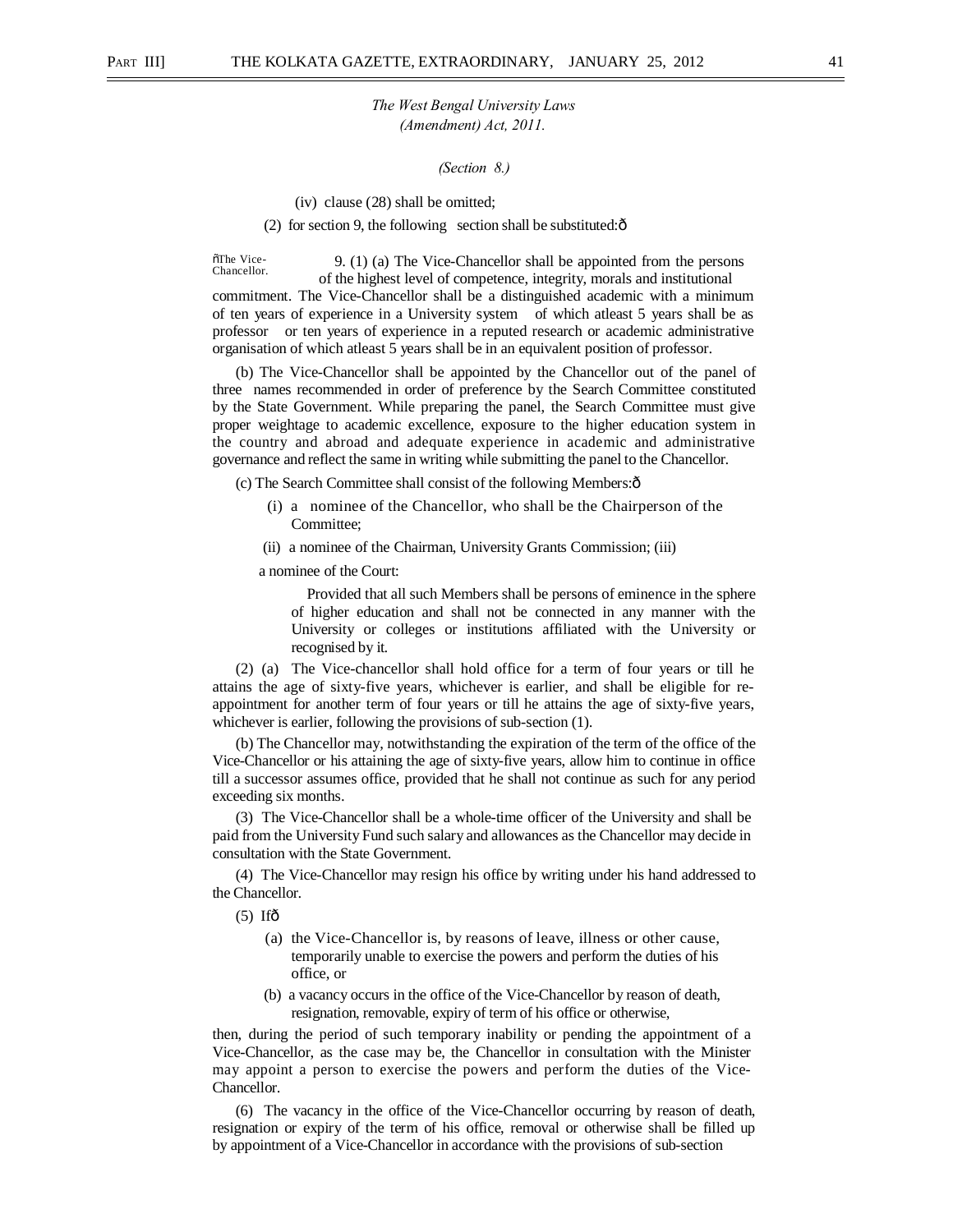## *(Section 8.)*

(1) within a period of six months from the date of occurrence of the vacancy, and such period shall be held to include any period for which a Vice-Chancellor is allowed to continue in office under clause (b) of sub-section (2), or a person is appointed by the Chancellor in consultation with the Minister to exercise the powers and perform the duties of the Vice-Chancellor under sub-section (5).

(7) The Vice-Chancellor may be removed from his office by the Chancellor if he is satisfied that the incumbent, $\hat{o}$ 

- (a) has become insane and adjudged by a competent court to be of unsound mind; or
- (b) has become an undischarged insolvent and stands so declared by a competent Court; or
- (c) has been physically unfit and incapable of discharging function due to protracted illness or physical disability ; or
- (d) has willfully omitted or refused to carry out the provisions of this Act or has committed breach of any of the terms and conditions of the service contract or has abused or misused the powers vested in him or if the continuance in the office of the Vice-Chancellor is detrimental to the interest of the University; or
- (e) has been proved to be guilty of criminal breach of trust or criminal negligence or gross financial irregularity or impropriety or gross negligence of duty; or
- (f) has shown incompetence to perform or has persistently made default in the performance of the duties imposed on him by or under this Act; or
- (g) has been convicted by a court for any offence within the concept and meaning of the Code of Criminal Procedure, 1973; or 2 of 1974.

(h) is a member of, or otherwise associated with, any political party or acts in any partisan manner while in office.

*Explanation.—*For the purpose of this sub-clause, whether any party is a political party or any association is a political association or any act of the Vice-Chancellor is partisan, decision of the Chancellor thereon shall be final:

Provided that the Vice-Chancellor shall be given a reasonable opportunity to show cause by the Chancellor before taking recourse for his removal under clauses (d), (e), (f), (g) and (h).".

(3) for section 17, the following section shall be substituted: $\hat{\text{o}}$ 

"The Court.  $17. (1)$  The Court shall consist of the following members: $\hat{\text{o}}$ 

(a) *Ex officio* members—

- (i) the Chancellor;
- (ii) the Vice-Chancellor;
- (iii) the Deans of Faculty Councils for Post-Graduate Studies;
- (iv) the Secretary, Higher Education Department, Government of West Bengal or his nominee not below the rank of Joint Secretary to the Government of West Bengal;
- (v) the Secretary, Finance Department, Government of West Bengal or his nominee not below the rank of Joint Secretary to the Government of West Bengal;
- (vi) the Chairman, West Bengal State Council of Higher Education or his nominee;
- (vii) the President, West Bengal Council of Higher Secondary Education;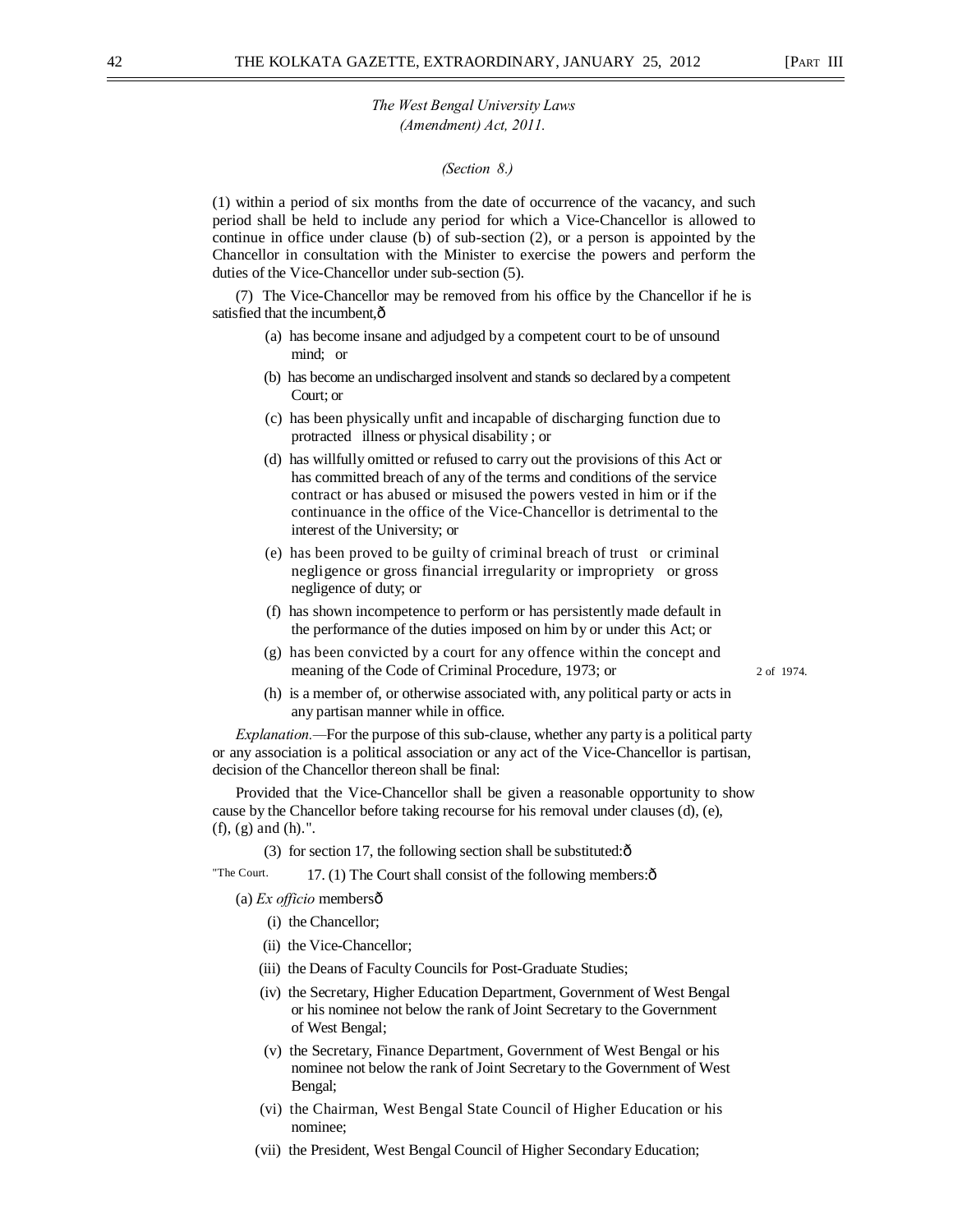## *(Section 8.)*

- (viii) the President, West Bengal Madrasah Education Board;
- (ix) the President, West Bengal Board of Secondary Education;
- (x) the Director of Public Instruction, West Bengal or his nominee not below the rank of Additional Director of Public Instruction ;
- (xi) a nominee of the Chairman of University Grants Commission;
- (xii) a nominee of the Chairman of National Council for Teachers' Education;
- (xiii) the Chairman of the College Service Commission or a member of the Commission as his nominee.

(b) Representatives of Departments and Collegesô

- (xiv) Heads of Departments of the University;
- (xv) five senior most Professors of Departments of the University to be selected by the Vice-Chancellor in alphabetical order of the Department, of whom not more than one Professor shall be from the same Department.
- (xvi) Principals of affiliated Colleges, not more than ten, to be nominated by the Vice-Chancellor of whomô
	- (I) one shall be from a Teachers  $\alpha$  Training College; (II)

one shall be from a Law College;

(III) one shall be from other Professional College; (IV)

one shall be from Women's College;

- (xvii) five teachers from the Council for Undergraduate studies, of whom at least two shall belong the rank of Associate Professor and others shall be not below the rank of Assistant Professor, to be elected by the members of the Council from amongst themselves in the manner as may be prescribed by the Statutes;
- (xviii) one representative of officers of the University, to be elected from amongst themselves in the manner as may be prescribed by the Statutes;
- (xix) two representatives of non-teaching employees of whomô
	- (i) one from non-teaching employees of the University,
	- (ii) one from non-teaching employees of the affiliated colleges of the University,

to be elected from amongst themselves in the manner as may be prescribed by the Statutes.

(c) Nominated Membersô

(xx) not more than five persons to be nominated by the Chancellor from amongst the persons interested in University education:

Provided that no employee of the University or of a College or Institution affiliated with the University or recognised by it shall be eligible to be a member;

- (d) Special Inviteeô
	- (xxi) any official or expert in any field or eminent educationist, whom the Vice-Chancellor may require for advice, consultation or assistance, may be invited to attend the meeting :

Provided that not more than one official or expert or eminent educationist may be invited in a meeting at a time.

(2) A member of the Court shall hold office for a period of four years, if not expressly provided otherwise in sub-section (1). Any vacancy among the members of the Court shall be filled up immediately by the concerned authority.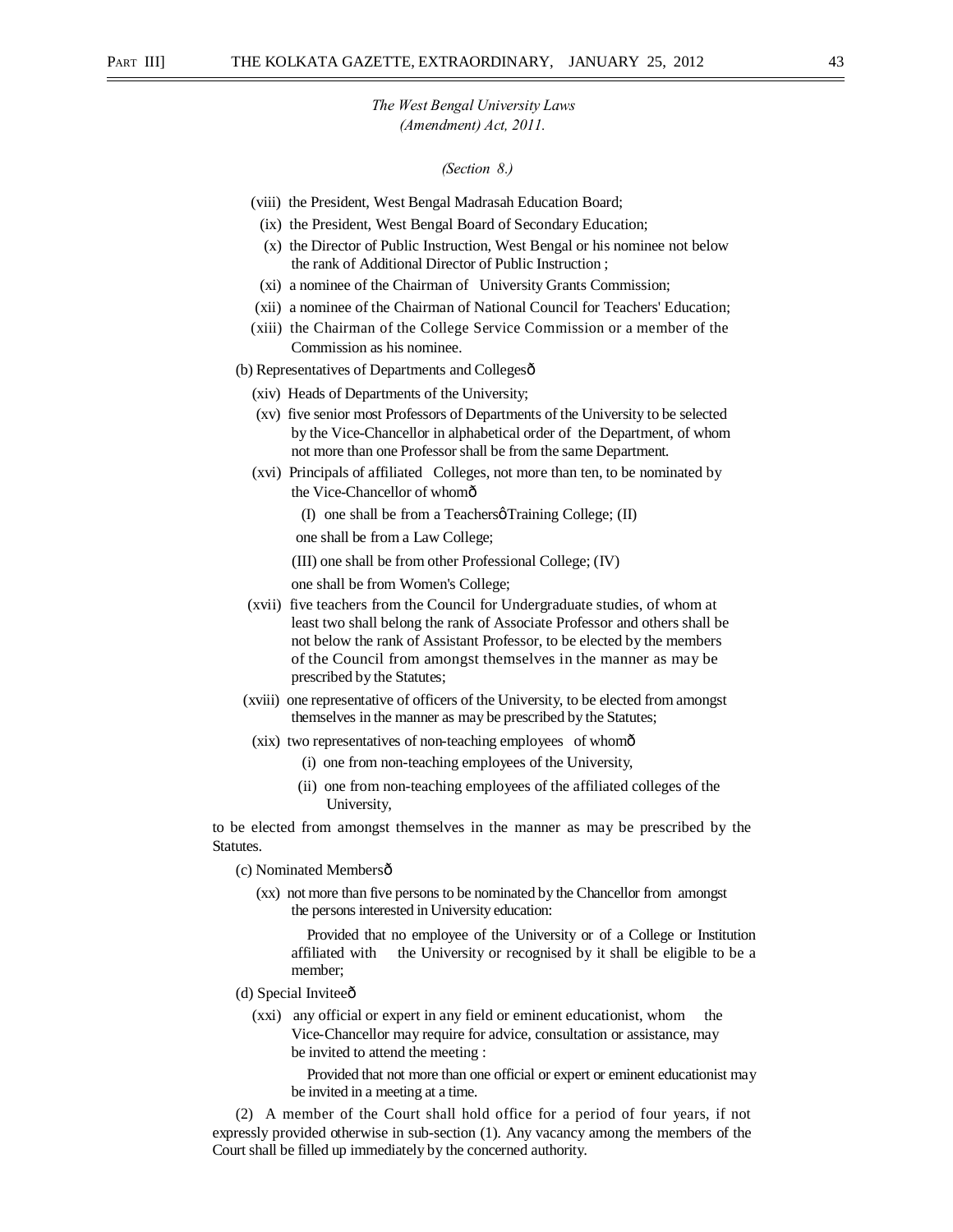#### *(Section 8.)*

(3) No act or proceedings of the Court or of any body constituted by the Court shall be invalid or called in question by reason of the existence of any vacancy, initial or subsequent, in the Court or in any body constituted by the Court, as the case may be.";

(4) for section 20, the following section shall be substituted: $\hat{\text{o}}$ 

"The Executive Council. 20. (1) The Executive Council shall consist of the following members:ô

- (a) *Ex officio* Members—
	- (i) the Vice-Chancellor;
	- (ii) Secretary of Higher Education Department or his nominee not below the rank of Joint Secretary;
	- (iii) Secretary of Finance Department or his nominee not below the rank of Joint Secretary;
	- (iv) Chairman of West Bengal State Council of Higher Education or his nominee;
	- (v) Director of Public Instruction or his nominee not below the rank of Additional Director of Public Instruction;
	- (vi) the Deans of Faculty Councils for Post-Graduate Studies;
	- (vii) Principals of affiliating Colleges, not more than seven, selected by rotation for a term of one year, by the Undergraduate Council of whomô
		- (I) one shall be from a Teachers  $\varphi$  Training College; (II)

one shall be from a Law College;

- (III) one shall be from other Professional College; (IV)
- one shall be from Women's College;
- (b) Other Membersô
	- (viii) three Heads of Departments, by rotation for one year in alphabetical order of the Department, to be selected by the Vice-Chancellor;
	- (ix) seven teachers from the faculty council for Post-Graduate studies of whom four shall be Professors, two shall be Associate Professors and one shall be Assistant Professor and they shall be elected by the members of the faculty council from amongst themselves in the manner as may be prescribed by statutes;
	- (x) five Teachers of whom atleast two shall belong to the rank of Associate Professor and Others shall be not below the rank of Assisstant Professor from the Council for Undergraduate studies, to be elected by the members of the Council from amongst themselves in the manner as may be prescribed by Statutes;
	- (xi) two persons nominated by the Chancellor, interested in University education:

Provided that no employee of the University or of a College or Institution affiliated with the University or recognised by it shall be eligible to be a member.

(2) A member of the Executive Council shall hold office for a period of four years, if not expressly provided otherwise in sub-section (1). Any vacancy among the members of the Executive Council shall be filled up immediately by the concerned authority.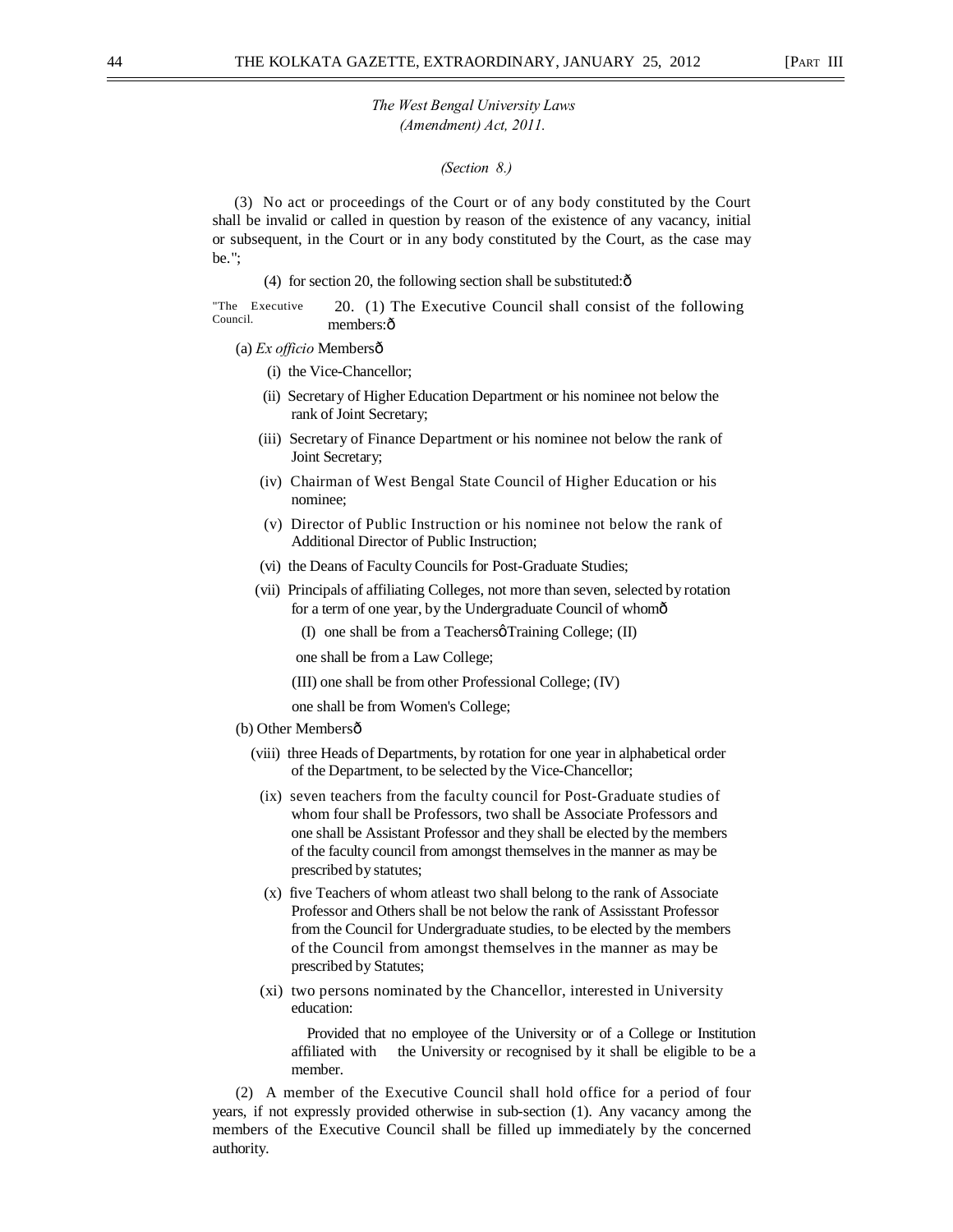*(Section 9.)* 

(3) No act or proceedings of the Executive Council or of any body constituted by the Executive Council shall be invalid or called in question by reason of the existence of any vacancy, initial or subsequent, in the Executive Council or in any body constituted by the Executive Council, as the case may be.

(4) One-third of the total number of members shall be a quorum for a meeting of the Executive Council.";

- $(5)$  in section 21, in clause (x), the word  $\tilde{O}$  reachers  $\ddot{O}$ , wherever it occurs, shall be omitted.;
- (6) in section  $22.\hat{\sigma}$ 
	- (i) in sub-section  $(2),\hat{0}$ 
		- (a) after clasue (iii), the following clause shall be inserted: $\hat{o}$ 
			- "(iiia) the Librarian of the University, if the post is vacant then the person acting as Librarian of the University in the case of the Faculty Council for Post-Graduate Studies in Humanities, Social Sciences and Commerce; $\ddot{\text{o}}$
		- (b) after clause (vi), the following clause shall be inserted: $\delta$ 
			- $\tilde{o}$ (vii) one student representative pursuing Post-Graduate studies in the University and one research scholar pursuing research in the University to be elected by post graduate students and research scholars respectively from amongst themselves in the manner as may be prescribed by the Statutes;";
- (7) in section 24, in sub-section (2), after clause (vi), the following clause shall be inserted: $\hat{o}$

"(vii) three student representatives pursuing Undergraduate studies in different streams of education in the affiliated colleges of the University to be elected by such students from amongst themselves in the manner as may be prescribed by the Statutes:

Provided that no two student representatives shall be elected from the same stream of education.";

 $(8)$  for section 29, the following section shall be substituted: $\hat{\text{o}}$ 

**öSelection** Committee for Teaching Posts.

29. (1) A University Professor or a University Associate Professor or a University Assistant Professor shall be appointed by the Vice-Chancellor, on the recommendation of a Selection Committee, and

the constitution of such Selection Committee as well as the procedure for holding its meetings shall be in consonance with the University Grants Commission Regulations and Recruitment Rules framed by the State Government from time to time.

(2) Notwithstanding anything contrary to the provisions of University Grants Commission Regulations, the nominee of the Vice-Chancellor shall be the head of the Selection Committee, which shall send its recommendations in writing to the ViceChancellor alongwith reasoned record of assessment of the persons appeared before it for selection.";

(9) for section 30, the following section shall be substituted: $\hat{\text{o}}$ 

 $\delta$ Procedure for 30. (1) At least four members, inclduing two outside subject holding meeting

of Selection experts, shall constitute the quorum for a meeting of the Selection Committee. Committee. Committee.

(2) If the Vice-Chancellor does not accept the recommendation of a Selection Committee, it shall refer the recommendation back to the Selection Committee with reasons for reconsideration and if the Vice-Chancellor does not accept the reconsidered views of the Selection Committee, the matter shall be referred to the Chancellor with reasons and the decision of the Chancellor shall be final.".

**9.** In the Sidho-Kanho-Birsha University Act, 2010,—

 $(1)$  in section 2, $\hat{\text{o}}$ 

(i) in clause (25), for the words "a Professor, Principal, Reader, Lecturer", the words "a Principal, Professor, Associate Professor, Reader, Assistant Professor" shall be substituted;

Amendment of West Ben. Act XII of 2010.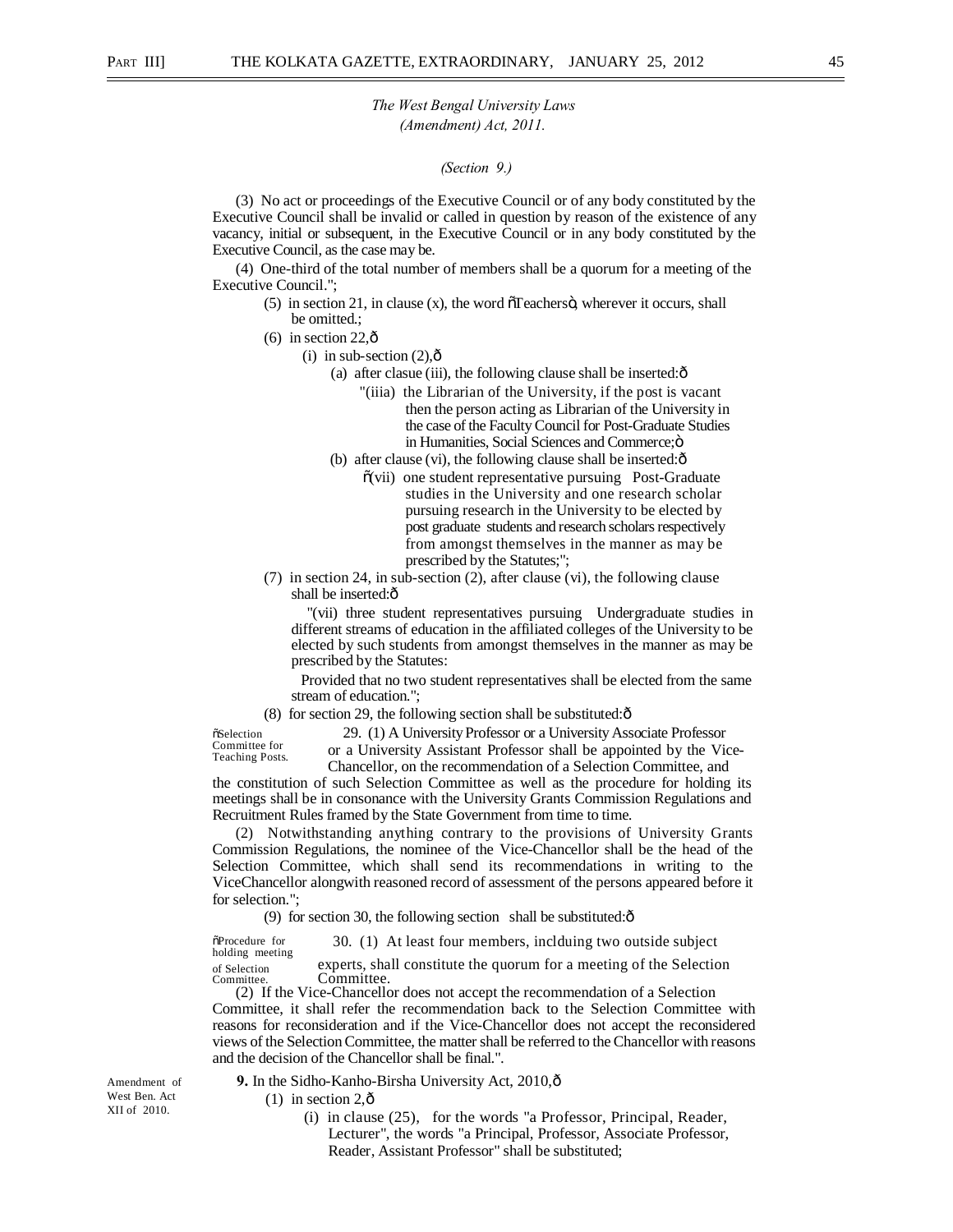*(Section 9.)* 

(ii) for clause  $(26)$ , the following clause shall be substituted: $\hat{o}$ 

- $\div(26)$   $\tilde{O}$  Teacher of the University means a Professor, Associate Professor, Assistant Professor, or any other person, holding a teaching post including a part time teaching post, appointed or recognized as such by the University;  $\alpha$
- (iii) clause (30) shall be omitted;

(2) for section 9, the following section shall be substituted: $\hat{\text{o}}$ 

"The Vice-Chancellor. 9. (1) (a) The Vice-Chancellor shall be appointed from the persons of the highest level of competence, integrity, morals and institutional commitment. The Vice-Chancellor shall be a distinguished academic with a minimum of ten years of experience in a University system of which atleast 5 years shall be as professor or ten years of experience in a reputed research or academic administrative organisation of which atleast 5 years shall be in an equivalent position of professor.

(b) The Vice-Chancellor shall be appointed by the Chancellor out of the panel of three names recommended in order of preference by the Search Committee constituted by the State Government. While preparing the panel, the Search Committee must give proper weightage to academic excellence, exposure to the higher education system in the country and abroad and adequate experience in academic and administrative governance and reflect the same in writing while submitting the panel to the Chancellor.

(c) The Search Committee shall consist of the following Members:—

- (i) a nominee of the Chancellor, who shall be the Chairperson of the Committee;
- (ii) a nominee of the Chairman, University Grants Commission; (iii)
- a nominee of the Court:

Provided that all such Members shall be persons of eminence in the sphere of higher education and shall not be connected in any manner with the University or colleges or institutions affiliated with the University or recognised by it.

(2) (a) The Vice-chancellor shall hold office for a term of four years or till he attains the age of sixty-five years, whichever is earlier, and shall be eligible for reappointment for another term of four years or till he attains the age of sixty-five years, whichever is earlier, following the provisions of sub-section (1).

(b) The Chancellor may, notwithstanding the expiration of the term of the office of the Vice-Chancellor or his attaining the age of sixty-five years, allow him to continue in office till a successor assumes office, provided that he shall not continue as such for any period exceeding six months.

(3) The Vice-Chancellor shall be a whole-time officer of the University and shall be paid from the University Fund such salary and allowances as the Chancellor may decide in consultation with the State Government.

(4) The Vice-Chancellor may resign his office by writing under his hand addressed to the Chancellor.

 $(5)$  If $\hat{0}$ 

(a) the Vice-Chancellor is, by reasons of leave, illness or other cause, temporarily unable to exercise the powers and perform the duties of his office, or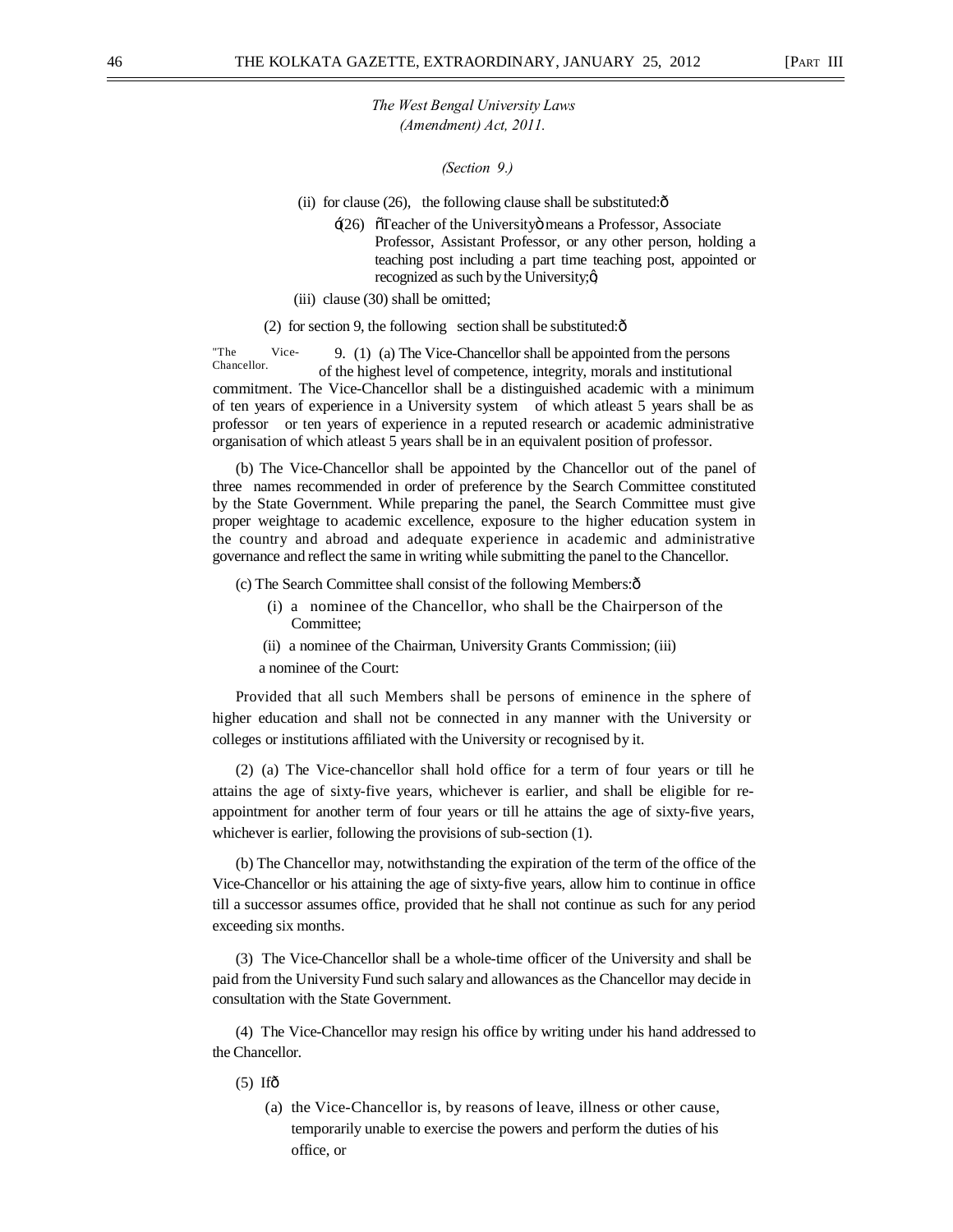*(Section 9.)* 

(b) a vacancy occurs in the office of the Vice-Chancellor by reason of death, resignation, removal, expiry of term of his office or otherwise,

then, during the period of such temporary inability or pending the appointment of a Vice-Chancellor, as the case may be, the Chancellor in consultation with the Minister may appoint a person to exercise the powers and perform the duties of the Vice-Chancellor.

(6) The vacancy in the office of the Vice-Chancellor occurring by reason of death, resignation or expiry of the term of his office, removal or otherwise shall be filled up by appointment of a Vice-Chancellor in accordance with the provisions of sub-section (1) within a period of six months from the date of occurrence of the vacancy, and such period shall be held to include any period for which a Vice-Chancellor is allowed to continue in office under clause (b) of sub-section (2), or a person is appointed by the Chancellor in consultation with the Minister to exercise the powers and perform the duties of the Vice-Chancellor under sub-section (5).

(7) The Vice-Chancellor may be removed from his office by the Chancellor if he is satisfied that the incumbent, $\hat{o}$ 

- (a) has become insane and adjudged by a competent court to be of unsound mind; or
- (b) has become an undischarged insolvent and stands so declared by a competent Court; or
- (c) has been physically unfit and incapable of discharging function due to protracted illness or physical disability ; or
- (d) has wilfully omitted or refused to carry out the provisions of this Act or has committed breach of any of the terms and conditions of the service contract or has abused or misused the powers vested in him or if the continuance in the office of the Vice Chancellor is detrimental to the interest of the University; or
- (e) has been proved to be guilty of criminal breach of trust or criminal negligence or gross financial irregularity or impropriety or gross negligence of duty; or
- (f) has shown incompetence to perform or has persistently made default in the performance of the duties imposed on him by or under this Act; or
- (g) has been convicted by a court for any offence within the concept and meaning of the Code of Criminal Procedure, 1973; or
- (h) is a member of, or otherwise associated with, any political party or acts in

2 of 1974.

any partisan manner while in office. *Explanation.—* For the purpose of this sub-clause, whether any party is a political

party or any association is a political association or any act of the Vice Chancellor is partisan, decision of the Chancellor thereon shall be final:

Provided that the Vice-Chancellor shall be given a reasonable opportunity to show cause by the Chancellor before taking recourse for his removal under clauses (d), (e), (f), (g) and (h).".

(3) for section 17, the following section shall be substituted: $\hat{\text{o}}$ 

"The Court.

17. (1) The Court shall consist of the following members: $\hat{o}$ (a) *Ex officio* members—

- (i) the Chancellor;
- (ii) the Vice-Chancellor;
- (iii) the Dean of Faculty Councils for Post-Graduate Studies;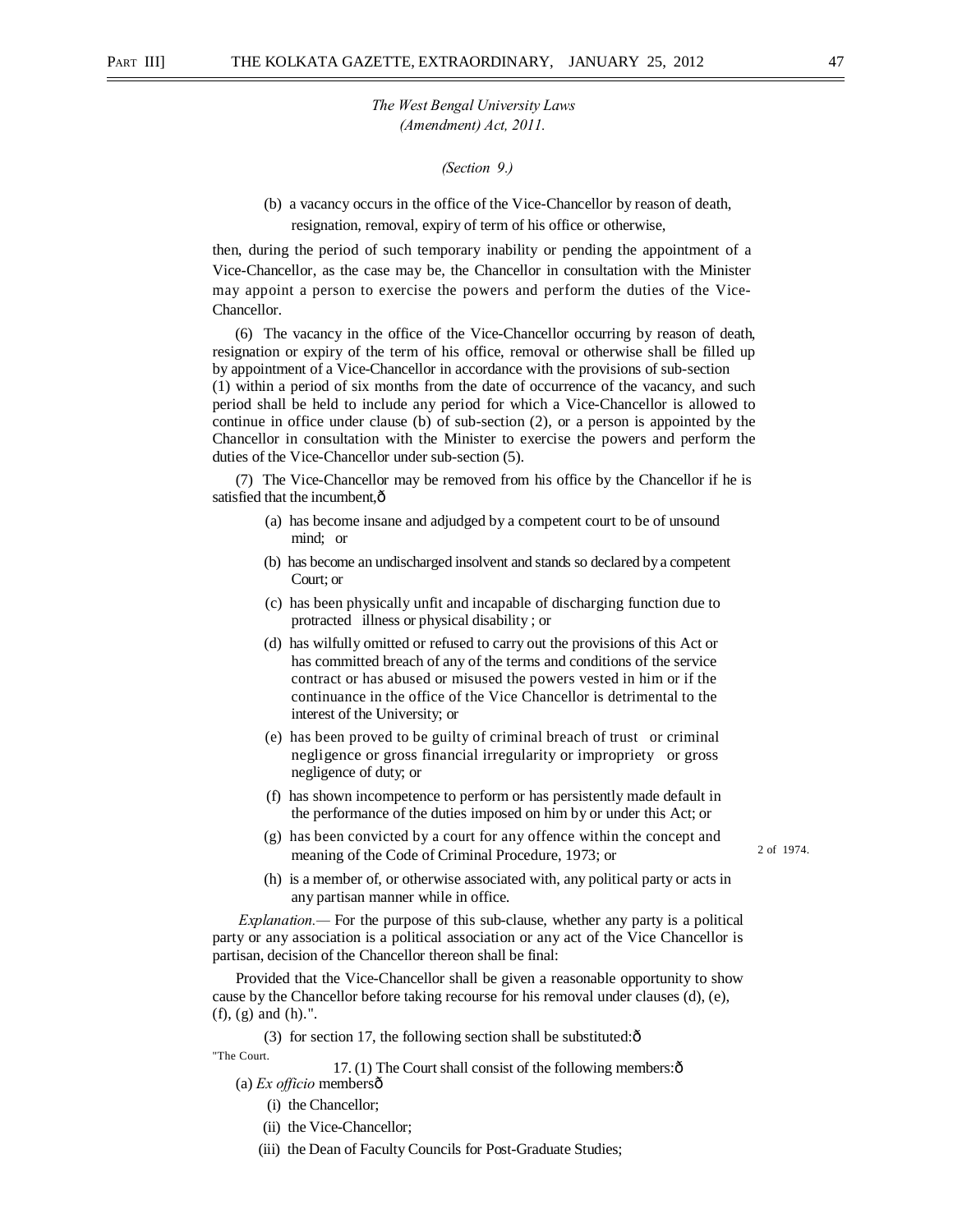#### *(Section 9.)*

- (iv) the Secretary, Higher Education Department, Government of West Bengal or his nominee not below the rank of Joint Secretary to the Government of West Bengal;
- (v) the Secretary, Finance Department, Government of West Bengal or his nominee not below the rank of Joint Secretary to the Government of West Bengal;
- (vi) the Chairman, West Bengal State Council of Higher Education or his nominee;
- (vii) the President, West Bengal Council of Higher Secondary Education;
- (viii) the President, West Bengal Madrasah Education Board;
- (ix) the President, West Bengal Board of Secondary Education;
	- (x) the Director of Public Instruction, West Bengal or his nominee not below the rank of Additional Director of Public Instruction;
	- (xi) a nominee of the Chairman of University Grants Commission;
- (xii) a nominee of the Chairman of National Council for Teachers' Education;
- (xiii) the Chairman of the College Service Commission or a member of the Commission as his nominee.
- (b) Representatives of Departments and Collegesô
	- (xiv) Heads of Departments of the University;
	- (xv) five senior most Professors of Departments of the University to be selected by the Vice-Chancellor in alphabetical order of the Department, of whom not more than one Professor shall be from the same Department.
	- (xvi) Principals of affiliated Colleges, not more than ten, to be nominated by the Vice Chancellor of whomô
		- (I) one shall be from a Teacher's Training College; (II)
		- one shall be from a Law College;
		- (III) one shall be from other Professional College; (IV)

one shall be from Women's College;

- (xvii) five teachers from the Council for undergraduate studies, of whom at least two shall belong the rank of Associate Professor and others shall be not below the rank of Assistant Professor, to be elected by the members of the Council from amongst themselves in the manner as may be prescribed by the Statutes;
- (xviii) one representative of officers of the University, to be elected from amongst themselves in the maneer as may be prescribed by the Statutes;
- (xix) two representatives of non-teaching employees of whom—
	- (i) one from non-teaching employees of the University,
	- (ii) one from non-teaching employees of the affiliated colleges of the University,

to be elected from amongst themselves in the manner as may be prescribed by the Statutes;

(c) Nominated Members—

(xx) not more than five persons to be nominated by the Chancellor from amongst the persons interested in University education:

Provided that no employee of the University or of a College or institution affiliated with the University or recognised by it shall be eligible to be a member.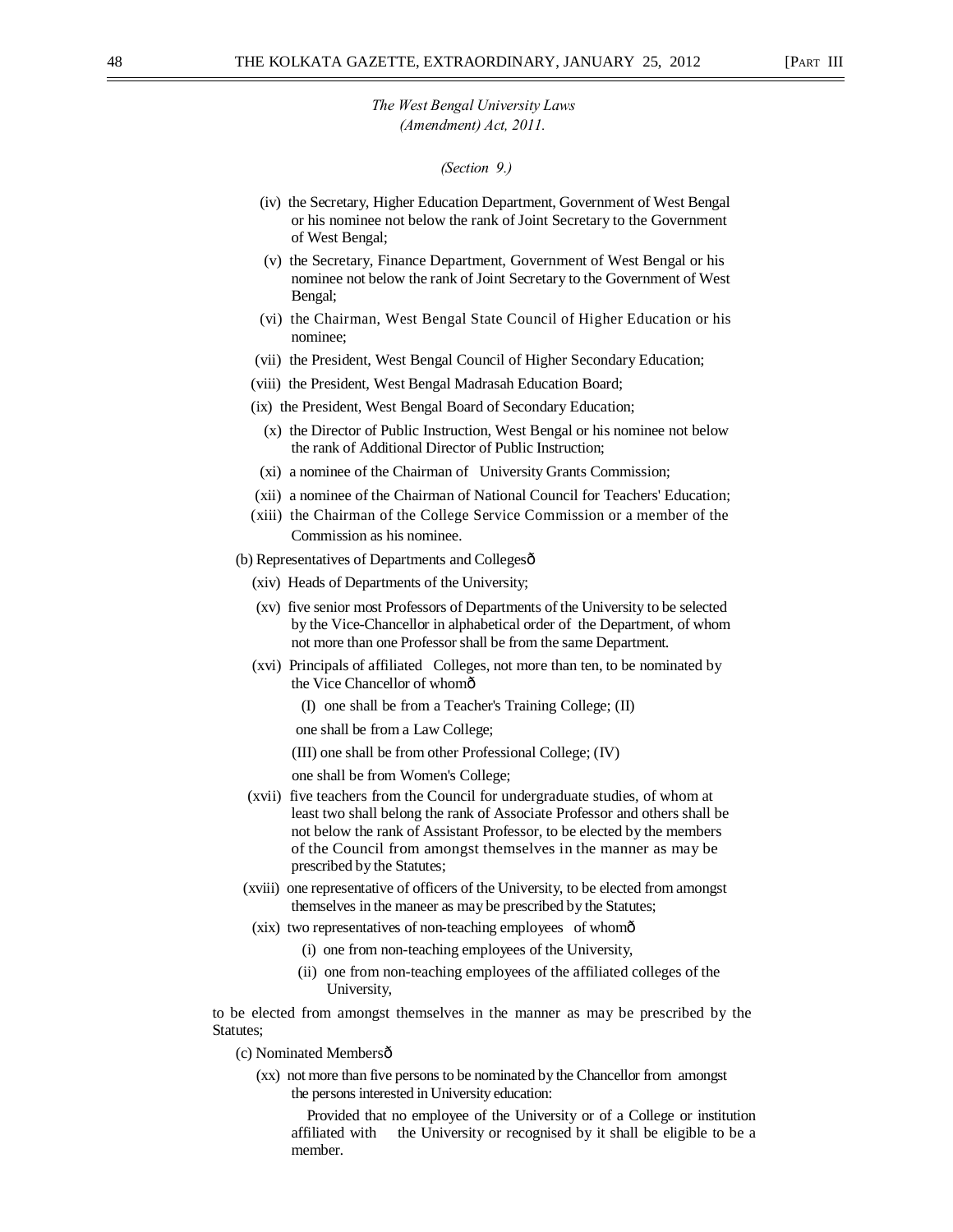*(Section 9.)* 

(d) Special Inviteeô

(xxi) any official or expert in any field or eminent educationist, whom the Vice-Chancellor may require for advice, consultation or assistance, may be invited to attend the meeting:

Provided that not more than one official or expert or eminent educationist may be invited in a meeting at a time.

(2) A member of the Court shall hold office for a period of four years, if not expressly provided otherwise in sub-section (1). Any vacancy among the members of the Court shall be filled up immediately by the concerned authority.

(3) No act or proceedings of the Court or of any body constituted by the Court shall be invalid or called in question by reason of the existence of any vacancy, initial or subsequent, in the Court or in any body constituted by the Court, as the case may be.";

(4) for section 20, the following section shall be substituted: $\hat{o}$ 

"The Executive<br>Council. 20. (1) The Executive Council shall consist of the following members:ô

(a) *Ex officio* Members—

(i) the Vice Chancellor;

- (ii) Secretary of Higher Education Department or his nominee not below the rank of Joint Secretary;
- (iii) Secretary of Finance Department or his nominee not below the rank of Joint Secretary;
- (iv) Chairman of West Bengal State Council of Higher Education or his nominee;
- (v) Director of Public Instruction or his nominee not below the rank of Additional Director of Public Instruction;
- (vi) the Deans of Faculty Councils for Post-Graduate Studies;
- (vii) Principals of affiliated Colleges, not more than seven, to be nominated by the Vice Chancellor of whomô
	- (I) one shall be from a Teacher's Training College; (II)

one shall be from a Law College;

(III) one shall be from other Professional College; (IV)

one shall be from Women's College;

#### (b) Other Membersô

- (viii) three Heads of Departments, by rotation for one year in alphabetical order of the Department, to be selected by the Vice-Chancellor;
- (ix) seven teachers from the faculty council for Post-Graduate studies of whom four shall be Professors, two shall be Associate Professors and one shall be Assistant Professor and they shall be elected by the members of the faculty council from amongst themselves in the manner as may be prescribed by Statutes;
- (x) five Teachers of whom atleast two shall belong to the rank of Associate Professor and others shall be not below the rank of Assisstant Professor from the Council for Undergraduate studies to be elected by the members of the Council from amongst themselves in the manner as may be prescribed by Statutes;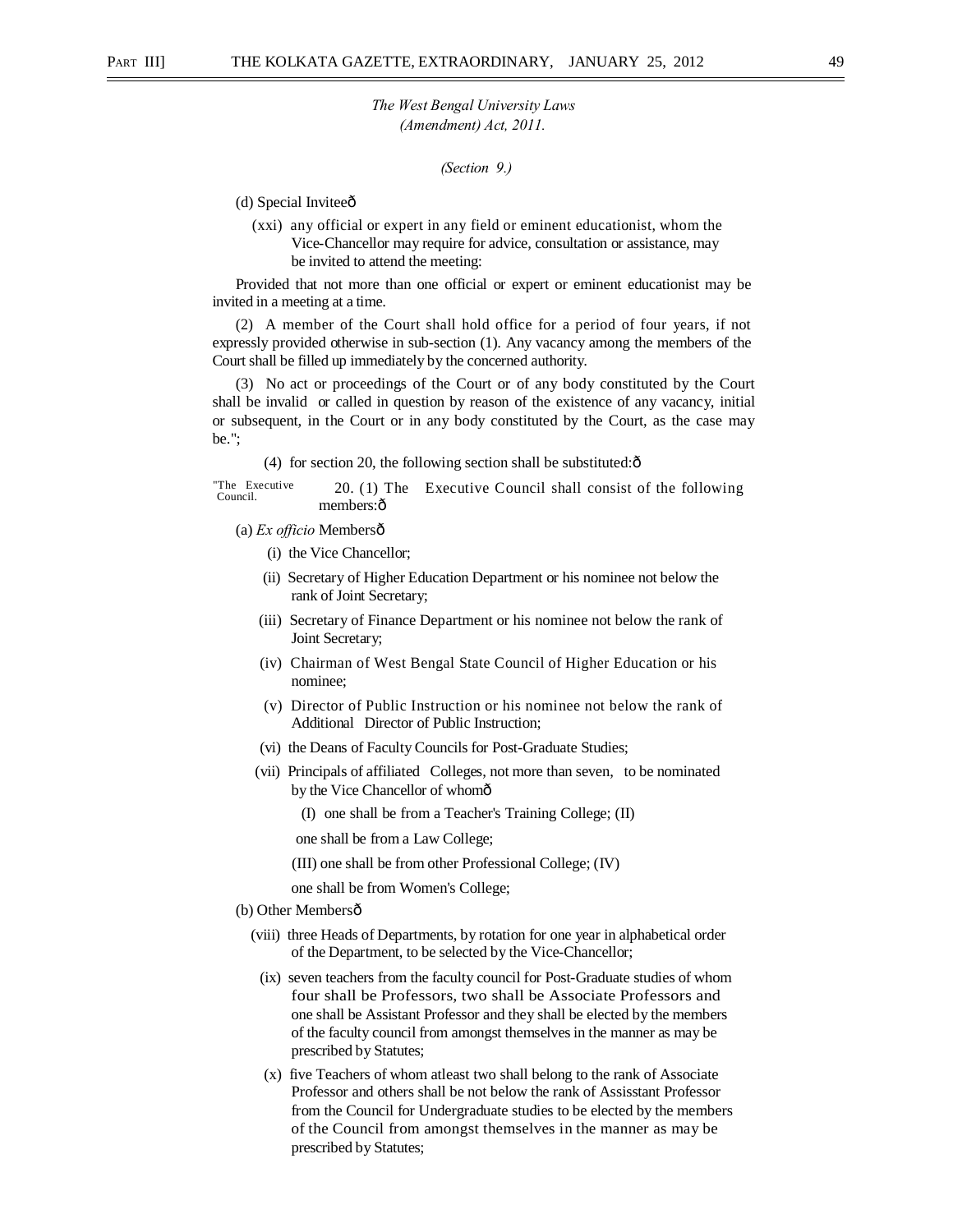#### *(Section 9.)*

(xi) two persons nominated by the Chancellor interested in University education: Provided that no employee of the University or of a College or Institution affiliated with the University or recognised by it shall be eligible to be a member.

(2) A member of the Executive Council shall hold office for a period of four years, if not expressly provided otherwise in sub-section (1). Any vacancy among the members of the Executive Council shall be filled up immediately by the concerned authority.

(3) No act or proceedings of the Executive Council or of any body constituted by the Executive Council shall be invalid or called in question by reason of the existence of any vacancy, initial or subsequent, in the Executive Council or in any body constituted by the Executive Council, as the case may be.

(4) One-third of the total number of members shall be a quorum for a meeting of the Executive Council.";

- $(5)$  in section 21, in clause (ix), the word  $\delta$ Teachers $\ddot{o}$ , wherever it occurs shall be omitted.;
- (6) in section  $22,\hat{0}$ 
	- (i) in sub-section  $(2)$ , $\hat{0}$ 
		- (a) after clause (iv), the following clause shall be inserted: $\delta$ 
			- $\tilde{o}(iva)$  the Librarian of the University, if the post is vacant then the person acting as Librarian of the University in case of Faculty Council for Post-Graduate studies in Arts;ö;
		- (b) after clause (vii), the following clause shall be inserted: $\hat{o}$ 
			- $\tilde{o}$ (viii) one student representative pursuing Post-Graduate studies in the University and one research scholar pursuing research in the University to be elected by Post-Graduate students and research scholars, respectively, from amongst themselves in the manner as may be prescribed by the Statutes.";
- $(7)$  in section 24, $\hat{\text{o}}$ 
	- (a) in sub-section (2), after clause (vi), the following clause shall be inserted: ô
		- $\tilde{o}$ (vii) three student representatives pursuing Undergraduate studies in different streams of education in the affiliated colleges of the University to be elected by such students from amongst themselves in the manner as may be prescribed by the Statutes: Provided that no two student representatives shall be elected from the same stream of education.";
	- (b) in sub-section (3), after clause (v), the following clause shall be inserted:ô
		- $\tilde{o}(vi)$  one student representative pursuing Undergraduate studies in law in affiliated colleges of the University to be elected by such students from amongst themselves in the manner as may be prescribed by the Statutes.";
- (8) for section 29, the following section shall be substituted: $\hat{o}$

"Selection 29. (1) A University Professor or a University Associate Professor<br>
Committee for<br>
Teaching Posts. Lorger Liniversity Assistant Professor shall be annointed by the Vic or a University Assistant Professor shall be appointed by the Vice-Chancellor, on the recommendation of a Selection Committee, and the constitution of such Selection Committee as well as the procedure for holding its meetings shall be in consonance with the University Grants Commission Regulations and Recruitment Rules framed by the State Government from time to time.

(2) Notwithstanding anything contrary to the provisions of University Grants Commission Regulations, the nominee of the Vice-Chancellor shall be the head of the Selection Committee, which shall send its recommendations in writing to the ViceChancellor alongwith reasoned record of assessment of the persons appeared before it for selection.";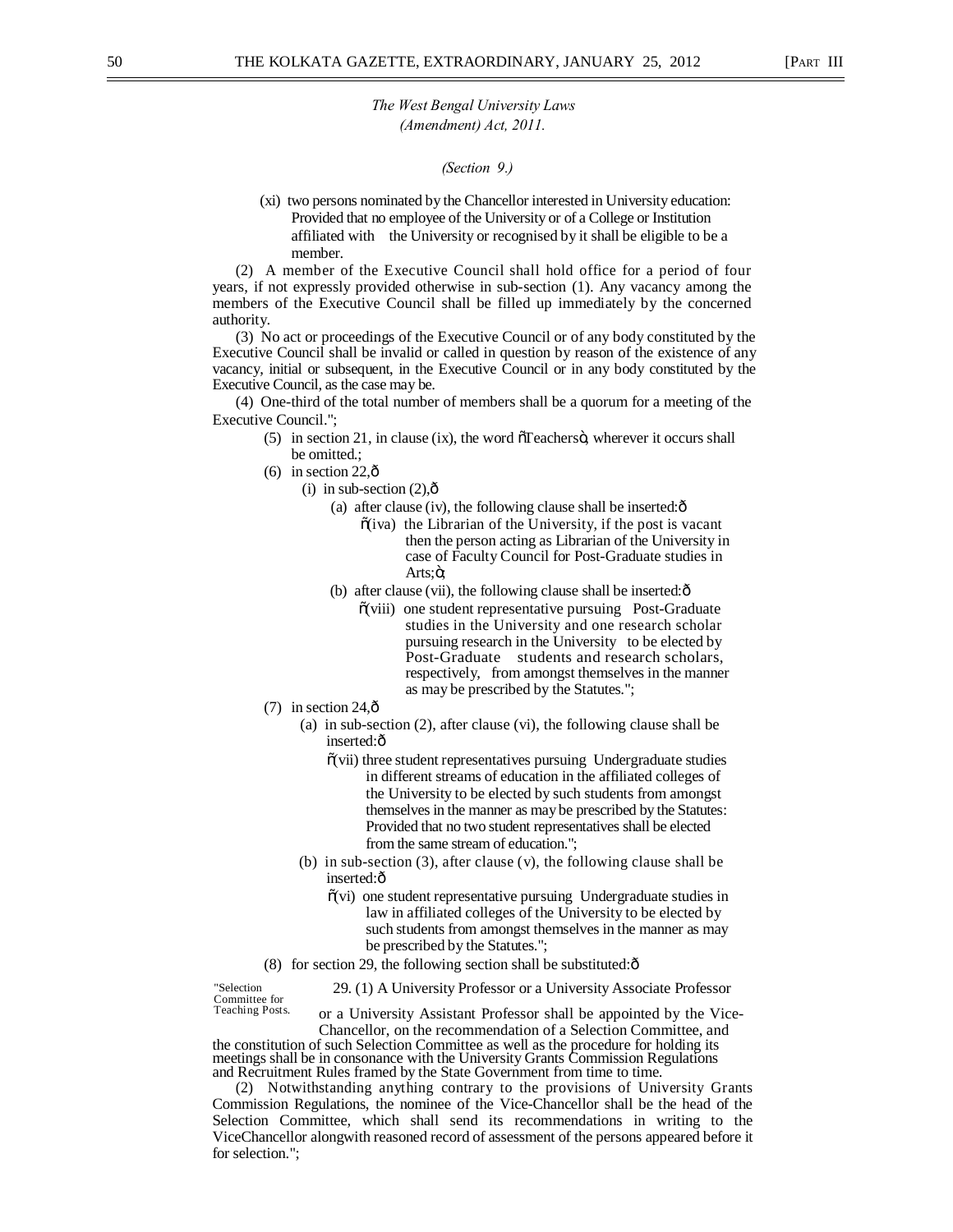#### *(Section 10.)*

(9) for section 30, the following section shall be substituted: $\hat{\text{o}}$ 

"Procedure for 30. (1) At least four members, including two outside subject holding meeting of the Selection experts, shall constitute the quorum for a meeting of the Selection Committee. Committee.

(2) If the Vice-Chancellor does not accept the recommendation of a Selection Committee, it shall refer the recommendation back to the Selection Committee with reasons for reconsideration and if the Vice-Chancellor does not accept the reconsidered views of the Selection Committee, the matter shall be referred to the Chancellor with reasons and the decision of the Chancellor shall be final.".

West Ben. Act

Amendment of **10.** In the Jadavpur University Act, 1981,  $\delta$ 

XXIV of 1981.  $(1)$  in section 2, $\hat{0}$ 

(i) after clause  $(16)$ , the following clause shall be inserted: $\hat{\text{o}}$ 

- $\div(16a)$   $\tilde{\text{c}}$ State Government $\ddot{\text{o}}$  means the Government of West Bengal in the Higher Education Department; $\alpha$
- (ii) in clause (19), for the words "a Professor, Reader, Principal, Lecturer,", the words "a Principal, Professor, Associate Professor, Reader, Assistant Professor" shall be substituted;
- (2) for section 9, the following section shall be substituted: $\hat{o}$

 $^{\circ}$ The Vice- 9. (1) (a) The Vice-Chancellor shall be appointed from the persons<br>Chancellor of the highest level of competence, integrity, morals and institutional commitment. The Vice Chancellor shall be a distinguished academic with a minimum of ten years of experience in a University system of which at least 5 years shall be as Professor or ten years of experience in a reputed research or academic administrative organization of which at least 5 years shall be in an equivalent position of Professor.

(b) The Vice Chancellor shall be appointed by the Chancellor out of the panel of three names recommended in order of preference by the Search Committee constituted by the State Government. While preparing the panel, the Search Committee must give proper weightage to academic excellence, exposure to the higher education system in the country and abroad and adequate experience in academic and administrative governance and reflect the same in writing while submitting the panel to the Chancellor.

(c) The Search Committee shall consist of the following Members:—

- (i) a nominee of the Chancellor, who shall be the Chairperson of the Committee;
- (ii) a nominee of the Chairman, University Grants Commission; (iii)
- a nominee of the Court:

Provided that all such Members shall be persons of eminence in the sphere of higher education and shall not be connected in any manner with the University or colleges or institutions affiliated with the University or recognised by it.

(2) (a) The Vice-chancellor shall hold office for a term of four years or till he attains the age of sixty-five years, whichever is earlier, and shall be eligible for reappointment for another term of four years or till he attains the age of sixty-five years, whichever is earlier, following the provisions of sub-section (1).

(b) The Chancellor may, notwithstanding the expiration of the term of the office of the Vice-Chancellor or his attaining the age of sixty-five years, allow him to continue in office till a successor assumes office, provided that he shall not continue as such for any period exceeding six months.

(3) The Vice-Chancellor shall be a whole-time officer of the University and shall be paid from the University Fund such salary and allowances as the Chancellor may decide in consultation with the State Government.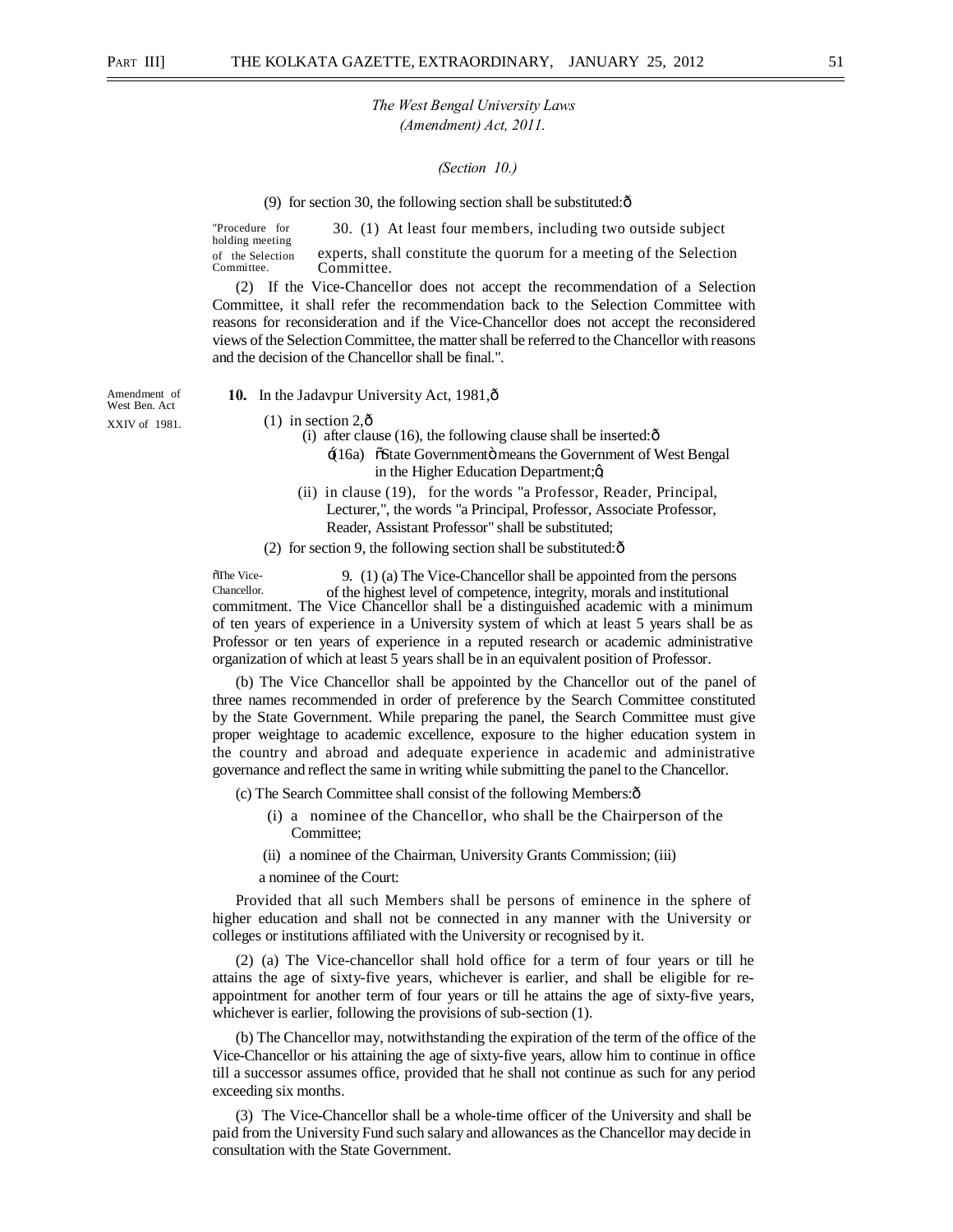*(Section 10.)* 

(4) The Vice-Chancellor may resign his office by writing under his hand addressed to the Chancellor.

 $(5)$  Ifô

- (a) the Vice-Chancellor is, by reasons of leave, illness or other cause, temporarily unable to exercise the powers and perform the duties of his office, or
- (b) a vacancy occurs in the office of the Vice-Chancellor by reason of death, resignation, removal, expiry of term of his office or otherwise,

then, during the period of such temporary inability or pending the appointment of a Vice-Chancellor, as the case may be, the Chancellor in consultation with the Minister may appoint a person to exercise the powers and perform the duties of the Vice-Chancellor.

(6) The vacancy in the office of the Vice-Chancellor occurring by reason of death, resignation, expiry of the term of his office, removal or otherwise shall be filled up by appointment of a Vice-Chancellor in accordance with the provisions of sub-section (1) within a period of six months from the date of occurrence of the vacancy, and such period shall be held to include any period for which a Vice-Chancellor is allowed to continue in office under clause (b) of sub-section (2), or a person is appointed by the Chancellor in consultation with the Minister to exercise the powers and perform the duties of the Vice-Chancellor under sub-section (5).

(7) The Vice-Chancellor may be removed from his office by the Chancellor if he is satisfied that the incumbent, $\hat{o}$ 

- (a) has become insane and adjudged by a competent court to be of unsound mind; or
- (b) has become an undischarged insolvent and stands so declared by a competent Court; or
- (c) has been physically unfit and incapable of discharging function due to protracted illness or physical disability ; or
- (d) has wilfully omitted or refused to carry out the provisions of this Act or has committed breach of any of the terms and conditions of the service contract or has abused or misused the powers vested in him or if the continuance in the office of the Vice Chancellor is detrimental to the interest of the University; or
- (e) has been proved to be guilty of criminal breach of trust or criminal negligence or gross financial irregularity or impropriety or gross negligence of duty; or
- (f) has shown incompetence to perform or has persistently made default in the performance of the duties imposed on him by or under this Act; or
- (g) has been convicted by a court for any offence within the concept and meaning of the Code of Criminal Procedure, 1973; or 2 of 1974.

(h) is a member of, or otherwise associated with, any political party or acts in any partisan manner while in office.

*Explanation.—*For the purpose of this sub-clause, whether any party is a political party or any association is a political association or any act of the Vice Chancellor is partisan, decision of the Chancellor thereon shall be final:

Provided that the Vice-Chancellor shall be given a reasonable opportunity to show cause by the Chancellor before taking recourse for his removal under clauses (d), (e), (f), (g) and (h).".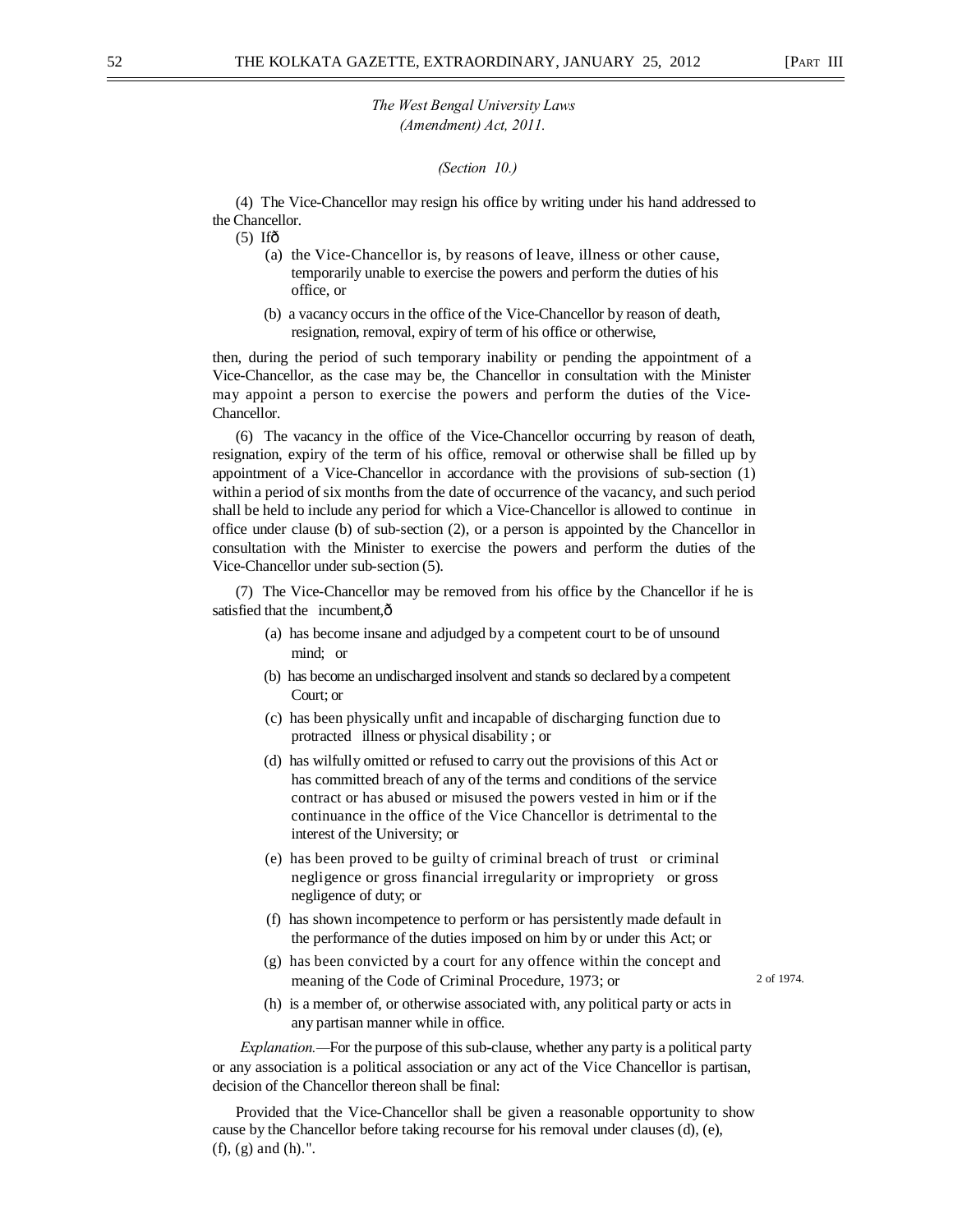*(Section 10.)* 

(3) for section 10A, the following sub-section shall be substituted: $\hat{o}$ 

"The Pro-Vice-  $10A(1)$  (a) The Pro-Vice-Chancellor shall be appointed from the persons of the highest level of competence, integrity, morals and institutional commitment. The Pro-Vice Chancellor shall be a distinguished academic with a minimum of ten years of experience in a University system of which at least 5 years shall be as Professor or ten years of experience in a reputed research or academic administrative organization of which at least 5 years shall be in an equivalent position of Professor.

(b) The Pro-Vice-Chancellor shall be appointed by the Chancellor in consultation with the Minister. The term of his office shall be for four years and he shall be eligible for re-appointment for a period not exceeding four years but shall not hold office beyond the age of sixty-five years.

(2) The Pro-Vice-Chancellor shall be a whole-time officer of the University and shall be paid from the University Fund such salary and allowances as the Chancellor may decide in consultation with the State Government.

(3) The Pro-Vice-Chancellor may resign his office by writing under his hand addressed to the Chancellor.

 $(4)$  Ifô

- (c) the Pro-Vice-Chancellor is, by reason of leave, illness or other cause, temporarily unable to exercise the powers and perform the duties of his office, or
- (d) a vacancy occurs in the office of the Pro-Vice-Chancellor by reason of death, resignation or expiry of the term of his office, removal or otherwise,

then, during the peirod of such temporary inability or pending the appointment of a Pro-Vice-Chancellor, as the case may be, the Chancellor, in consultation with the Minister and the Vice-Chancellor, shall authorise a senior teacher of the University or an officer of the University to exercise the powers and perform the duties of the ProVice-Chancellor.

(5) The vacancy in the office of the Pro-Vice-Chancellor occurring by reason of death, resignation or expiry of the term of his office, removal or otherwise shall be filled up by appointment of a Pro-Vice-Chancellor in accordance with the provisions of sub-section (1).

(6) The Pro-Vice-Chancellor may be removed from his office by the Chancellor if he is satisfied that the incumbent, $\hat{o}$ 

- (a) has become insane and adjudged by a competent court to be of unsound mind; or
- (b) has become an undischarged insolvent and stands so declared by a competent Court; or
- (c) has been physically unfit and incapable of discharging function due to protracted illness or physical disability ; or
- (d) has wilfully omitted or refused to carry out the provisions of this Act or has committed breach of any of the terms and conditions of the service contract or has abused or misused the powers vested in him or if the continuance in the office of the Pro-Vice Chancellor is detrimental to the interest of the University; or
- (e) has been proved to be guilty of criminal breach of trust or criminal negligence or gross financial irregularity or impropriety or gross negligence of duty; or
- (f) has shown incompetence to perform or has persistently made default in the performance of the duties imposed on him by or under this Act; or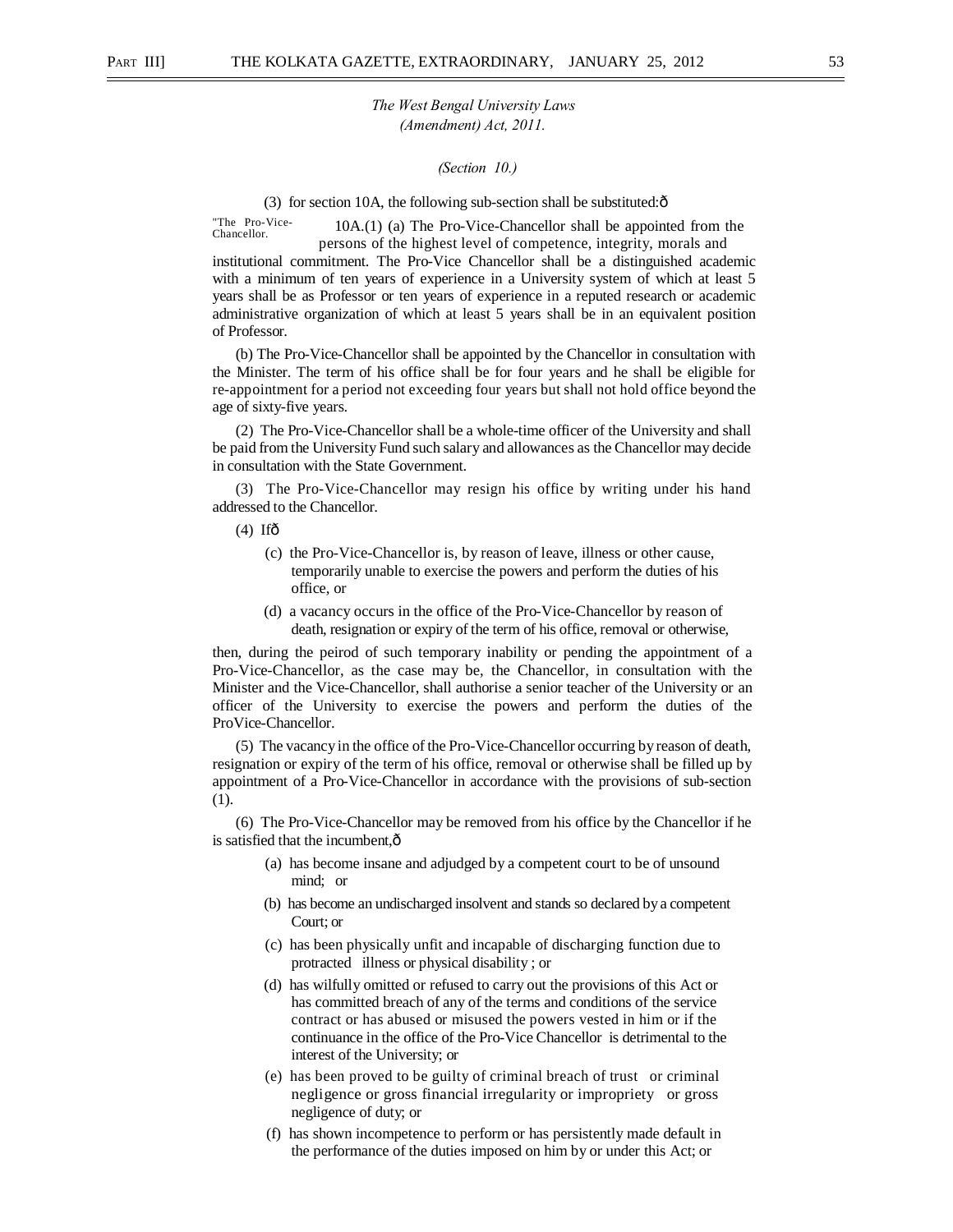*(Section 10.)* 

- (g) has been convicted by a court for any offence within the concept and meaning of the Code of Criminal Procedure, 1973; or 2 of 1974.
	-
- (h) is a member of, or otherwise associated with, any political party or acts in any partisan manner while in office.

*Explanation.—*For the purpose of this sub-clause, whether any party is a political party or any association is a political association or any act of the Pro-Vice-Chancellor is partisan, decision of the Chancellor thereon shall be final:

Provided that the Pro-Vice-Chancellor shall be given a reasonable opportunity to show cause by the Chancellor before taking recourse for his removal under clauses (d), (e), (f), (g) and (h).".

(4) for section 16, the following section shall be substituted: $\hat{o}$ 

## "The Court.  $16. (1)$  The Court shall consist of the following members: $\hat{\text{o}}$

(a) *Ex officio* members—

- (i) the Chancellor;
- (ii) the Vice-Chancellor;
- (iii) the Pro-Vice Chancellor,
- (iv) the Deans of Faculty Councils for Post-Graduate and Undergraduate Studies;
- (v) the Secretary, Higher Education Department, Government of West Bengal or his nominee not below the rank of Joint Secretary to the Government of West Bengal;
- (vi) the Secretary, Finance Department, Government of West Bengal or his nominee not below the rank of Joint Secretary to the Government of West Bengal;
- (vii) the Chairman, West Bengal State Council of Higher Education or his nominee;
- (viii) the President, West Bengal Council of Higher Secondary Education; (ix)

the President, West Bengal Madrasah Education Board;

- (x) the President, West Bengal Board of Secondary Education;
- (xi) a nominee of the Chairman of University Grants Commission;
- (xii) a nominee of the Chairman of All India Council For Technical Education;
- (xiii) a nominee of the Chairman of the National Council for Teachers' Education;
- (b) Representatives of Departmentsô
	- (xiv) Heads of Departments of the University;
	- (xv) five teachers, of whom at least two shall be Professors, elected by the teachers of the Departments under the Faculty Council for Post-Graduate and Undergraduate Studies in Engineering and Technology from amongst themselves as may be prescribed by Statutes;
	- (xvi) five teachers, of whom at least two shall be Professors, elected by the teachers of the Departments under the Faculty Council for Post-Graduate and Undergraduate Studies in Arts from amongst themselves as may be prescribed by Statutes;
	- (xvii) five teachers, of whom at least two shall be Professors, elected by the teachers of the Departments under the Faculty Council for Post-Graduate and Undergraduate Studies in Science from amongst themselves as may be prescribed by the Statutes;
- (xviii) one representative of officers of the University, elected from amongst themselves in the manner as may be prescribed by the Statutes;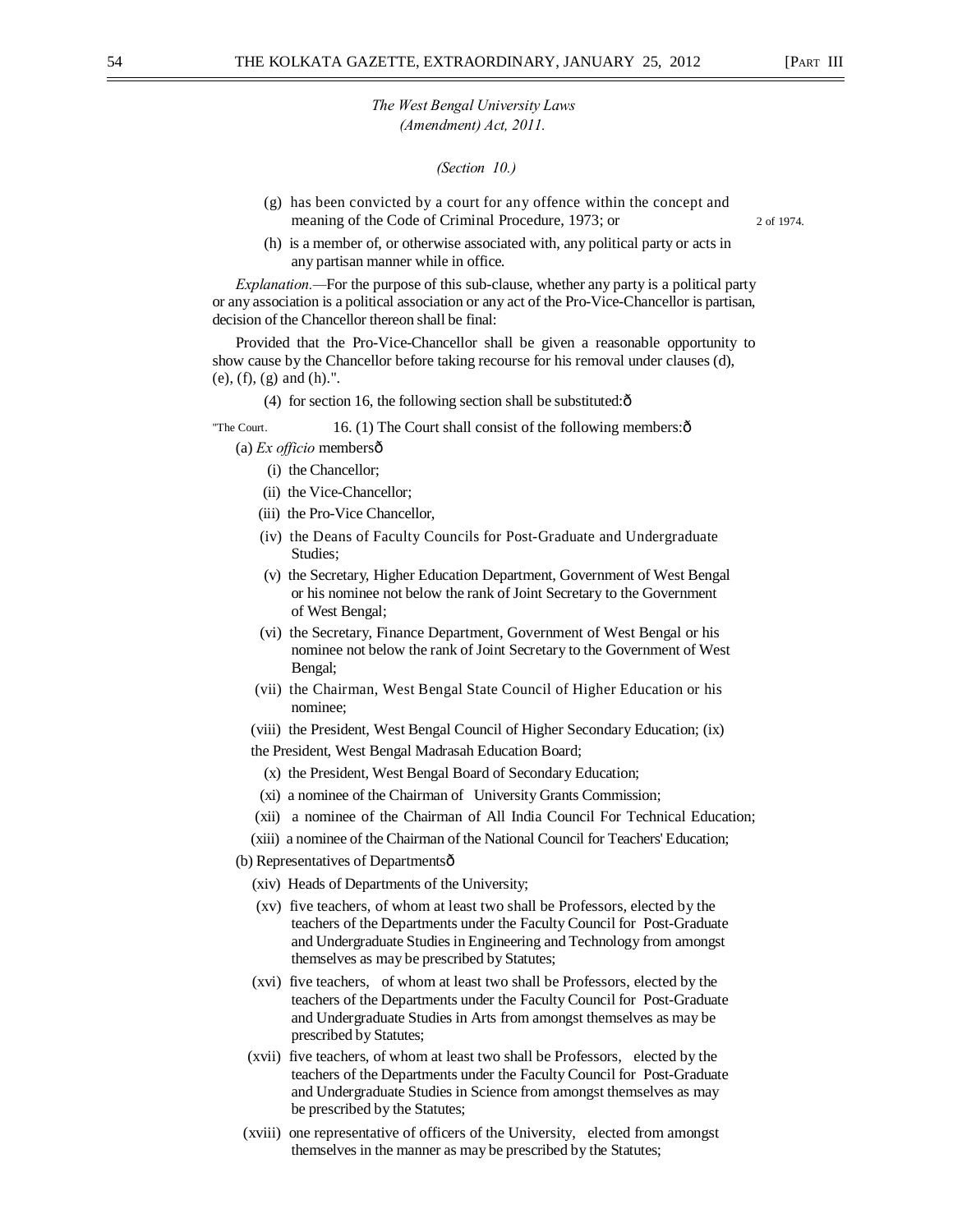*(Section 10.)* 

- (xix) one representative of non-teaching employees elected from amongst themselves in the manner as may be prescribed by the Statutes;
- (xx) one representative from National Council of Education Bengal.
- (c) Nominated Members—
	- (xxi) not more than five persons to be nominated by the Chancellor from amongst the persons interested in University education:

Provided that no employee of the University or Institution affiliated with the University or recognised by it shall be elegible to be a member;

- (d) Special Inviteeô
	- (xxii) any official or expert in any field or eminent educationist, whom the University may require for advice, consultation or assistance, may be invited to attend the meeting:

Provided that not more than one official or expert or eminent educationist may be invited in a meeting at a time.

(2) A member of the Court shall hold office for a period of four years, if not expressly provided otherwise in sub-section (1). Any vacancy among the members of the Court shall be filled up immediately by the concerned authority.

(3) No act or proceedings of the Court or of any body constituted by the Court shall be invalid or called in question by reason of the existence of any vacancy, initial or subsequent, in the Court or in any body constituted by the Court, as the case may be.";

 $(5)$  for section 19, the following section shall be substituted: $\hat{\text{o}}$ 

"The Executive<br>Council. 19. (1) the Executive Council shall consist of the following members:ô

(a) *Ex officio* Membersô

- (i) the Vice-Chancellor;
- (ii) the Pro-Vice-Chancellor;
- (iii) the Secretary, Higher Education Department, Government of West Bengal or his nominee not below the rank of Joint Secretary to the Government of West Bengal;
- (iv) the Secretary, Finance Department, Government of West Bengal or his nominee not below the rank of Joint Secretary to the Government of West Bengal;
- (v) the Chairman, West Bengal State Council of Higher Education or his nominee;
- (vi) the Deans of Faculty Councils for Post-Graduate and Undergraduate Studies;
- (b) Other Membersô
	- (vii) twelve Heads of Departments, by rotation for one year in alphabetical order of the Department;
	- (viii) three teachers, of whom at least one shall be Professor, elected by the teachers of the Departments under the Faculty Council for Post-Graduate and Undergraduate studies in Engineering and Technology from amongst themselves as may be prescribed by Statutes;
	- (ix) three teachers, of whom at least one shall be Professor, elected by the teachers of the Departments under the Faculty Council for Post-Graduate and Undergraduate studies in Arts from amongst themselves as may be prescribed by Statutes;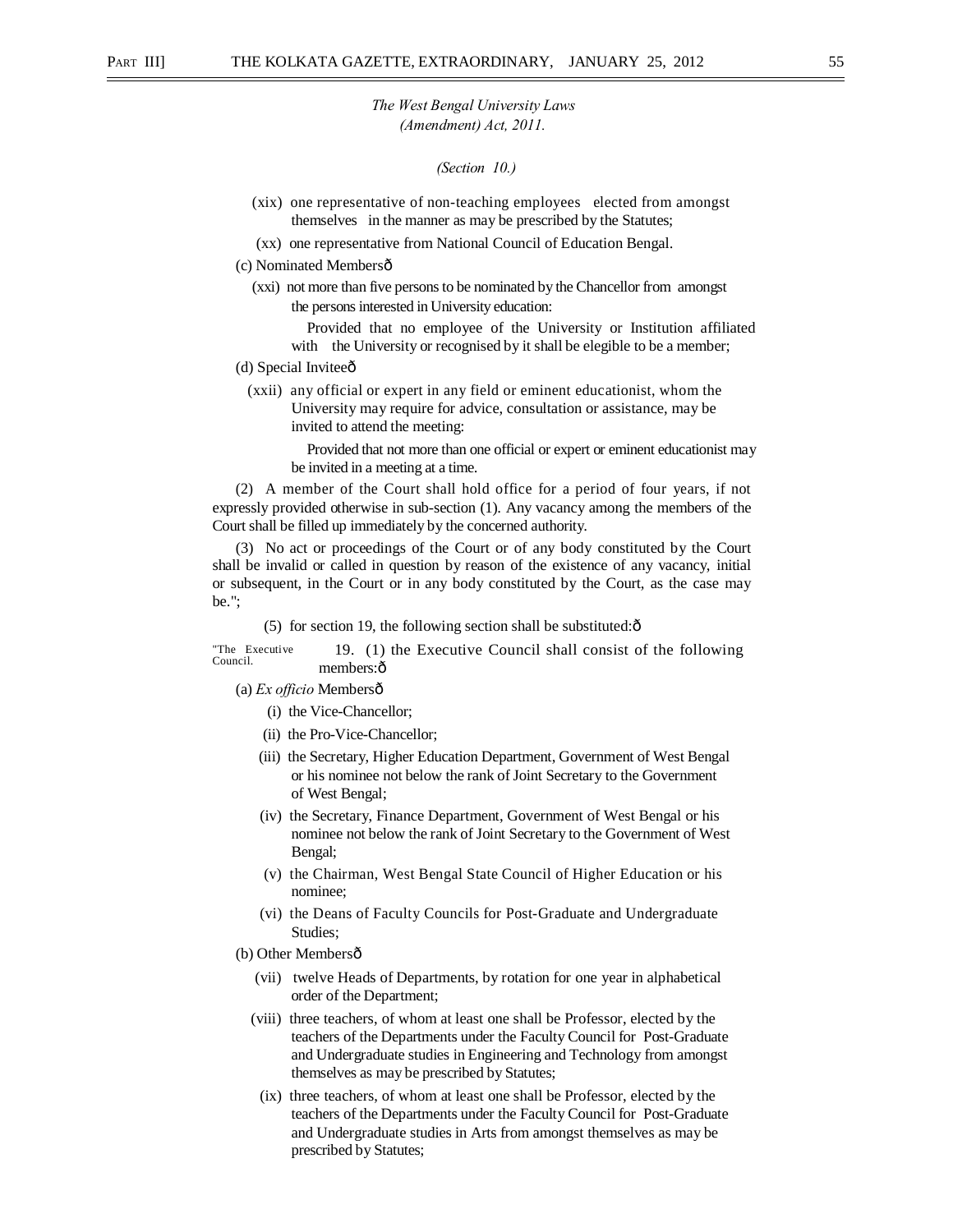*(Section 10.)* 

- (x) three teachers, of whom at least one shall be Professor, elected by the teachers of the Departments under the Faculty Council for Post-Graduate and Undergraduate Studies in Science from amongst themselves as may be prescribed by Statutes;
- (xi) two persons nominated by the Chancellor interested in University education: Provided that no employee of the University or of a College or Institution affiliated with the University or recognised by it shall be eligible to be a member.

(2) A member of the Executive Council shall hold office for a period of four years, if not expressly provided otherwise in sub-section (1). Any vacancy among the members of the Executive Council shall be filled up immediately by the concerned authority.

(3) No act or proceedings of the Executive Council or of any body constituted by the Executive Council shall be invalid or called in question by reason of the existence of any vacancy, initial or subsequent, in the Executive Council or in any body constituted by the Executive Council, as the case may be.

(4) One-third of the total number of members shall be a quorum for a meeting of the Executive Council.";

- (6) in section 20, in clause  $(x)$ , the word  $\tilde{O}$  Teachers $\ddot{O}$ , wherever it occurs, shall be omitted.;
- (7) in section  $21,\hat{0}$ 
	- (i) in sub-section  $(2),\hat{0}$ 
		- (a) for clause (iv), the following clause shall be substituted: $\hat{o}$ 
			- $\tilde{o}(iv)$  one or more than one teacher shall be elected by the teachers of each Department of the faculty council from amongst themselves in the following manner: $\hat{o}$
			- (i) one Professor from a Department if total number of teachers in it does not exceed five;
			- (ii) one Professor and one Associate Professor from a Department if total number of teachers in it does not exceed ten;
			- (iii) two Professors and one Associate Professor from a Department if total number of teachers in it does not exceed twenty;
			- (iv) two Professors and two Associate Professors from a Department if total number of teachers in it exceeds twenty;";
		- (b) after clause (vii), the following clauses shall be inserted: $\hat{o}$ 
			- $\tilde{o}$ (vii) one student representative, pursuing Undergraduate studies in the University and another student representative pursuing Post-Gaduate studies in the University, to be elected by such Undergraduate and Post-Graduate students, respectively, from amongst themselves in the manner as may be prescribed by the Statutes;
			- (ix) one research scholar pursuing research in the University to be elected by research scholars from amongst themselves in the manner as may be prescribed by the Statutes.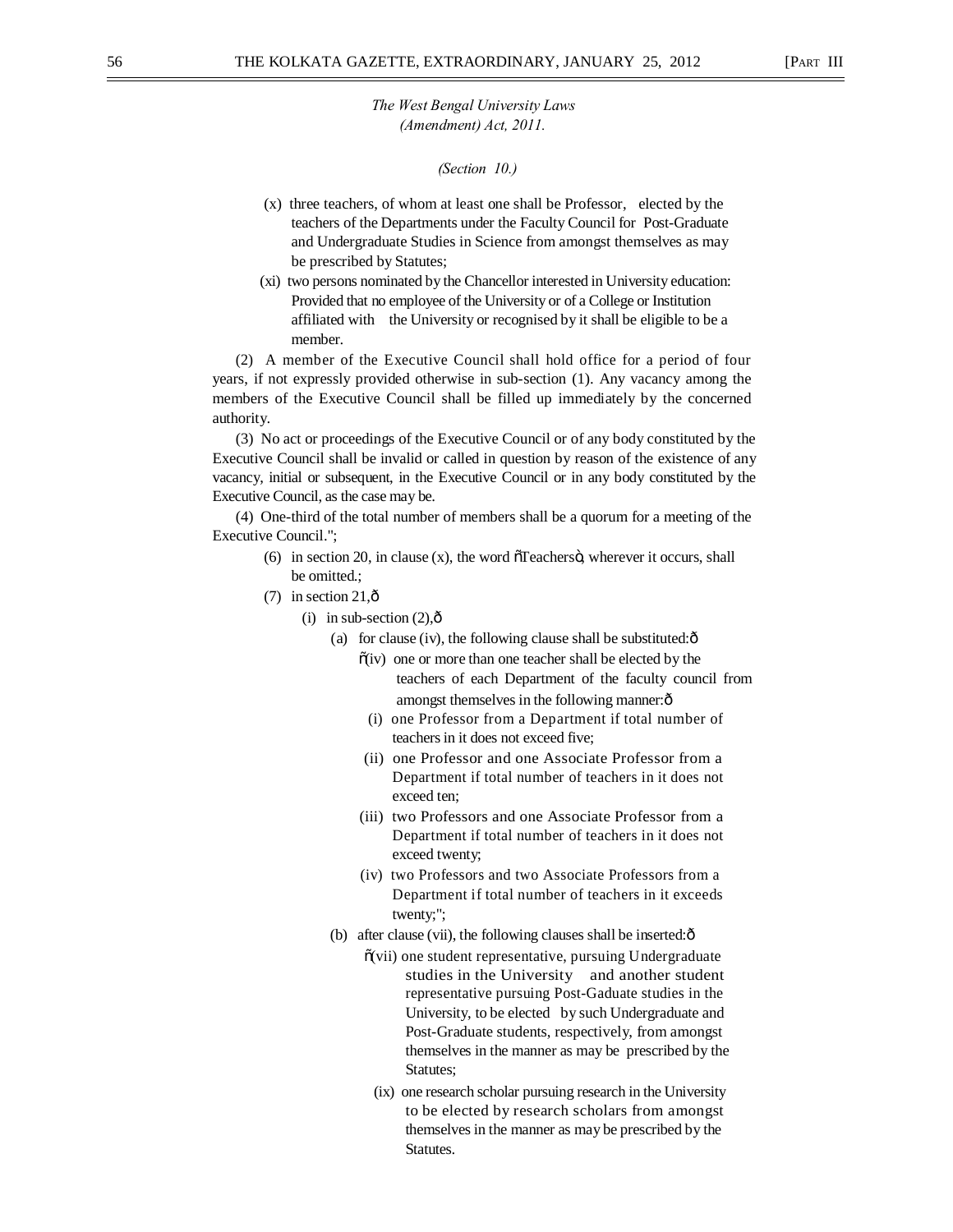#### *(Section 11.)*

- $(i)$  in sub-section  $(3)$ ,  $\hat{0}$ 
	- (a) for clause (iv), the following clause shall be substituted: $\delta$ 
		- $\tilde{o}(vi)$  one or more than one teacher shall be elected by the teachers of each Department of the faculty council from amongst themselves in the following manner:  $\delta$
		- (a) one Professor from a Department if total number of teachers in it does not exceed five;
		- (b) one Professor and one Associate Professor from a Department if total number of teachers in it does not exceed ten;
		- (c) two Professors and one Associate Professor from a Department if total number of teachers in it does not exceed twenty;
		- (d) two Professors and two Associate Professors from a Department if total number of teachers in it exceeds twenty;";
- (b) after clause (iv), the following clauses shall be inserted $\hat{\text{o}}$ 
	- $\tilde{o}(iva)$  one student representative pursuing Undergraduate studies in the University and another student representative pursuing Post-Gaduate studies in the University, to be elected by such Undergraduate and Post-Graduate students, respectively, from amongst themselves in the manner as may be prescribed by the Statutes;
	- (ivb) one research scholar pursuing research in the University to be elected by research scholars from amongst themselves in the manner as may be prescribed by the Statutes.";
- (8) for section 26, the following section shall be substituted: $\hat{o}$

"Selection 26. (1) A University Professor or a University Associate Professor<br>
Committee for<br>
Teaching Posts. Cor a University Assistant Professor shall be appointed by the Vic

or a University Assistant Professor shall be appointed by the Vice-Chancellor, on the recommendation of a Selection Committee, and

the constitution of such Selection Committee as well as the procedure for holding its meetings shall be in consonance with the University Grants Commission Regulations and Recruitment Rules framed by the State Government from time to time.<br>
(2) Notwithstanding anything contrary to the provisions of University Grants

Commission Regulations, the nominee of the Vice-Chancellor shall be the head of the Selection Committee, which shall send its recommendations in writing to the ViceChancellor alongwith reasoned record of assessment of the persons appeared before it for selection.";

(9) for section 27, the following section shall be substituted: $\hat{o}$ 

 $\delta$ Procedure for holding meetings of Selection Committee. 27. (1) At least four members, including two outside subject experts, shall constitute the quorum for a meeting of the Selection Committee.

(2) If the Vice-Chancellor does not accept the recommendation of a Selection Committee, it shall refer the recommendation back to the Selection Committee with reasons for reconsideration and if the Vice-Chancellor does not accept the reconsidered views of the Selection Committee, the matter shall be referred to the Chancellor with reason and the decision of the Chancellor shall be final.".

West Ben. Act

## Amendment of **11.** In the Rabindra Bharati Act, 1981, ô

XXXVI of 1981. (1) in section  $2, \hat{0}$ 

- (i) after clause (18), the following clause shall be inserted: $\hat{o}$ 
	- '(18a) "State Government" means the Government of West Bengal in the Higher Education Department; $\alpha$
	- (ii) in clause (21), for the words "a Principal, Professor, Assistant Professor, Reader, Lecturer,", the words "a Principal, Professor, Associate Professor, Reader, Assistant Professor" shall be substituted;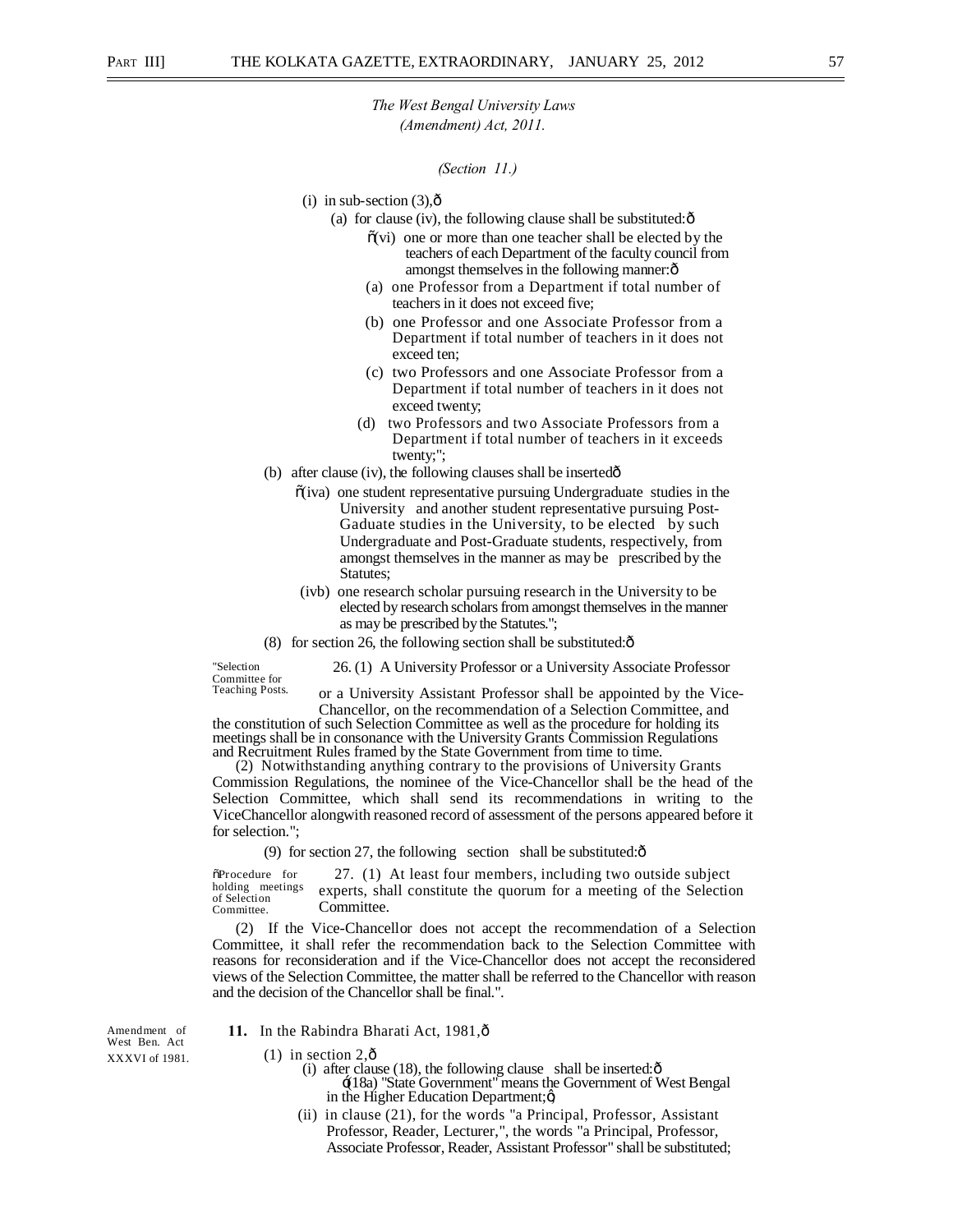*(Section 11.)* 

(iii) for clause (22), the following clause shall be substituted :-

 $\div$ (22)  $\tilde{\sigma}$ Teacher of the University means a Professor, Associate Professor, Reader Assistant Professor, or any other person, holding a teaching post including a part-time teaching post, appointed or recognized as such by the University. $\phi$ ,

#### (2) for section 9, the following section shall be substituted: $\hat{\text{o}}$

"The Vice-

 $(9. (1)$  (a) The Vice-Chancellor shall be appointed from the persons of the highest level of competence, integrity, morals and institutional commitment. The Vice Chancellor shall be a distinguished academic

with a minimum of ten years of experience in a University system of which at least 5 years shall be as Professor or ten years of experience in a reputed research or academic administrative organization of which at least 5 years shall be in an equivalent position of Professor.

(b) The Vice Chancellor shall be appointed by the Chancellor out of the panel of three names recommended in order of preference by the Search Committee constituted by the State Government. While preparing the panel, the Search Committee must give proper weightage to academic excellence, exposure to the higher education system in the country and abroad and adequate experience in academic and administrative governance and reflect the same in writing while submitting the panel to the Chancellor.

(c) The Search Committee shall consist of the following Members:—

- (i) a nominee of the Chancellor, who shall be the Chairperson of the Committee;
- (ii) a nominee of the Chairman, University Grants Commission; (iii) a nominee of the Court:

Provided that all such Members shall be persons of eminence in the sphere of higher education and shall not be connected in any manner with the University or colleges or institutions affiliated with the University or recognised by it.

(2) (a) The Vice-chancellor shall hold office for a term of four years or till he attains the age of sixty-five years, whichever is earlier, and shall be eligible for reappointment for another term of four years or till he attains the age of sixty-five years, whichever is earlier, following the provisions of sub-section (1).

(b) The Chancellor may, notwithstanding the expiration of the term of the office of the Vice-Chancellor or his attaining the age of sixty-five years, allow him to continue in office till a successor assumes office, provided that he shall not continue as such for any period exceeding six months.

(3) The Vice-Chancellor shall be a whole-time officer of the University and shall be paid from the University Fund such salary and allowances as the Chancellor may decide in consultation with the State Government.

(4) The Vice-Chancellor may resign his office by writing under his hand addressed to the Chancellor.

 $(5)$  If $\hat{\sigma}$ 

- (a) the Vice-Chancellor is, by reasons of leave, illness or other cause, temporarily unable to exercise the powers and perform the duties of his office, or
- (b) a vacancy occurs in the office of the Vice-Chancellor by reason of death, resignation, removal, expiry of term of his office or otherwise,

then, during the period of such temporary inability or pending the appointment of a Vice-Chancellor, as the case may be, the Chancellor in consultation with the Minister may appoint a person to exercise the powers and perform the duties of the Vice-Chancellor.

(6) The vacancy in the office of the Vice-Chancellor occurring by reason of death, resignation, expiry of the term of his office, removal or otherwise shall be filled up by appointment of a Vice-Chancellor in accordance with the provisions of sub-section (1) within a period of six months from the date of occurrence of the vacancy, and such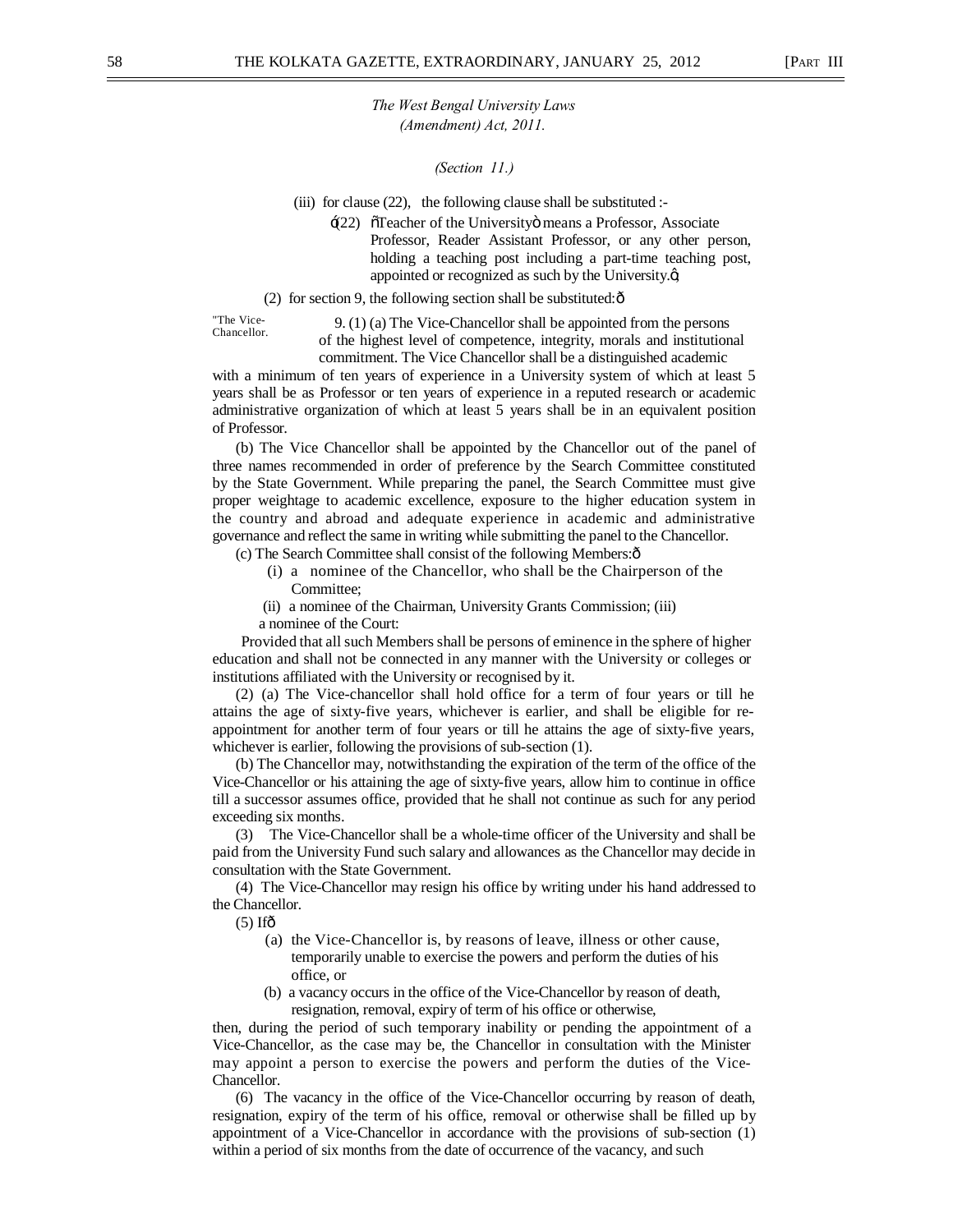#### *(Section 11.)*

period shall be held to include any period for which a Vice-Chancellor is allowed to continue in office under clause (b) of sub-section (2), or a person is appointed by the Chancellor in consultation with the Minister to exercise the powers and perform the duties of the Vice-Chancellor under sub-section (5).

(7) The Vice-Chancellor may be removed from his office by the Chancellor if he is satisfied that the incumbent, $\hat{o}$ 

- (a) has become insane and adjudged by a competent court to be of unsound mind; or
- (b) has become an undischarged insolvent and stands so declared by a competent Court; or
- (c) has been physically unfit and incapable of discharging function due to protracted illness or physical disability ; or
- (d) has wilfully omitted or refused to carry out the provisions of this Act or has committed breach of any of the terms and conditions of the service contract or has abused or misused the powers vested in him or if the continuance in the office of the Vice Chancellor is detrimental to the interest of the University; or
- (e) has been proved to be guilty of criminal breach of trust or criminal negligence or gross financial irregularity or impropriety or gross negligence of duty; or
- (f) has shown incompetence to perform or has persistently made default in the performance of the duties imposed on him by or under this Act; or
- (g) has been convicted by a court for any offence within the concept and meaning of the Code of Criminal Procedure, 1973; or 2 of 1974.
- (h) is a member of, or otherwise associated with, any political party or acts in any partisan manner while in office.

*Explanation.—*For the purpose of this sub-clause, whether any party is a political party or any association is a political association or any act of the Vice Chancellor is partisan, decision of the Chancellor thereon shall be final:

Provided that the Vice-Chancellor shall be given a reasonable opportunity to show cause by the Chancellor before taking recourse for his removal under clauses (d), (e), (f), (g) and (h).".

(3) for section 17, the following section shall be substituted: $\hat{\text{o}}$ 

"The Court.  $17. (1)$  The Court shall consist of the following members: $-\hat{0}$ (a) *Ex officio* members—

- (i) the Chancellor;
- (ii) the Vice Chancellor;
- (iii) the Deans of Faculty Councils for Post-Graduate and Undergraduate Studies;
- (iv) the Secretary, Higher Education Department, Government of West Bengal or his nominee not below the rank of Joint Secretary to the Government of West Bengal;
- (v) the Secretary, Finance Department, Government of West Bengal or his nominee not below the rank of Joint Secretary to the Government of West Bengal;
- (vi) the Chairman, West Bengal State Council of Higher Education or his nominee;

(vii) the President, West Bengal Council of Higher Secondary Education; (viii) the President, West Bengal Madrasah Education Board;

(ix) the President, West Bengal Board of Secondary Education;

- (x) a nominee of the Chairman of University Grants Commission;
- (xi) a nominee of the Chairman of All India Distance Education Council;
- (xii) a nominee of the Chairman of National Council for Teachers' Training;

(b) Representatives of Departmentsô

(xiii) Heads of Departments of the University;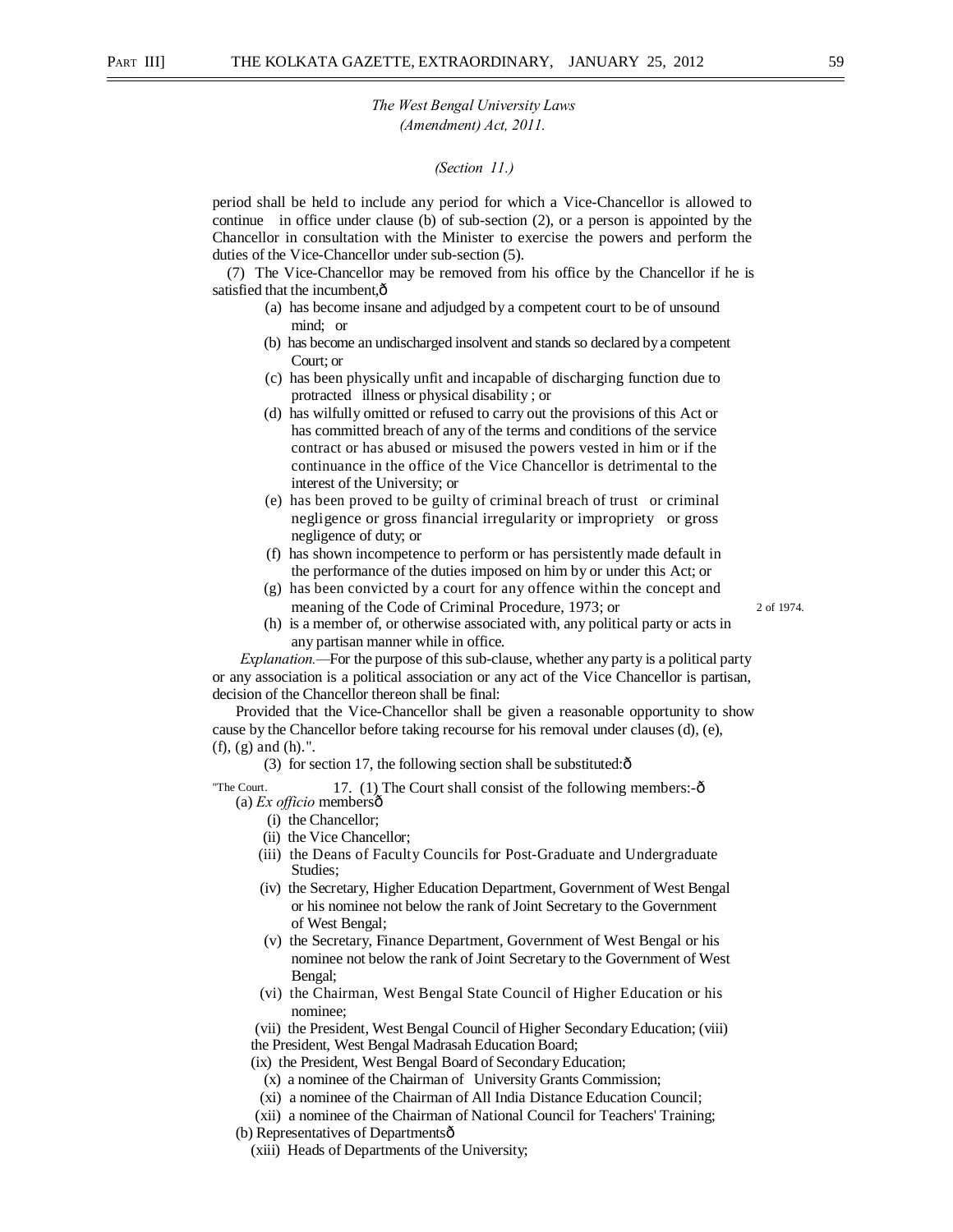#### *(Section 11.)*

- (xiv) five teachers, of whom at least two shall be Professors, elected by the teachers of the Departments under the Faculty Council for Post-Graduate and Undergraduate Studies in Fine Arts from amongst themselves as may be prescribed by Statutes;
- (xv) five teachers, of whom at least two shall be Professors, elected by the teachers of the Departments under the Faculty Council for Post-Graduate and Undergraduate Studies in Visual Arts from amongst themselves as may be prescribed by Statutes;
- (xvi) five teachers, of whom at least two shall be Professors, elected by the teachers of the Departments under the Faculty Council for Post-Graduate Studies in Arts from amongst themselves as may be prescribed by the Statutes;
- (xvii) one representative of officers of the University, elected from amonst themselves in the manner as may be prescribed by the Statutes;
- (xviii) one representative of non-teaching employees elected from amongst themselves in the manner as may be prescribed by the Statutes.
- (c) Nominated Members—
	- (xix) not more than five persons to be nominated by the Chancellor from amongst the persons interested in University education:
		- Provided that no employee of the University or Institution affiliated with the University or recognized by it shall be eligible to be a member;
- (d) Special Inviteeô
	- (xx) any official or expert in any field or eminent educationist, whom the University may require for advice, consultation or assistance, may be invited to attend the meeting:
		- Provided that not more than one official or expert or eminent educationist may be invited in a meeting at a time.

(2) A member of the Court shall hold office for a period of four years, if not expressly provided otherwise in sub-section (1). Any vacancy among the members of the Court shall be filled up immediately by the concerned authority.

(3) No act or proceedings of the Court or of any body constituted by the Court shall be invalid or called in question by reason of the existence of any vacancy, initial or subsequent, in the Court or in any body constituted by the Court, as the case may be.";

(4) for section 20, the following section shall be substituted: $\hat{o}$ 

 $\tilde{o}$ The Executive Council. 20. (1) the Executive Council shall consist of the following members: ô

(a) *Ex officio* Members—

- (i) the Vice Chancellor;
- (ii) the Secretary, Higher Education Department, Government of West Bengal or his nominee not below the rank of Joint Secretary to the Government of West Bengal;
- (iii) the Secretary, Finance Department, Government of West Bengal or his nominee not below the rank of Joint Secretary to the Government of West Bengal;
- (iv) the Chairman, West Bengal State Council of Higher Education or his nominee;
- (v) the Deans of the Faculty Councils;
- (vi) the Principal, Indian College of Arts and Draftsmanship, Kolkata; (vii)
- the Director, Indian Museum, Kolkata;
- (b) Other Membersô
	- (viii) twelve Heads of Departments, by rotation for one year in alphabetical order of the Department;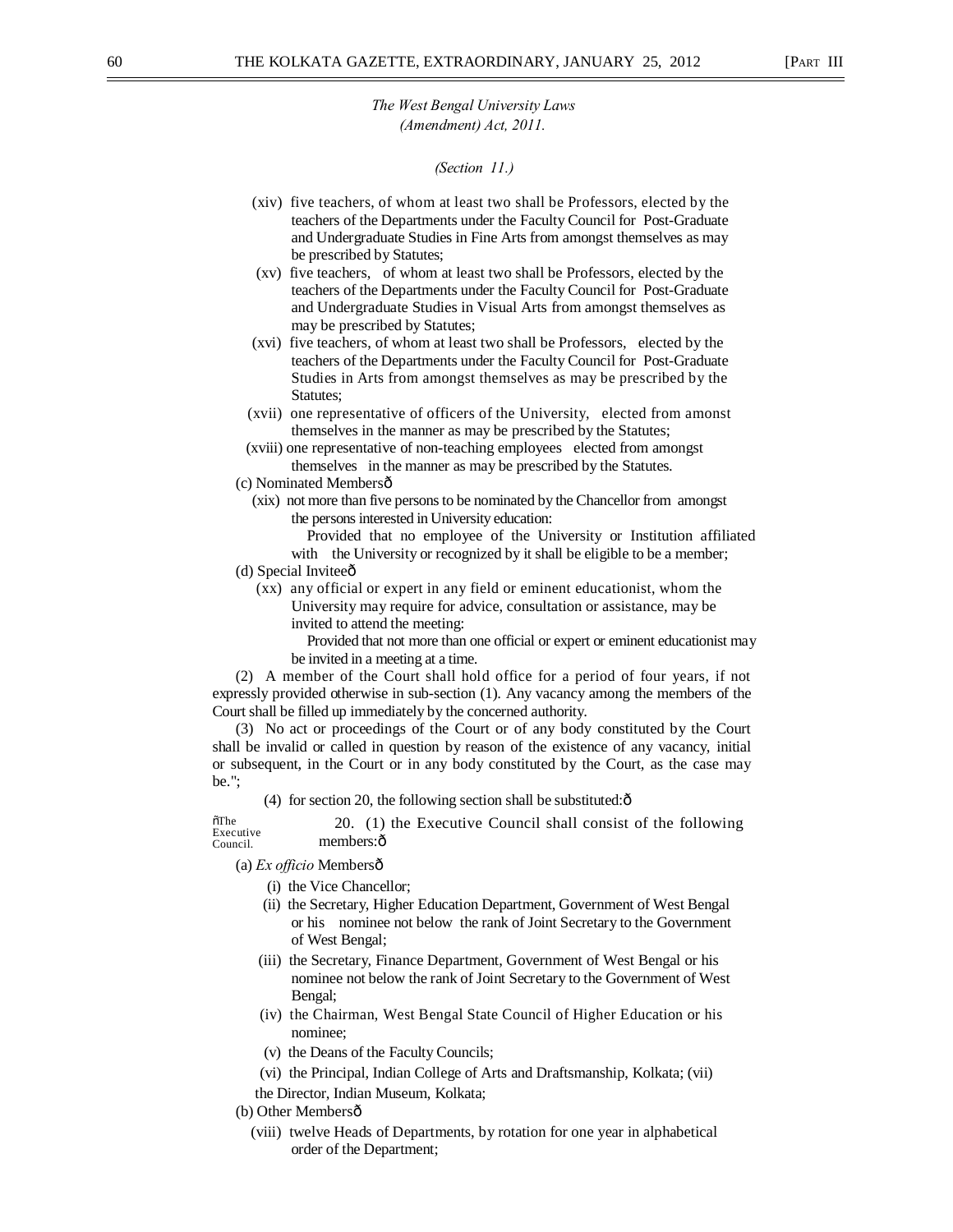#### *(Section 11.)*

- (ix) three teachers, of whom at least one shall be Professor, elected by the teachers of the Departments under the Faculty Council for Post-Graduate and Undergraduate Studies in Fine Arts from amongst themselves as may be prescribed by Statutes;
- (x) three teachers, of whom at least one shall be Professor, elected by the teachers of the Departments under the Faculty Council for Post-Graduate and Undergraduate Studies in Visual Arts from amongst themselves as may be prescribed by Statutes;

(xi) three teachers, of whom at least one shall be Professor, elected by the teachers of the Departments under the Faculty Council for Post-Graduate

Studies in Arts from amongst themselves as may be prescribed by Statutes;

(xii) two persons nominated by the Chancellor interested in University education:

Provided that no employee of the University or of a College or Institution affiliated with the University or recognized by it shall be eligible to be a member.

(2) A member of the Executive Council shall hold office for a period of four years, if not expressly provided otherwise in sub-section (1). Any vacancy among the members of the Executive Council shall be filled up immediately by the concerned authority.

(3) No act or proceedings of the Executive Council or of anybody constituted by the Executive Council shall be invalid or called in question by reason of the existence of any vacancy, initial or subsequent, in the Executive Council or in any body constituted by the Executive Council, as the case may be.

(4) One-third of the total number of members shall be a quorum for a meeting of the Executive Council.";

- $(5)$  in section 21, in clause  $(x)$ , the word  $\tilde{0}$  Teachers $\ddot{0}$ , wherever it occurs, shall be omitted.;
- $(6)$  in section 22, $\hat{0}$ 
	- $(i)$  in sub-section  $(2),\hat{0}$ 
		- (a) for clause (iv), the following clause shall be substituted: $\hat{o}$ 
			- $\tilde{o}(iv)$  one or more than one teacher shall be elected by the teachers of each Department of the faculty council from amongst themselves in the following manner: $\hat{o}$ 
				- (i) one Professor from a Department if total number of teachers in it does not exceed five;
				- (ii) one Professor and one Associate Professor from a Department if total number of teachers in it does not exceed ten;
			- (iii) two Professors and one Associate Professor from a Department if total number of teachers in it does not exceed twenty;
			- (iv) two Professors and two Associate Professors from a Department if total number of teachers in it exceeds twenty;";
		- (b) after clause (v), the following clauses shall be inserted: $\hat{o}$ 
			- "(vi) one student representative, pursuing Undergraduate studies in the University and another student representative pursuing Post-Graduate studies in the University, to be elected by such undergraduate and Post-Graduate students, respectively, from amongst themselves in the manner as may be prescribed by the Statutes;
			- (vii) one research scholar pursuing research in the University to be elected by research scholars from amongst themselves in the manner as may be prescribed by the Statutes.";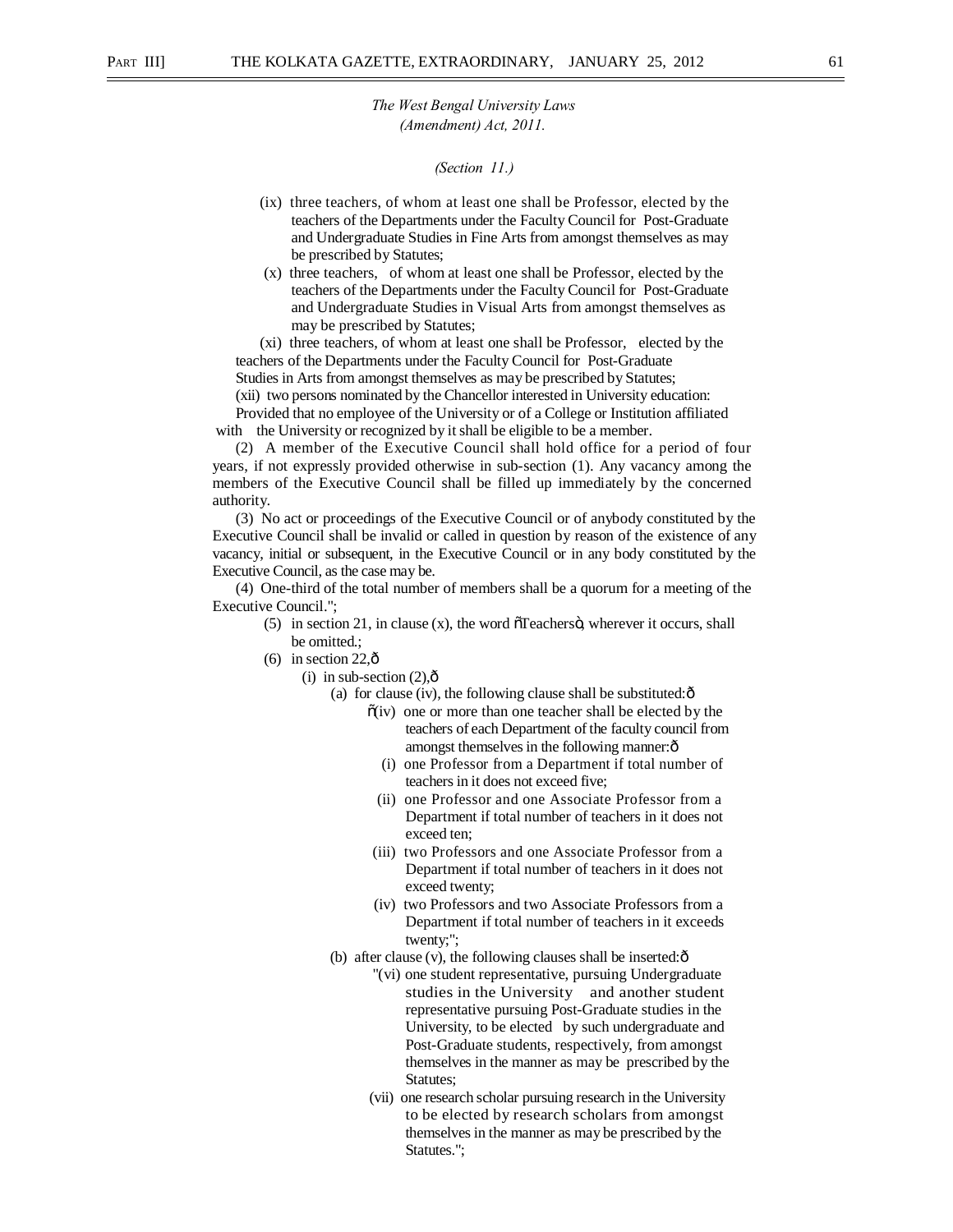*(Section 12.)* 

(7) for section 27, the following section shall be substituted: $\delta$ 

"Selection Committee for Teaching Posts. 27. (1) A University Professor or a University Associate Professor or a University Assistant Professor shall be appointed by the Vice-Chancellor, on the recommendation of a Selection Committee, and the constitution of such Selection Committee as well as the procedure for holding its meetings shall be in consonance with the University Grants Commission Regulations and Recruitment Rules framed by the State Government from time to time.

(2) Notwithstanding anything contrary to the provisions of University Grants Commission Regulations, the nominee of the Vice-Chancellor shall be the head of the Selection Committee, which shall send its recommendations in writing to the ViceChancellor alongwith reasoned record of assessment of the persons appeared before it for selection.";

 $(8)$  for section 28, the following section shall be substituted: $\hat{\text{o}}$ 

"Procedure for holding meeting of Selection Committee. 28. (1) At least four members, including two outside subject experts, shall constitute the quorum for a meeting of the Selection Committee.

(2) If the Vice-Chancellor does not accept the recommendation of a Selection Committee, it shall refer the recommendation back to the Selection Committee with reasons for reconsideration and if the Vice-Chancellor does not accept the reconsidered views of the Selection Committee, the matter shall be referred to the Chancellor with reason and the decision of the Chancellor shall be final.".

Amendment of West. Ben. Act XIX of 1997.

- **12.** In the Netaji Subhas Open University Act, 1997, $\hat{o}$ 
	- $(1)$  in section 2, $\hat{\text{o}}$ 
		- (i) in clause (21), the words "Reader" and "Lecturer", shall be omitted.
		- (ii) after clause  $(23)$ , the following clause shall be inserted: $\hat{\text{o}}$ 
			- '(24) "Teacher of the University" means a Professor, Associate Professor, Assistant Professor, Reader or any other person, holding a teaching post appointed or recognized as such by the University. $\alpha$
	- (2) for section 10, the following section shall be substituted;

The Vice- 10. (1) (a) T he Vice-Chancellor shall be appointed from the persons Chancellor.

of the highest level of competence, integrity, morals and institutional

commitment. The Vice Chancellor shall be a distinguished academic with a minimum of ten years of experience in a University system of which at least 5 years shall be as Professor or ten years of experience in a reputed research or academic administrative organization of which at least 5 years shall be in an equivalent position of Professor.

(b) The Vice Chancellor shall be appointed by the Chancellor out of the panel of three names recommended in order of preference by the Search Committee constituted by the State Government. While preparing the panel, the Search Committee must give proper weightage to academic excellence, exposure to the higher education system in the country and abroad and adequate experience in academic and administrative governance and reflect the same in writing while submitting the panel to the Chancellor.

(c) The Search Committee shall consist of the following Members:—

- (i) a nominee of the Chancellor, who shall be the Chairperson of the Committee:
- (ii) a nominee of the Chairman, University Grants Commission; (iii)
- a nominee of the Court:

Provided that all such Members shall be persons of eminence in the sphere of higher education and shall not be connected in any manner with the University or colleges or institutions affiliated with the University or recognised by it.

(2) (a) The Vice-chancellor shall hold office for a term of four years or till he attains the age of sixty-five years, whichever is earlier, and shall be eligible for reappointment for another term of four years or till he attains the age of sixty-five years, whichever is earlier, following the provisions of sub-section (1).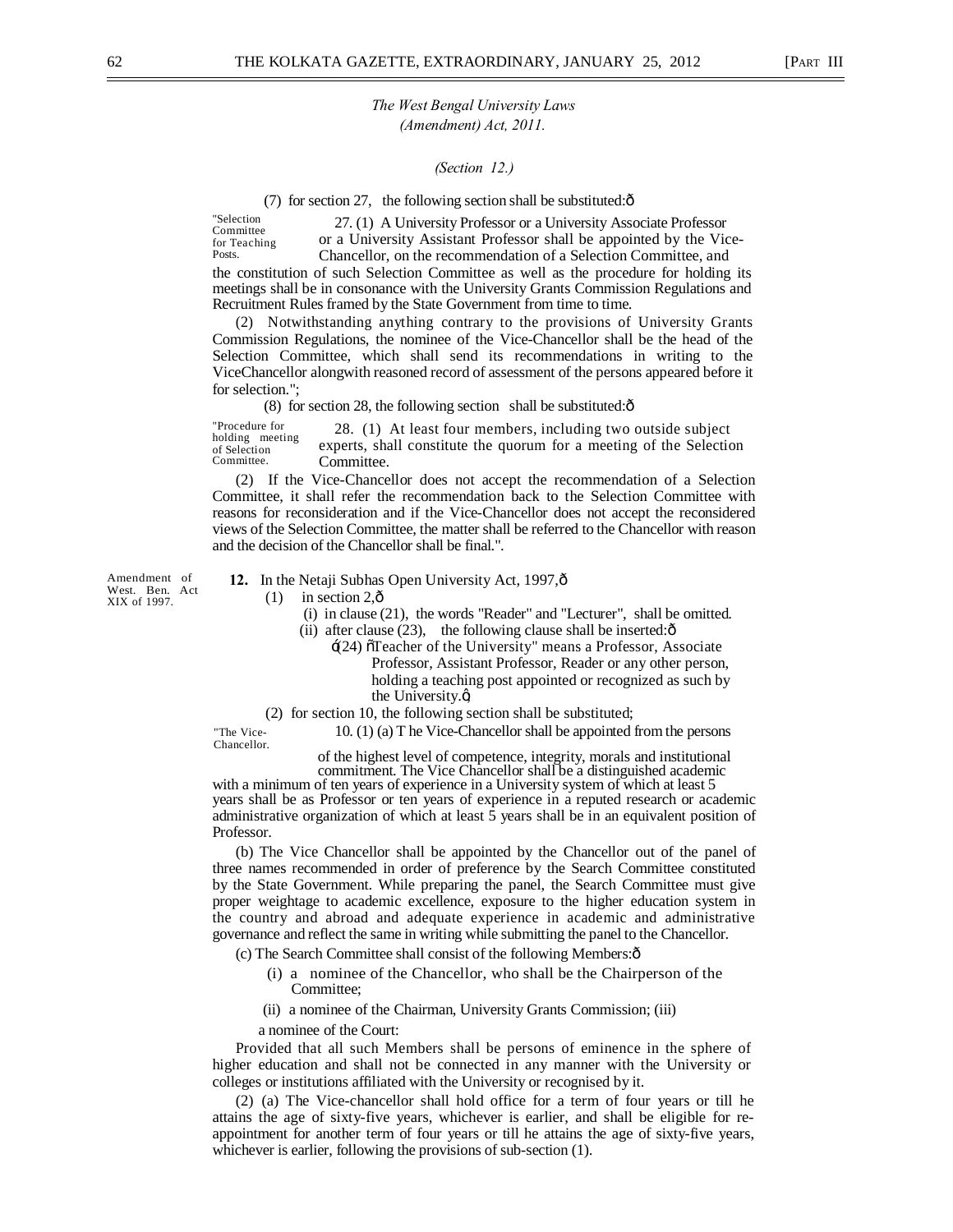#### *(Section 12.)*

(b) The Chancellor may, notwithstanding the expiration of the term of the office of the Vice-Chancellor or his attaining the age of sixty-five years, allow him to continue in office till a successor assumes office, provided that he shall not continue as such for any period exceeding six months.

(3) The Vice-Chancellor shall be a whole-time officer of the University and shall be paid from the University Fund such salary and allowances as the Chancellor may decide in consultation with the State Government.

(4) The Vice-Chancellor may resign his office by writing under his hand addressed to the Chancellor.

 $(5)$  If $\hat{0}$ 

- (a) the Vice-Chancellor is, by reasons of leave, illness or other cause, temporarily unable to exercise the powers and perform the duties of his office, or
- (b) a vacancy occurs in the office of the Vice-Chancellor by reason of death, resignation, removal, expiry of term of his office or otherwise,

then, during the period of such temporary inability or pending the appointment of a Vice-Chancellor, as the case may be, the Chancellor in consultation with the Minister may appoint a person to exercise the powers and perform the duties of the Vice-Chancellor.

(6) The vacancy in the office of the Vice-Chancellor occurring by reason of death, resignation, expiry of the term of his office, removal or otherwise shall be filled up by appointment of a Vice-Chancellor in accordance with the provisions of sub-section (1) within a period of six months from the date of occurrence of the vacancy, and such period shall be held to include any period for which a Vice-Chancellor is allowed to continue in office under clause(b) of sub-section  $(2)$ , or a person is appointed by the Chancellor in consultation with the Minister to exercise the powers and perform the duties of the Vice-Chancellor under sub-section (5).

(7) The Vice-Chancellor may be removed from his office by the Chancellor if he is satisfied that the incumbent, $\hat{o}$ 

- (a) has become insane and adjudged by a competent court to be of unsound mind; or
- (b) has become an undischarged insolvent and stands so declared by a competent Court; or
- (c) has been physically unfit and incapable of discharging function due to protracted illness or physical disability ; or
- (d) has wilfully omitted or refused to carry out the provisions of this Act or has committed breach of any of the terms and conditions of the service contract or has abused or misused the powers vested in him or if the continuance in the office of the Vice Chancellor is detrimental to the interest of the University; or
- (e) has been proved to be guilty of criminal breach of trust or criminal negligence or gross financial irregularity or impropriety or gross negligence of duty; or
- (f) has shown incompetence to perform or has persistently made default in the performance of the duties imposed on him by or under this Act; or
- (g) has been convicted by a court for any offence within the concept and meaning of the Code of Criminal Procedure, 1973; or 2 of 1974.
- (h) is a member of, or otherwise associated with, any political party or acts in any partisan manner while in office.

*Explanation.—*For the purpose of this sub-clause, whether any party is a political party or any association is a political association or any act of the Vice Chancellor is partisan, decision of the Chancellor thereon shall be final:

Provided that the Vice-Chancellor shall be given a reasonable opportunity to show cause by the Chancellor before taking recourse for his removal under clauses (d), (e), (f), (g) and (h).".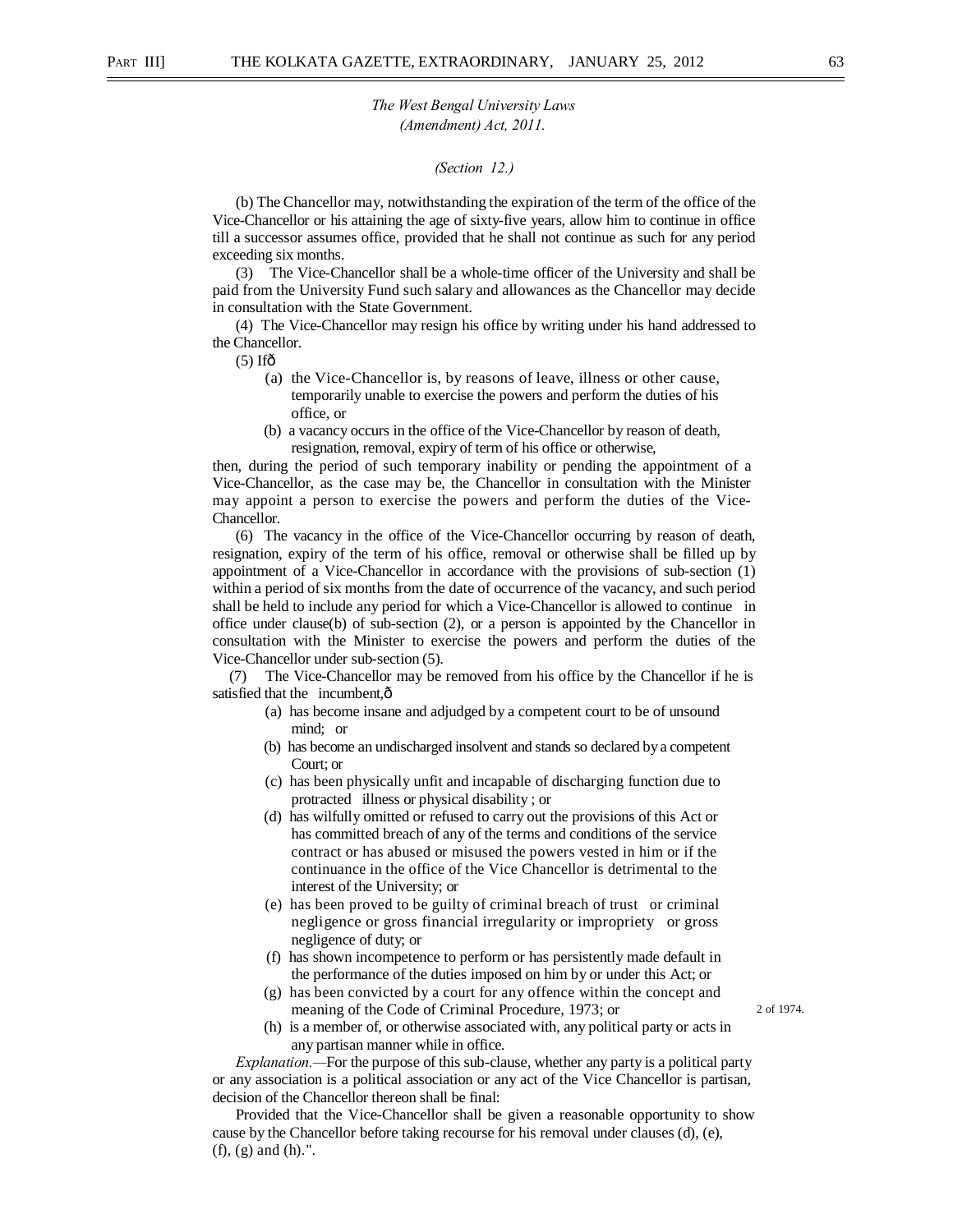### *(Section 12.)*

(3) for section 17, the following section shall be substituted: $\hat{\text{o}}$ 

- "The Executive  $17. (1)$  The Executive Council shall be the principal executive body of the University and shall consist of the following members: $\hat{o}$ 
	- (a) *Ex officio* members—
		- (i) the Chancellor;
		- (ii) the Vice-Chancellor;
		- (iii) the Secretary, Higher Education Department, Government of West Bengal or his nominee not below the rank of Joint Secretary to the Government of West Bengal;
		- (iv) the Secretary, Finance Department, Government of West Bengal or his nominee not below the rank of Joint Secretary to the Government of West Bengal;
		- (v) the Chairman, West Bengal State Council of Higher Education or his nominee;
		- (vi) the President, West Bengal Council of Higher Secondary Education; (vii) the President, West Bengal Madrasah Education Board;
		- (viii) the President, West Bengal Board of Secondary Education;
		- (ix) the Director of Public Instruction, West Bengal;
		- (x) a nominee of the Chairman of National Council for Teachers' Education; (xi) a nominee of the Chairman of University Grants Commission;
		- (xii) a nominee of the Chairman of All India Distance Education Council;
	- (b) Representatives of Departmentsô
		- (xiii) Directors of the University;
		- (xiv) five teachers, of whom at least two shall be Professors, elected by the teachers of the Academic Council from amongst themselves as may be prescribed by Statutes;
		- (xv) five teachers, of whom at least two shall be Professors, elected by the teachers of the School of Studies from amongst themselves as may be prescribed by Statutes;
		- (xvi) one representative of officers of the University, elected from amonst themselves in the manner as may be prescribed by the Statutes;
		- (xvii) one representative of non-teaching employees elected from amongst themselves in the manner as may be prescribed by the Statutes;
	- (c) Nominated Membersô
	- (xviii) not more than five persons to be nominated by the Chancellor from amongst the persons interested in University education:

Provided that no employee of the University or Institution affiliated with the University or recognized by it shall be eligible to be a member;

- (d) Special Invitee $\hat{o}$ 
	- (xix) any official or expert in any field or eminent educationist, whom the University may require for advice, consultation or assistance, may be invited to attend the meeting:

Provided that not more than one official or expert or eminent educationist may be invited in a meeting at a time.

(2) A member of the Executive Council shall hold office for a period of four years, if not expressly provided otherwise in sub-section (1). Any vacancy among the members of the Executive Council shall be filled up immediately by the concerned authority.

(3) No act or proceedings of the Executive Council or of anybody constituted by the Executive Council shall be invalid or called in question by reason of the existence of any vacancy, initial or subsequent, in the Executive Council or in any body constituted by the Executive Council, as the case may be.";

(4) after section 25, the following sections shall be inserted: $\hat{\sigma}$ 

"Selection Committee for Teaching Posts. 25A. (1) A University Professor or a University Associate Professor or a University Assistant Professor shall be appointed by the Vice-Chancellor, on the recommendation of a Selection Committee, and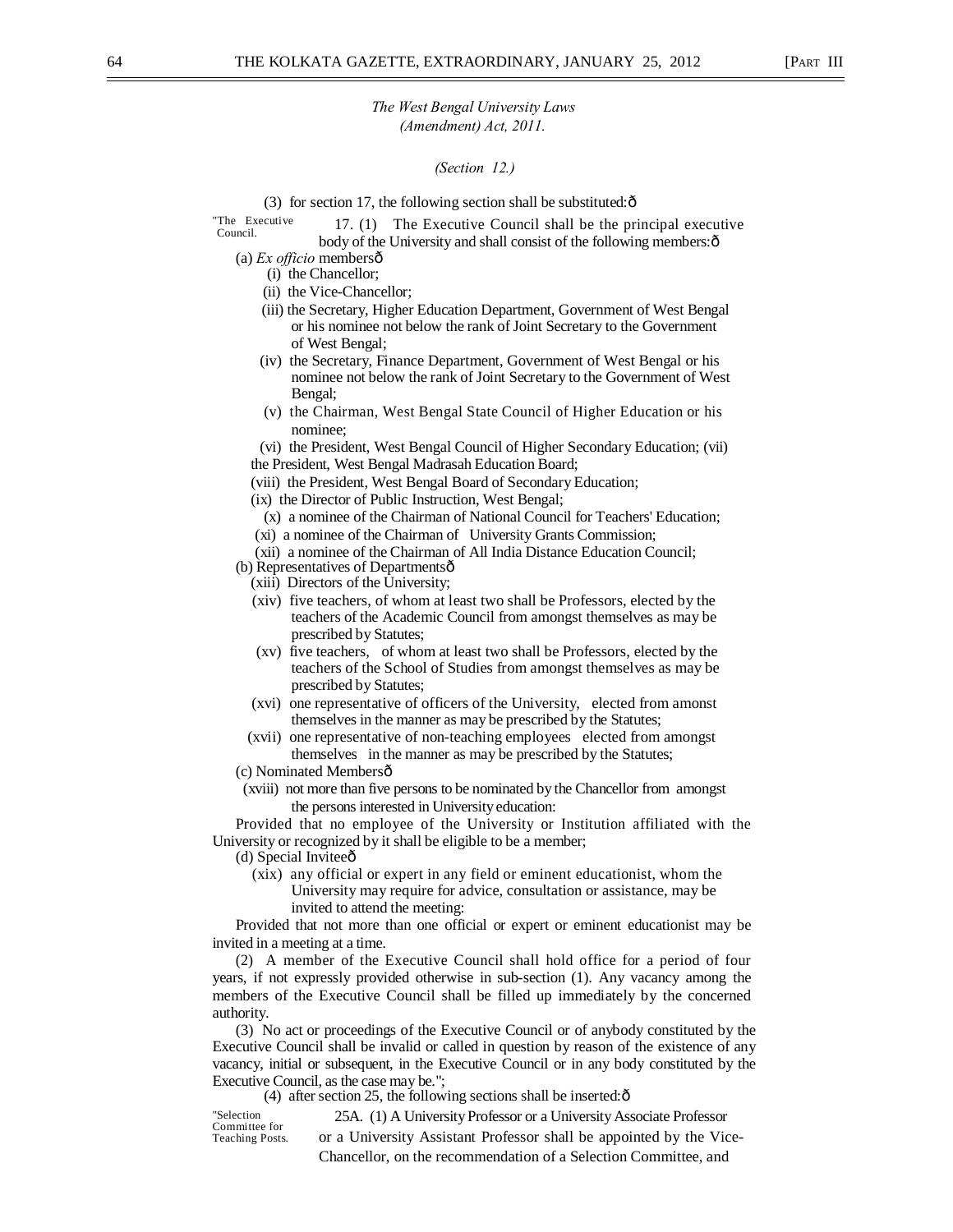#### *(Section 13.)*

the constitution of such Selection Committee as well as the procedure for holding its meetings shall be in consonance with the University Grants Commission Regulations and Recruitment Rules framed by the State Government from time to time.

(2) Notwithstanding anything contrary to the provisions of University Grants Commission Regulations, the nominee of the Vice-Chancellor shall be the head of the Selection Committee, which shall send its recommendations in writing to the Vice-Chancellor alongwith reasoned record of assessment of the persons appeared before it for selection.

Procedure for 25B. (1) At least four members, inclduing two outside subject holding meeting of the Selection experts, shall constitute the quorum for a meeting of the Selection **Committee.** 

(2) If the Vice-Chancellor does not accept the recommendation of a Selection Committee, it shall refer the recommendation back to the Selection Committee with reasons for reconsideration and if the Vice-Chancellor does not accept the reconsidered views of the Selection Committee, the matter shall be referred to the Chancellor with reason and the decision of the Chancellor shall be final. $\ddot{o}$ .

Amendment of **13.** In the Bengal Engineering and Science University, Shibpur Act, 2004,  $\hat{o}$ 

XIII of 2004. (1) in section  $2, \delta$ 

- (i) in clause (18), for the words  $\tilde{o}$ Assistant Professor, Reader, Lecturerö, the words  $\tilde{o}$ Associate Professor, Reader, Assistant Professor, $\ddot{o}$  shall be substituted;
- (ii) for clause (19), the following clause shall be substituted: $\hat{o}$ 
	- $\pm$ (19) "Teacher of the University" means a Professor, Associate Professor, Assistant Professor, Reader or any other person holding a teaching post including a part-time teaching post, appointed or recognised as such by the University, $\alpha$
- (iii) clause (23) shall be omitted.

(2) for section 7, the following section shall be substituted: $\hat{o}$ 

"The Vice- 7. (1) (a) The Vice-Chancellor shall be appointed from the persons Chancellor. commitment. The Vice-Chancellor shall be a distinguished academic with a minimum of ten years of experience in a University system of which at least 5 years shall be as Professor or ten years of experience in a reputed research or academic administrative organization of which at least 5 years shall be in an equivalent position of Professor.

(b) The Vice-Chancellor shall be appointed by the Chancellor out of the panel of three names recommended in order of preference by the Search Committee constituted by the State Government. While preparing the panel, the Search Committee must give proper weightage to academic excellence, exposure to the higher education system in the country and abroad and adequate experience in academic and administrative governance and reflect the same in writing while submitting the panel to the Chancellor.

- (c) The Search Committee shall consist of the following Members:—
	- (i) a nominee of the Chancellor, who shall be the Chairperson of the Committee;

(ii) a nominee of the Chairman, University Grants Commission; (iii)

a nominee of the Court:

Provided that all such Members shall be persons of eminence in the sphere of higher education and shall not be connected in any manner with the University or colleges or institutions affiliated with the University or recognised by it.

(2) (a) The Vice-Chancellor shall hold office for a term of four years or till he attains the age of sixty-five years, whichever is earlier, and shall be eligible for reappointment for another term of four years or till he attains the age of sixty-five years, whichever is earlier, following the provisions of sub-section (1).

(b) The Chancellor may, notwithstanding the expiration of the term of the office of the Vice-Chancellor or his attaining the age of sixty-five years, allow him to continue

West Ben. Act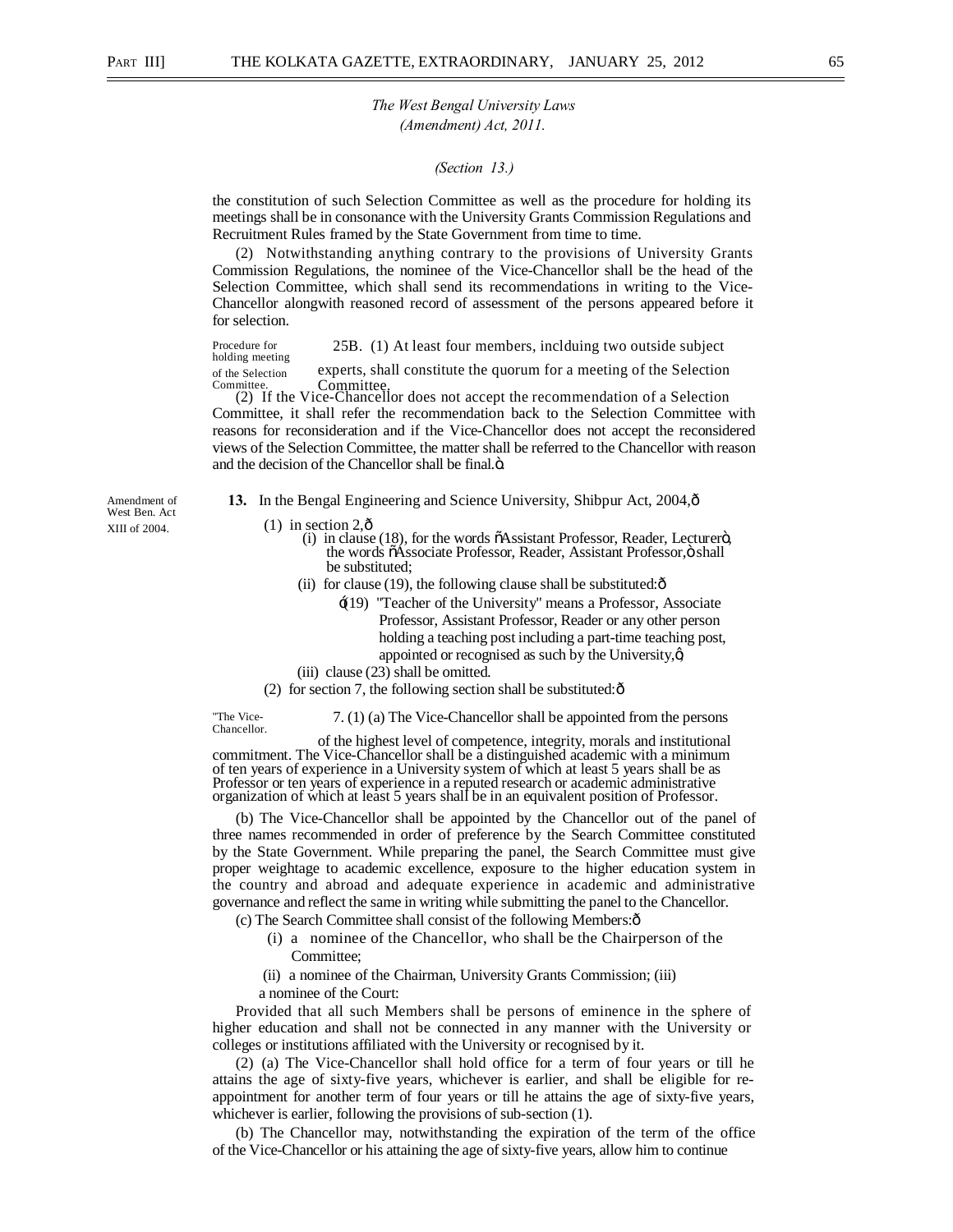#### *(Section 13.)*

in office till a successor assumes office, provided that he shall not continue as such for any period exceeding six months.

(3) The Vice-Chancellor shall be a whole-time officer of the University and shall be paid from the University Fund such salary and allowances as the Chancellor may decide in consultation with the State Government.

(4) The Vice-Chancellor may resign his office by writing under his hand addressed to the Chancellor.

 $(5)$  Ifô

- (a) the Vice-Chancellor is, by reasons of leave, illness or other cause, temporarily unable to exercise the powers and perform the duties of his office, or
- (b) a vacancy occurs in the office of the Vice-Chancellor by reason of death, resignation, removal, expiry of term of his office or otherwise,

then, during the period of such temporary inability or pending the appointment of a Vice-Chancellor, as the case may be, the Chancellor in consultation with the Minister may appoint a person to exercise the powers and perform the duties of the Vice-Chancellor.

(6) The vacancy in the office of the Vice-Chancellor occurring by reason of death, resignation, expiry of the term of his office, removal or otherwise shall be filled up by appointment of a Vice-Chancellor in accordance with the provisions of sub-section (1) within a period of six months from the date of occurrence of the vacancy, and such period shall be held to include any period for which a Vice-Chancellor is allowed to continue in office under clause (b) of sub-section (2), or a person is appointed by the Chancellor in consultation with the Minister to exercise the powers and perform the duties of the Vice-Chancellor under sub-section (5).

The Vice-Chancellor may be removed from his office by the Chancellor if he is satisfied that the incumbent, $\hat{o}$ 

- (a) has become insane and adjudged by a competent court to be of unsound mind; or
- (b) has become an undischarged insolvent and stands so declared by a competent Court; or
- (c) has been physically unfit and incapable of discharging function due to protracted illness or physical disability ; or
- (d) has wilfully omitted or refused to carry out the provisions of this Act or has committed breach of any of the terms and conditions of the service contract or has abused or misused the powers vested in him or if the continuance in the office of the Vice-Chancellor is detrimental to the interest of the University; or
- (e) has been proved to be guilty of criminal breach of trust or criminal negligence or gross financial irregularity or impropriety or gross negligence of duty; or
- (f) has shown incompetence to perform or has persistently made default in the performance of the duties imposed on him by or under this Act; or
- (g) has been convicted by a court for any offence within the concept and meaning of the Code of Criminal Procedure, 1973; or 2 of 1974.

(h) is a member of, or otherwise associated with, any political party or acts any partisan manner while in office.

*Explanation.—*For the purpose of this sub-clause, whether any party is a political party or any association is a political association or any act of the Vice Chancellor is partisan, decision of the Chancellor thereon shall be final:

Provided that the Vice-Chancellor shall be given a reasonable opportunity to show cause by the Chancellor before taking recourse for his removal under clauses (d), (e), (f), (g) and (h).".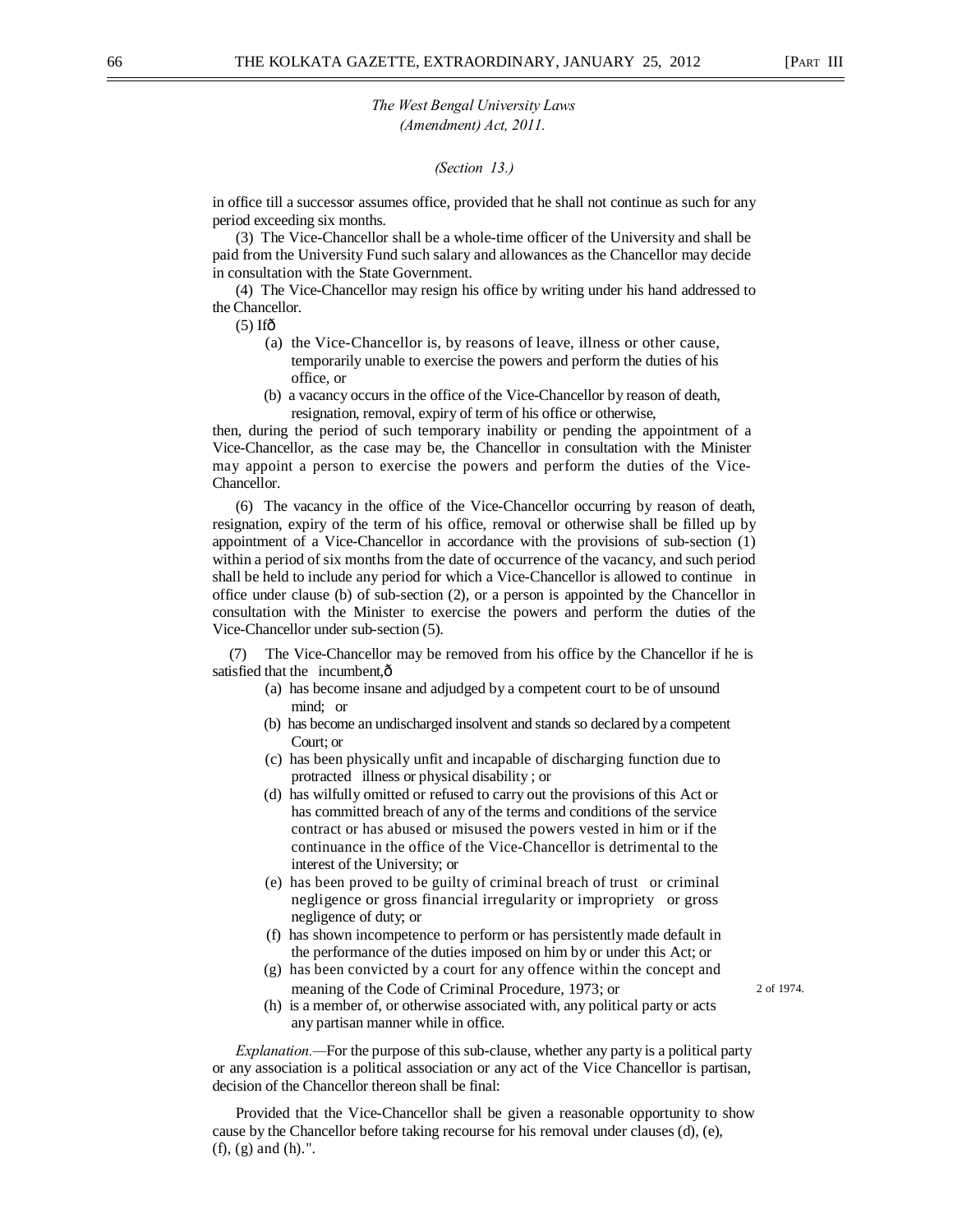#### *(Section 13.)*

(3) for section 14, the following section shall be substituted: $\hat{o}$ 

" The Court. 14. (1) The Court shall consist of the following members: $\hat{o}$ (a) *Ex officio* members—

- (i) the Chancellor;
- (ii) the Vice-Chancellor;
- 
- (iii) the Deans of Faculty Councils for Post-Graduate and Undergraduate Studies;
- (iv) the Secretary, Higher Education Department, Government of West Bengal or his nominee not below the rank of Joint Secretary to the Government of West Bengal;
- (v) the Secretary, Finance Department, Government of West Bengal or his nominee not below the rank of Joint Secretary to the Government of West Bengal;
- (vi) the Chairman, West Bengal State Council of Higher Education or his nominee;

(vii) the President, West Bengal Council of Higher Secondary Education; (viii) the President, West Bengal Madrasah Education Board;

(ix) the President, West Bengal Board of Secondary Education;

(x) a nominee of the Chairman of University Grants Commission;

(xi) a nominee of the Chairman of All India Council For Technical Education; (b) Representatives of Departments $\hat{o}$ 

(xii) Heads of Departments of the University;

- (xiii) five teachers, of whom at least two shall be Professors, elected by the teachers of the Departments under the Faculty Council for Post-Graduate and Undergraduate Studies in Engineering and Technology from amongst themselves as may be prescribed by Statutes;
- (xiv) five teachers, of whom at least two shall be Professors, elected by the teachers of the Departments under the Faculty Council for Post-Graduate and Undergraduate Studies in Basic and Applied Sciences from amongst themselves as may be prescribed by Statutes;
- (xv) five teachers, of whom at least two shall be Professors, elected by the teachers of the Departments under the Faculty Council for Post Graduate and Undergraduate Studies in Social and Management Sciences from amongst themselves as may be prescribed by the Statutes;
- (xvi) one representative of officers of the University, elected from amongst themselves in the manner as may be prescribed by the Statutes;
- (xvii) one representative of non-teaching employees elected from amongst themselves in the manner as may be prescribed by the Statutes;

(c) Nominated Members—

(xviii) not more than five persons to be nominated by the Chancellor from amongst the persons interested in University education:

Provided that no employee of the University or Institution affiliated with the University or recognized by it shall be eligible to be a member;

(d) Special Inviteeô

(xix) any official or expert in any field or eminent educationist, whom the University may require for advice, consultation or assistance, may be invited to attend the meeting:

Provided that not more than one official or expert or eminent educationist may be invited in a meeting at a time.

(2) A member of the Court shall hold office for a period of four years, if not expressly provided otherwise in sub-section (1). Any vacancy among the members of the Court shall be filled up immediately by the concerned authority.

(3) No act or proceedings of the Court or of any body constituted by the Court shall be invalid or called in question by reason of the existence of any vacancy, initial or subsequent, in the Court or in any body constituted by the Court, as the case may be.";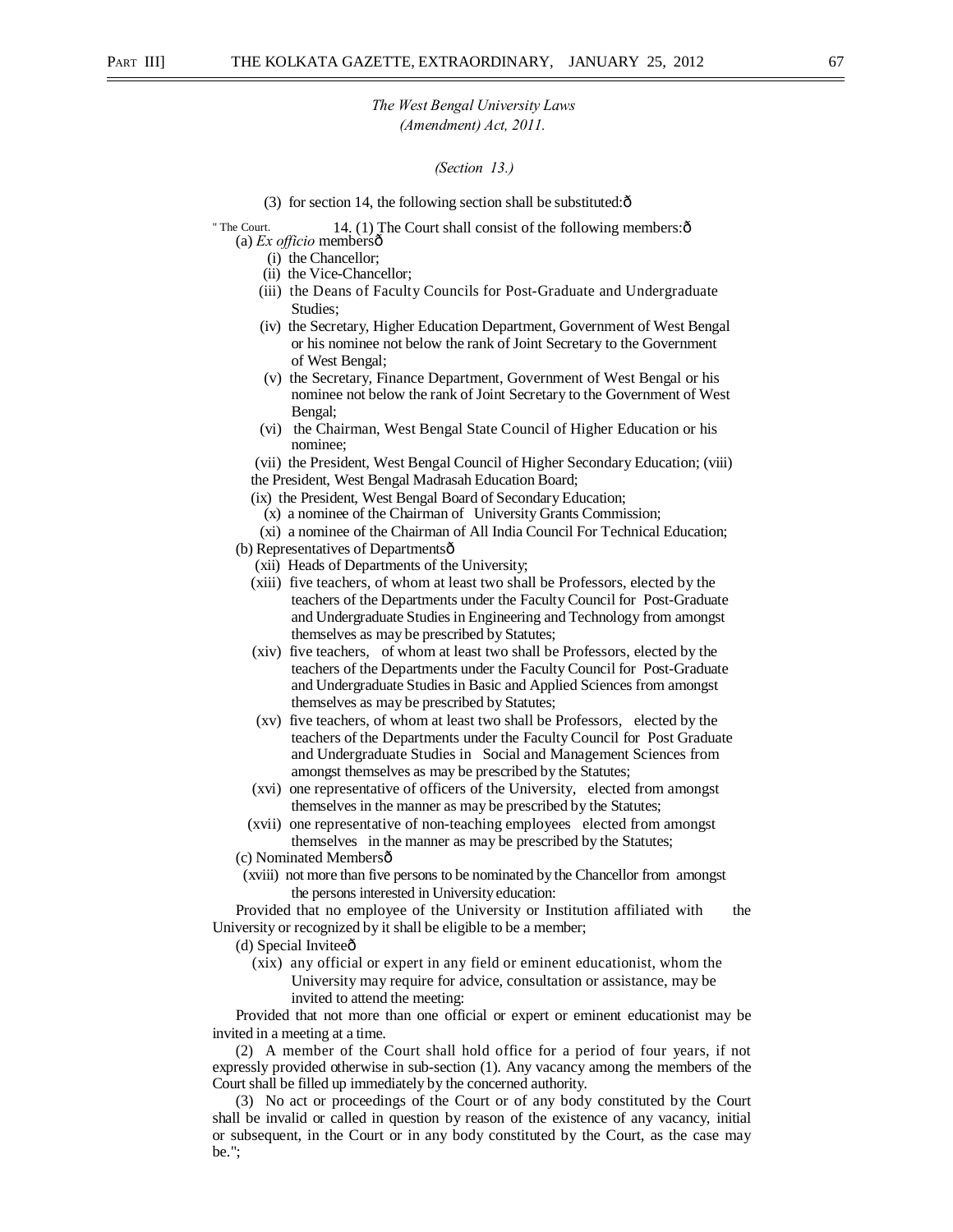#### *(Section 13.)*

#### (4) for section 17, the following section shall be substituted: $\hat{\text{o}}$

"The Executive Council. 17. (1) the Executive Council shall consist of the following members:ô

- (a) *Ex officio* Members—
	- (i) the Vice-Chancellor;
	- (ii) the Secretary, Higher Education Department, Government of West Bengal or his nominee not below the rank of Joint Secretary to the Government of West Bengal;
	- (iii) the Secretary, Finance Department, Government of West Bengal or his nominee not below the rank of Joint Secretary to the Government of West Bengal;
	- (iv) the Chairman, West Bengal State Council of Higher Education or his nominee;
	- (v) the Deans of Faculty Councils for Post-Graduate and Undergraduate Studies;
- (b) Other Membersô
	- (vi) twelve Heads of Departments, by rotation for one year in alphabetical order of the Department;
	- (vii) three teachers, of whom at least one shall be Professor, elected by the teachers of the Departments under the Faculty Council for Post-Graduate and Undergraduate Studies in Engineering and Technology from amongst themselves as may be prescribed by Statutes;
	- (viii) three teachers, of whom at least one shall be Professor, elected by the teachers of the Departments under the Faculty Council for Post-Graduate and Undergraduate Studies in Basic and Applied Sciences from amongst themselves as may be prescribed by Statutes;
	- (ix) three teachers, of whom at least one shall be Professor, elected by the teachers of the Departments under the Faculty Council for Post-Graduate and Undergraduate Studies in Social and Management Sciences from amongst themselves as may be prescribed by Statutes;
	- (x) two persons nominated by the Chancellor interested in University education:

Provided that no employee of the University or of a College or Institution affiliated with the University or recognised by it shall be eligible to be a member.

(2) A member of the Executive Council shall hold office for a period of four years, if not expressly provided otherwise in sub-section (1). Any vacancy among the members of the Executive Council shall be filled up immediately by the concerned authority.

(3) No act or proceedings of the Executive Council or of any body constituted by the Executive Council shall be invalid or called in question by reason of the existence of any vacancy, initial or subsequent, in the Executive Council or in any body constituted by the Executive Council, as the case may be.".

(4) One-third of the total number of members shall be a quorum for a meeting of the Executive Council.";

 $(5)$  in section 18, in clause (16), the word  $\tilde{c}$  reachers  $\ddot{o}$  shall be omitted.;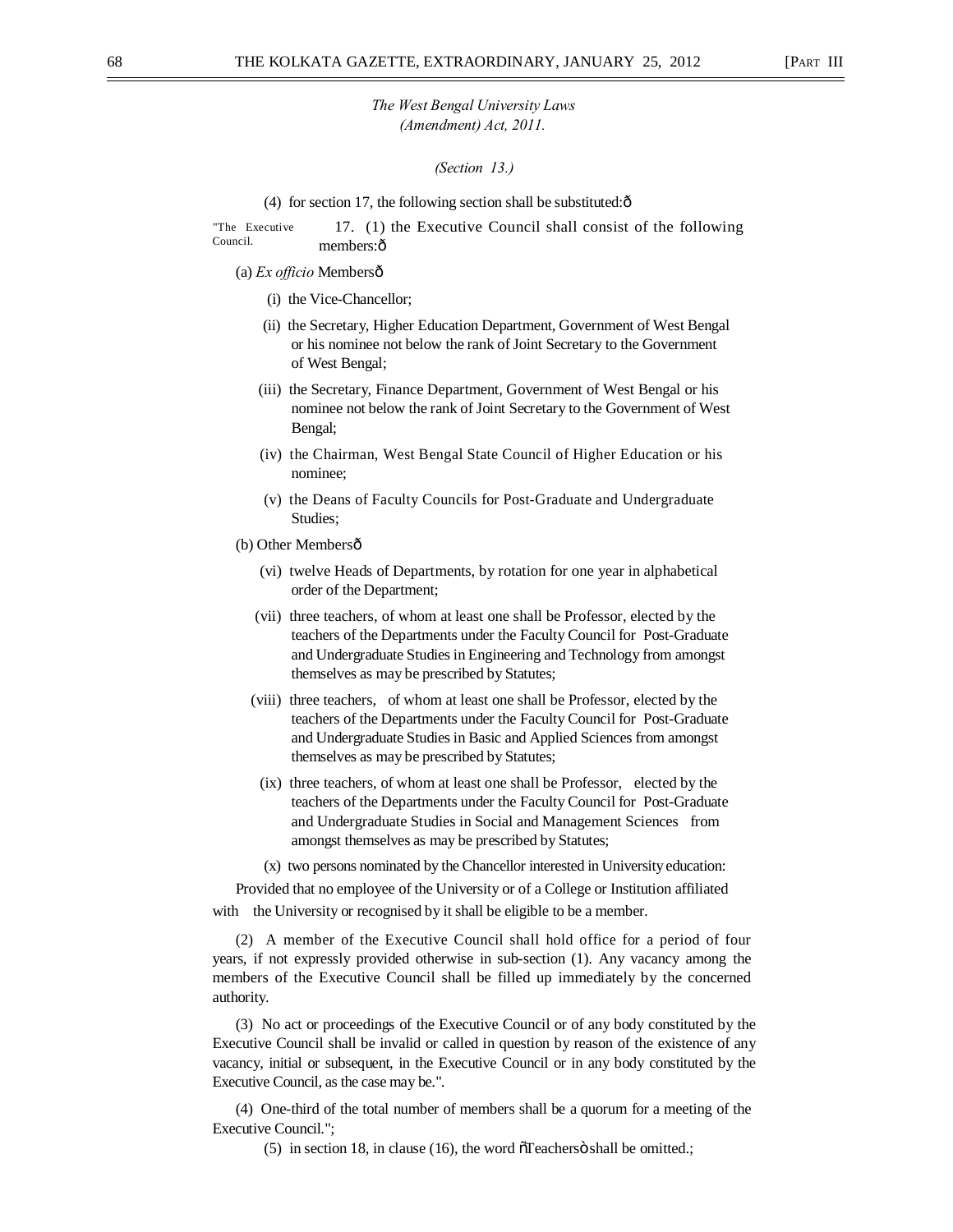#### *(Section 14.)*

- (6) in section 19, in sub-section  $(2)$ ,  $\hat{0}$ 
	- (a) for clause (vi), the following clause shall be substituted: $\hat{o}$ 
		- $\tilde{\mathbf{o}}(\mathbf{vi})$  one or more than one teacher shall be elected by the teachers of each Department of the faculty council from amongst themselves in the following manner: $\hat{o}$ 
			- (a) one Professor from a Department if total number of teachers in it does not exceed five;
			- (b) one Professor and one Associate Professor from a Department if total number of teachers in it does not exceed ten;
- (c) two Professors and one Associate Professor from a Department if total number of teachers in it does not exceed twenty;
- (d) two Professors and two Associate Professors from a Department if total number of teachers in it exceeds twenty;";
- (b) after clause (viii), the following clauses shall be inserted: $\delta$ 
	- $\tilde{o}(ix)$  one student representative, pursuing Undergraduate studies in the University and another student representative pursuing Post-Graduate studies in the University, to be elected by such Undergraduate and Post-Graduate students, respectively, from amongst themselves in the manner as may be prescribed by the Statutes;
		- (x) one research scholar pursuing research in the University to be elected by research scholars from amongst themselves in the manner as may be prescribed by the Statutes.";
- (7) for section 24, the following section shall be substituted: $\hat{\text{o}}$

"Selection 24. (1) A University Professor or a University Associate Professor Committee for or a University Assistant Professor shall be appointed by the Vice- Teaching Posts. Chancellor, on the recommendation of a Selection Committee, and the constitution of such Selection Committee as well as the procedure for holding its meetings shall be in consonance with the University Grants Commission Regulations and Recruitment Rules framed by the State Government from time to time.

(2) Notwithstanding anything contrary to the provisions of University Grants Commission Regulations, the nominee of the Vice-Chancellor shall be the head of the Selection Committee, which shall send its recommendations in writing to the ViceChancellor alongwith reasoned record of assessment of the persons appeared before it for selection.";

(8) for section 25, the following section shall be substituted: $\hat{\text{o}}$ 

"Procedure for holding meeting of Selection Committee. 25. (1) At least four members, including two outside subject experts, shall constitute the quorum for a meeting of the Selection Committee.

(2) If the Vice-Chancellor does not accept the recommendation of a Selection Committee, it shall refer the recommendation back to the Selection Committee with reasons for reconsideration and if the Vice-Chancellor does not accept the reconsidered views of the Selection Committee, the matter shall be referred to the Chancellor with reason and the decision of the Chancellor shall be final.".

West Ben. Act XV

Amendment of **14.** In the West Bengal University of Technology Act, 2000,  $\hat{\theta}$ 

of 2000. (1) in section 2, in clause (24), for the words õa Professor, Principal, Associate<br>Professor, Reader, Assistant Professor, Lacturero the words õa Principal, Professor,<br>Associate Professor, Reader, Assistant Profes

(2) in section 29, for sub-section (1), the following sub-section shall be substituted: $\hat{\sigma}$ 

 $\tilde{\sigma}(1)$  The State Government may, by notification to be published in the Official Gazette, amend the Schedule either prospectively or retrospectively. $\ddot{o}$ .